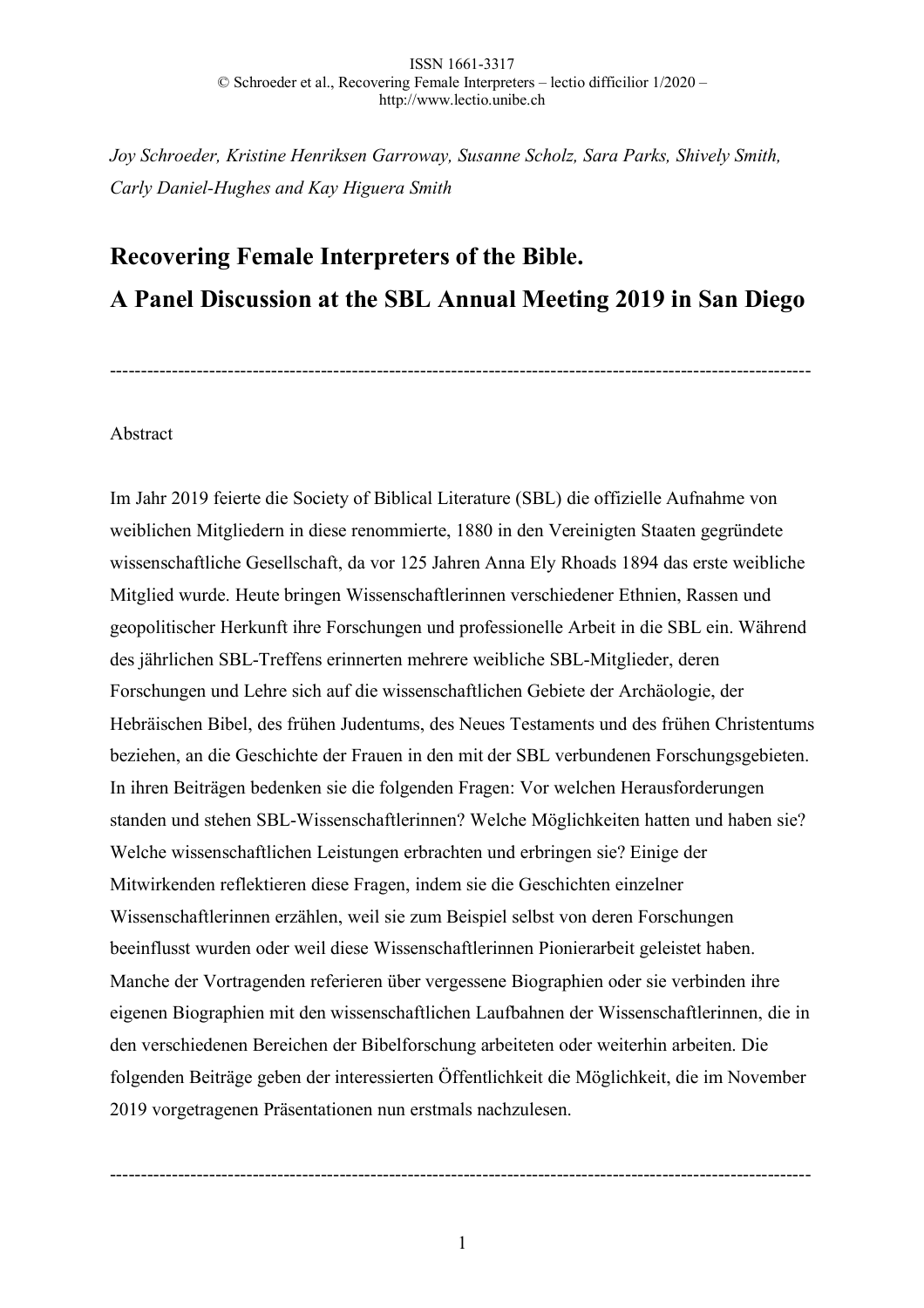# **1. Joy Schroeder: Women and the Society of Biblical Literature: Commemorating 125 Years**

In 1894, Anna Ely Rhoads (1862-1943), a Euro-American biblical scholar who held a master's degree from Bryn Mawr College, became a member of the Society of Biblical Literature and Exegesis (as it was called at the time). An expert in New Testament and patristic Greek literature, she was the first woman invited to join what had been an all-male society, "a small guild of East Coast Euro-American scholars."<sup>1</sup> Later that decade, three more women joined the society: Rebecca Corwin (1862-1932), who taught Hebrew, Arabic, Syriac, and Assyrian cuneiform at Mount Holyoke College; Emilie Grace Briggs (1867-1944), who – uncredited – authored many entries for the magisterial *Brown-Driver-Briggs Hebrew and English Lexicon* (1906), co-edited by her father Charles Briggs; and Mary Emma Woolley (1863-1947), president of Mount Holyoke. It was not until 1913 that a woman, Eleanor D. Wood, would give a paper at a meeting of the Society.<sup>2</sup>

Though the number of female members grew over the first two decades of the twentieth century, women's involvement in the Society of Biblical Literature (SBL) was not a story about steady progression. According to Elisabeth Schüssler Fiorenza, by 1920, at "the crest of the first wave of American feminism," ten percent of the members were female. "Afterward, [the percentage] slowly declined until it achieved a low of 3.5 percent in 1970."3 It was not until the 1980s that significant numbers of women were able to enter the academy, receive Ph.D. degrees in biblical studies and related fields, and obtain academic positions. In *Women and the Society of Biblical Literature,* a volume edited by Nicole Tilford that commemorates 125 years of women's membership, a wide array of authors – some of them feminist pioneers – reflected on their challenges: sexism, racism, anti-Judaism, and other forms of discrimination during graduate studies, on the job market, in the academy, and at SBL meetings. They also offered proposals for a more fully inclusive vision for the future of biblical studies as a discipline and for SBL as a scholarly guild.<sup>4</sup>

At the 2019 SBL Annual Meeting held in San Diego, the Recovering Female Interpreters of the Bible section, a program unit dedicated to retrieving the history of women biblical interpreters prior to the second wave of feminism, sponsored a session honoring 125 years of female membership in the Society. Invited panelists spoke about the contributions and legacies of pioneering women in the fields of biblical archeology, Hebrew scripture, early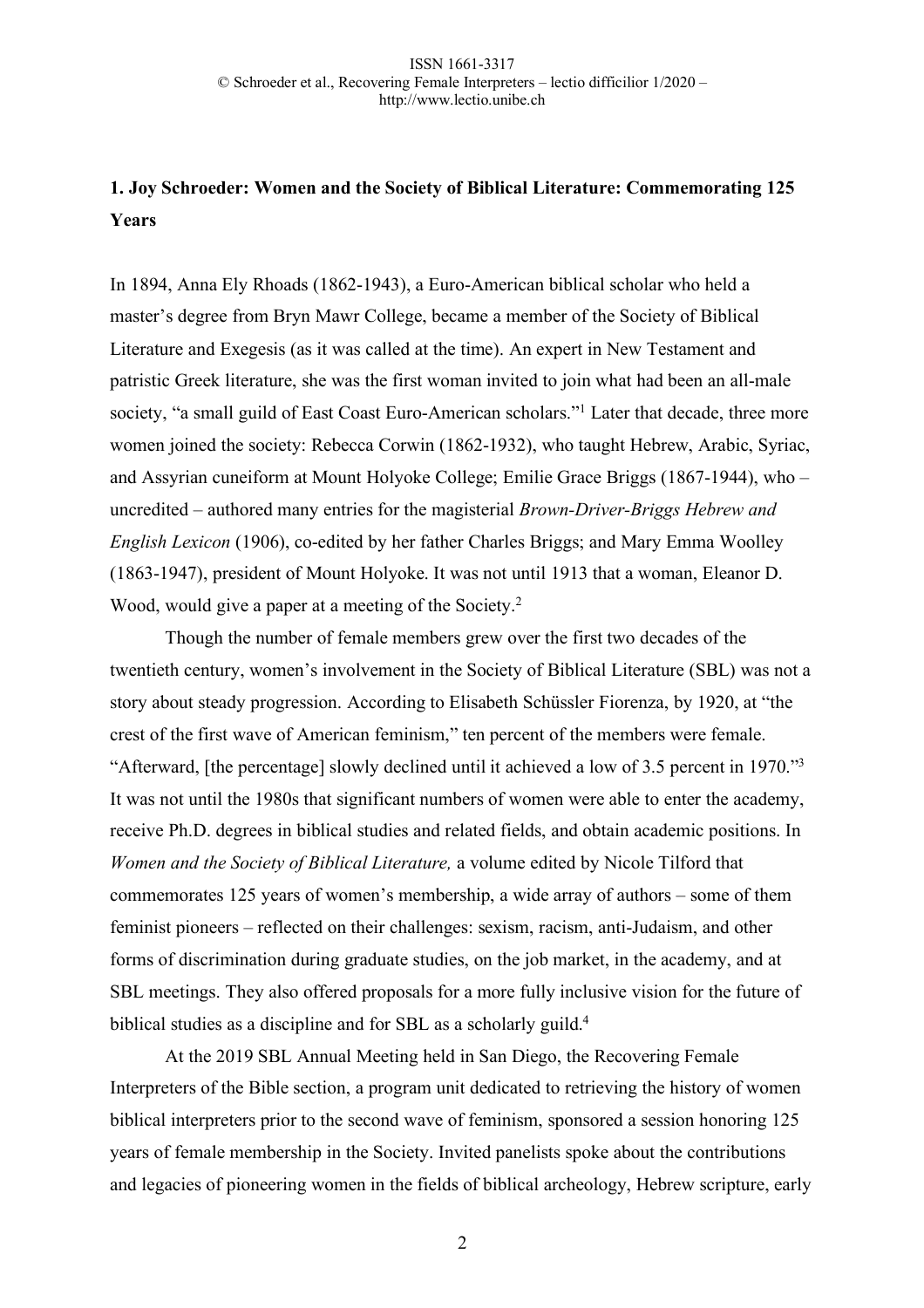Judaism, New Testament, and early Christianity. In the papers that follow, you will read words of tribute, testimony, and challenge: tribute to these intrepid foremothers and the inspiration they offered to those who followed in their footsteps; testimony to their struggles; and challenge to SBL members to be tireless and vigilant in their advocacy for all who may be marginalized.

**Joy A. Schroeder** (Ph.D., University of Notre Dame) is professor of Church History at Capital University in Columbus, Ohio, U.S.A, where she serves on the faculty of Trinity Lutheran Seminary and the Department of Religion and Philosophy. Schroeder chairs the steering committee of the Recovering Female Interpreters of the Bible SBL program unit.

# **2. Kristine Henriksen Garroway: Digging Up the Past. The History of Women Archaeologists in the Society of Biblical Literature**

In 1894, Anna Ely Rhoads became the first woman to join the Society of Biblical Literature. Soon, other women joined and started not only to attend, but to present their own scholarship. Particularly meaningful for me was the presentation given by Professor Eleanor D. Wood in 1913. Wood, like myself, was a scholar engaged in both Bible and archaeology. I owe much to Wood as she paved the way for archaeologists in the Society.

Due to my position as a scholar of both Bible and archaeology, I was asked to present at the 2019 Annual Meeting of the Society of Biblical Literature on the topic: "The History of Women Archaeologists in the Society." Alongside the task of sharing some of my own story, I was also asked to answer the following questions: What challenges have women archaeologists faced? What opportunities have they had? What perspectives have they brought to the wider field? Looking back over the history of women archaeologists in the Society of Biblical Literature shows that while some things have changed, other things (unfortunately) remain the same.

In debating where to begin and how to shape the paper, I decided to weave my own story with that of the women archaeologists in the Society that have influenced me. This approach has the benefit of making the stories relatable, as well as covering women both past and present. To do so requires starting at the beginning. The beginning for me was college, where freshman year I dove head-first into a biblical archaeology major. While I had grown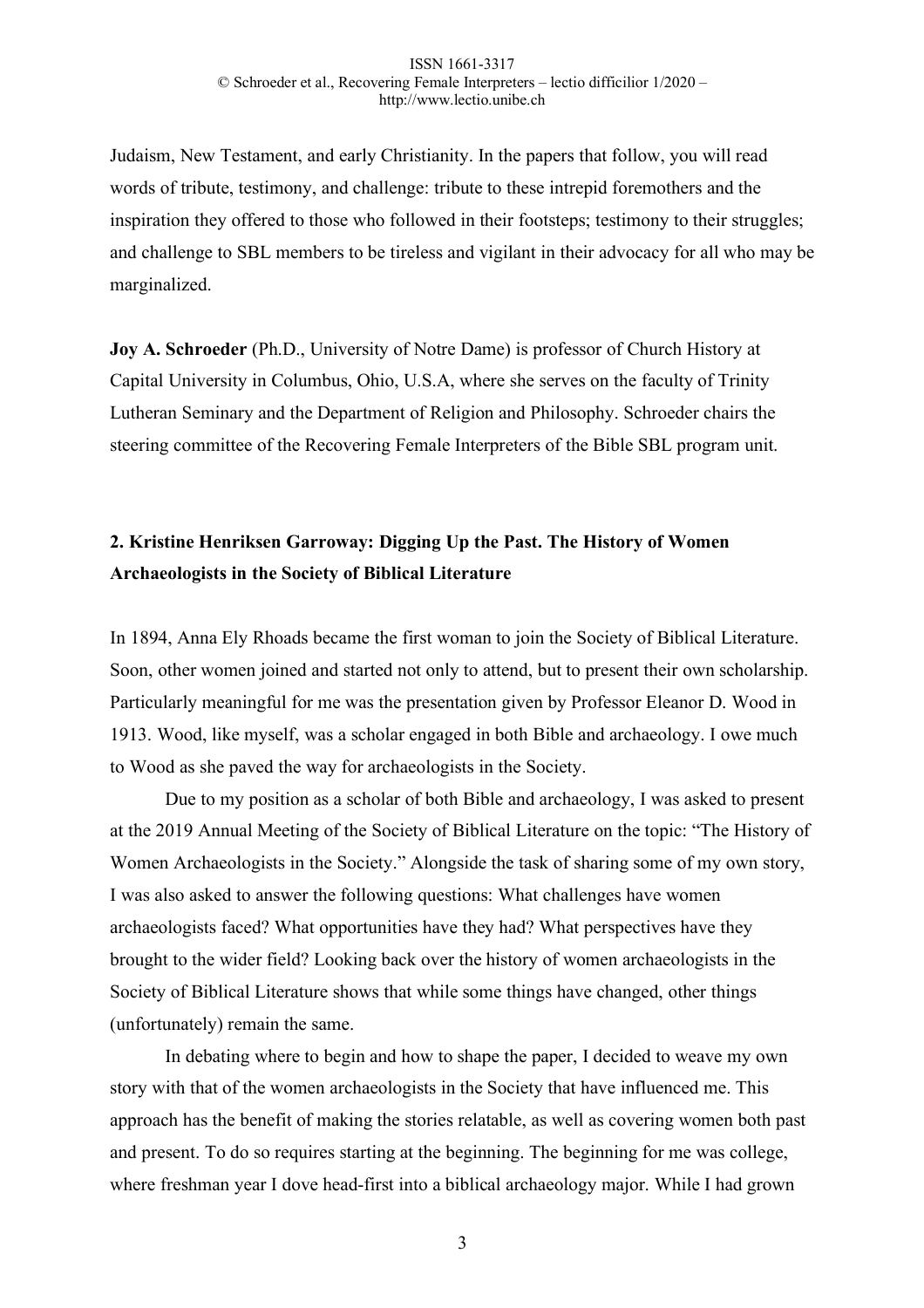up reading and studying the Bible, my only real background with archaeology at that point was through the adventures of two fictional characters: Indiana Jones and Agatha Christie's Hercules Poirot. I soon learned that Agatha Christie was married to an archaeologist and the following quote went up on my dorm room door:

"An archaeologist is the best husband a woman can have. The older she gets the more interested he is in her."5

I should note that I did not marry an archaeologist; I married a scholar, and they are okay too.

### **Pioneering Women**

My love for reading and archaeology soon led me to the delightful series by Elizabeth Peters starring a sharp witted, wickedly smart, and independent, British *woman archaeologist* named Amelia Peabody. As I came to learn, many of Amelia's exploits were fashioned after real life people. Amelia's spirit of adventure and Wanderlust is akin to that of Gertrude Bell.<sup>6</sup> Like the fictional character, Bell also kept a little pistol on her persons for "times of uncertainty." Bell is known by her sobriquet as the "Queen of the Dessert". She was born in an age where women were to marry and become proper housewives (b. 1868 – d. 1926). Defying standards of her time, she never married, fluently spoke six languages, and took up a career. She was many things, not the least of which was an archaeologist. While not a lead excavator, she did consult on digs in Turkey and Northern Syria and travel widely through the Arab world. We can thank Bell for forging a path for female archaeologists in the Near East.

While Amelia Peabody is a lot like Bell, she is quite similar to another pioneering archaeologist who is described as follows:

"Although she had been born into the heart of the English scholarly community, and had all the help that influence and connections could provide, she had become one of the foremost excavators in Great Britain through hard work, commitment, and a flair for dirt archaeology ... In many ways an uncomplicated and conventional person, she led an unconventional life, devoting herself to her career and rising to the top of her field when it was unusual for a woman to have a career at all...."<sup>7</sup>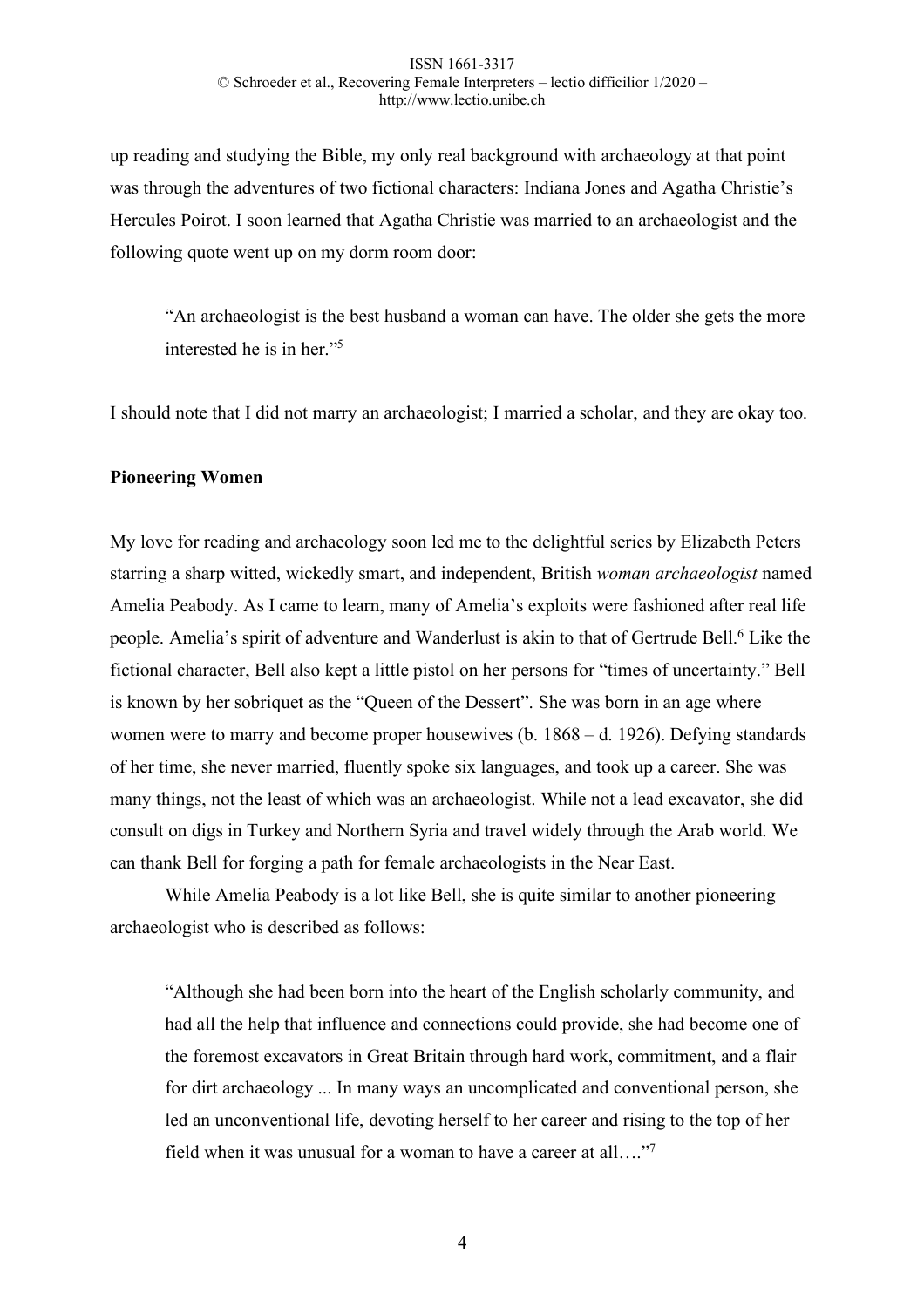This excerpt comes from the biography of Dame Kathleen Kenyon. Known for her excavations at Jericho and Jerusalem, she is best remembered for giving us the Kenyon-Wheeler method of excavating. Kenyon has arguably gone down in the history books as "the greatest field archaeologist of her generation and the greatest woman archaeologist of her century."8 Kenyon's work in the field opened the door for women, should they desire, to move beyond assistants or artists. Her excavations and reports on them ranged from technical to popular.9 While not a member of SBL, subsequent generations of SBL members, women and men alike, were certainly influenced by her work.10

One woman who had the privilege of knowing Kenyon was Nancy Lapp. And it is perhaps with Nancy that Amelia Peabody holds the most in common. Like Amelia, Nancy is extremely sharp, struggled with the expectations that society had for women, and had an archaeologist as a husband.

Nancy studied under Frank Moore Cross and Ernest Wright. She impressed them so much they encouraged her to go on and study with Albright. Nancy became Albright's first female student, and for her student job she became Albright's first female secretary. She met her beloved Paul in their first year of studies and the two of them went on to have many adventures before Paul's untimely death in 1970. Nancy gave a talk this past spring at Pittsburgh Theological Seminary's Kelso Museum of Near Eastern Archaeology about her life titled "Adventures and Discoveries from Half a Century of Life as an Archaeologist". It is up on YouTube and I encourage you all to spend an hour alongside Nancy as she and Paul cross the world by boat, car, and train.<sup>11</sup>

I will relate a few anecdotes from her life and words of wisdom that I drew out of the talk. After their second year at Johns Hopkins, they both applied for a scholarship to study with the American Schools of Oriental Research in Jerusalem, what we now call the Albright Institute of Archaeological Research. Paul received a scholarship and Nancy was told that she deserved one too … but it should really go to the male head of the household. Nancy comments this was not the last time she heard things like this. But still, she persisted. On excavations, Nancy undertook the task of site recorder, and later in her career went on to teach at Pittsburgh Theological Seminary, lead tours to the Holy Lands, and curate the Bible Lands Museum (now the Kelso Museum of Near Eastern Archaeology) in Pittsburgh. Her enduring contribution to academia, however, comes by way of the numerous publication reports left behind by Paul that she completed, as well as the guidance she offered in passing the torch to the next generation of students that had studied under Paul.<sup>12</sup>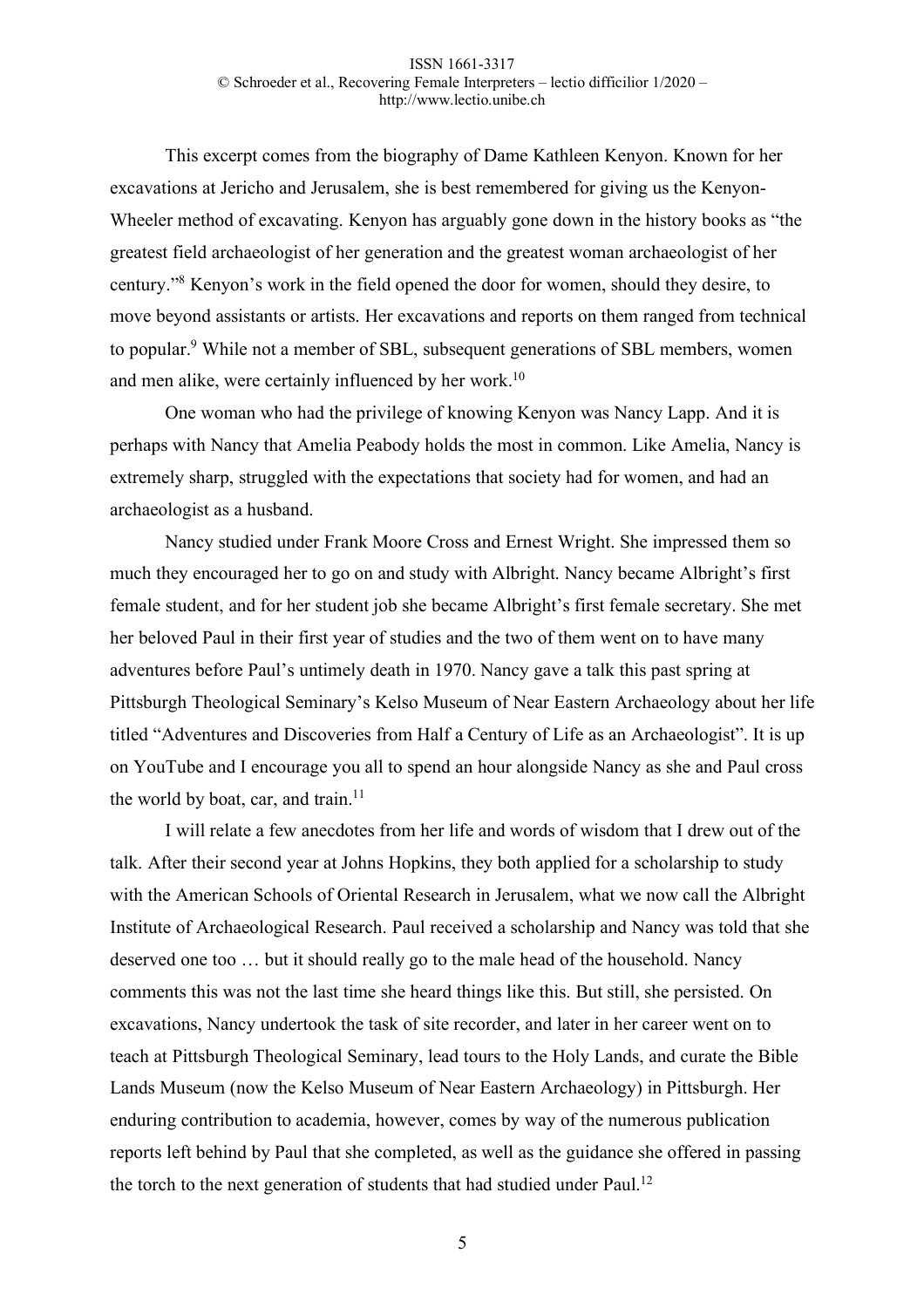### **Influential Women Biblical Archaeologists**

As my training progressed, I again I found myself confronted with Indiana Jones, but this time it was in a popular magazine. *People Magazine* ran a story in 1981 titled: "Eric and Carol Meyers Didn't Dig the Ark in *Raiders*, They Found the Real Thing." This article pictured Eric and Carol dressed as Indiana Jones and Marion Ravenwood from the movie *Raiders of the Lost Ark*. <sup>13</sup> It was the first time I encountered scholars who had crossed into popular media and I found their story fascinating.

Like Nancy Lapp, Carol Meyers married an archaeologist. According to *People Magazine*, this occurred after only knowing each other for nine weeks. Now, let's be honest, it is not very often one can say, "according to *People Magazine*" about a biblical scholar and archaeologist. This just goes to show the broad audience whom Carol has been able to reach in her career. In the chapter she contributed to *Women and the Society of Biblical Literature*, Carol reflects on how her career started. She says, "Let me be clear. I did not set out to enter the guild of biblical scholarship. It was an accident, or perhaps a serendipitous byproduct, of my college experience."14 She goes on to explain how from her very first bible class her freshman year at Wellesley she was hooked. A passion for archaeology soon followed. Carol described her first excavation at a pre-historic site in Wyoming as: "hard, tedious work, much less adventurous than I had imagined."15 This is a sentiment to which many who have excavated can relate. She further stated that it was "nonetheless exciting – intellectually exciting to learn about people who lived thousands of years ago by painstakingly uncovering and analyzing the material remains of their daily lives."16

In thinking about Carol, I thought about the following question. "What perspectives has she brought to the field?" It is hard to say if Carol's exegetical work stems from her archaeological acumen or vise-versa. Regardless, her well-known books, *Discovering Eve: Ancient Israelite Women in Context* and *Rediscovering Eve: Ancient Israelite Women in Context* demonstrate how one can interpret the biblical text alongside archaeological realia.<sup>17</sup>

In pursuing a career that she called "a field that was a male bastion in the late 1960s" Carol credits the strong female role models she had at Wellesley in setting her up for success. These early female mentors made a big difference in Carol's life. Carol states:

"I had confidence that I was as competent as any man for whatever the position was and thus would willingly accept any opportunity to serve an organization or institution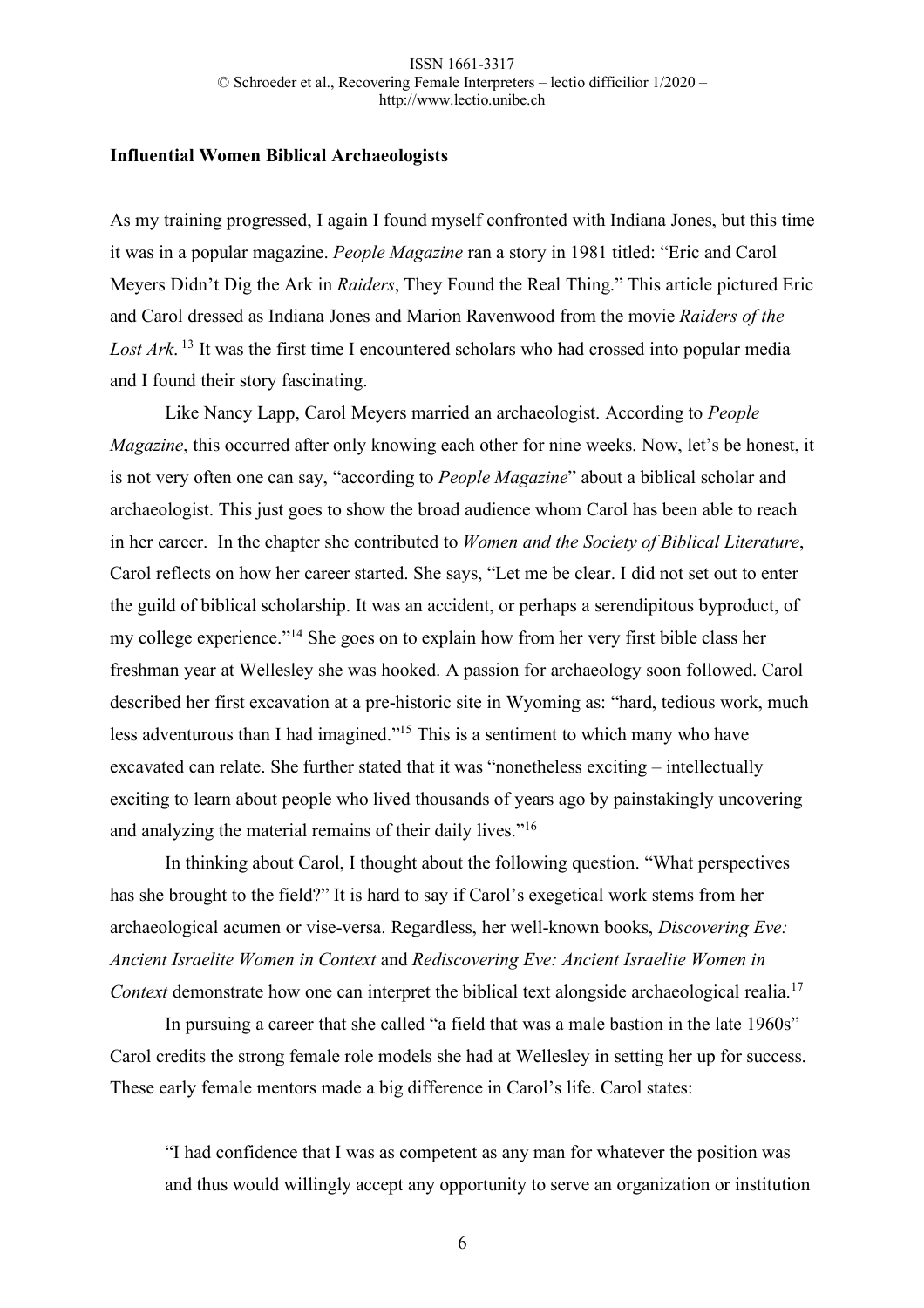in which I believed. Moreover, I felt it important to honor the policy of an organization or institution, be it SBL or my university, to work towards inclusion of women in all facets of its activities."<sup>18</sup>

True to her word, she has made every effort to "pay it forward." Carol served as the vice-president and president of the Society of Biblical Literature in 2012 and 2013 respectively. She has also received the Outstanding Service in Mentoring award (2008) given by the Society of Biblical Literature's Committee on the Status of Women in the Profession. Her role as a mentor has been in an official capacity during her time at Duke; but, she has also, as I have experienced first-hand, mentored in a non-official capacity, graciously reading essays and offering suggestions and guidance to younger colleagues in the field. This kind of collegiality is much needed in the field, especially when it comes to showing solidarity between women of all academic ranks.

North Carolina is also home to another scholar interested in ancient synagogues and Jewish life: Jodi Magness. Since 2011 she and her team have been excavating a synagogue at the site of Huqoq in upper Galilee. Her interests include everything from the archaeology of Jerusalem, Qumran, and Masada, to the Dead Sea Scrolls and the Roman army in the East.19 And she too has had her moments in the media limelight. Jodi was interviewed about her work at Qumran as part of *The Story of God with Morgan Freeman*, a series put on by the National Geographic Society.20

In an email interview with Jodi I asked if she would share some of her experiences regarding her challenges, opportunities, and perspectives. Jodi started out by saying she feels extremely fortunate to have had the opportunities she has been given. Realizing not everyone is presented with the same opportunities she has had, such as a Mellon Post-Doc Fellowship and her positions at Tufts and UNC, she said that she has worked very hard and tried to make the most of them.

"I want to do what I can to support the future of archaeology, which is why I ran for the office of President of the AIA. I consider service to the profession to be an important part of becoming an established academic."21

Giving back to the field is one of the ways that she has tried to repay the opportunities given her.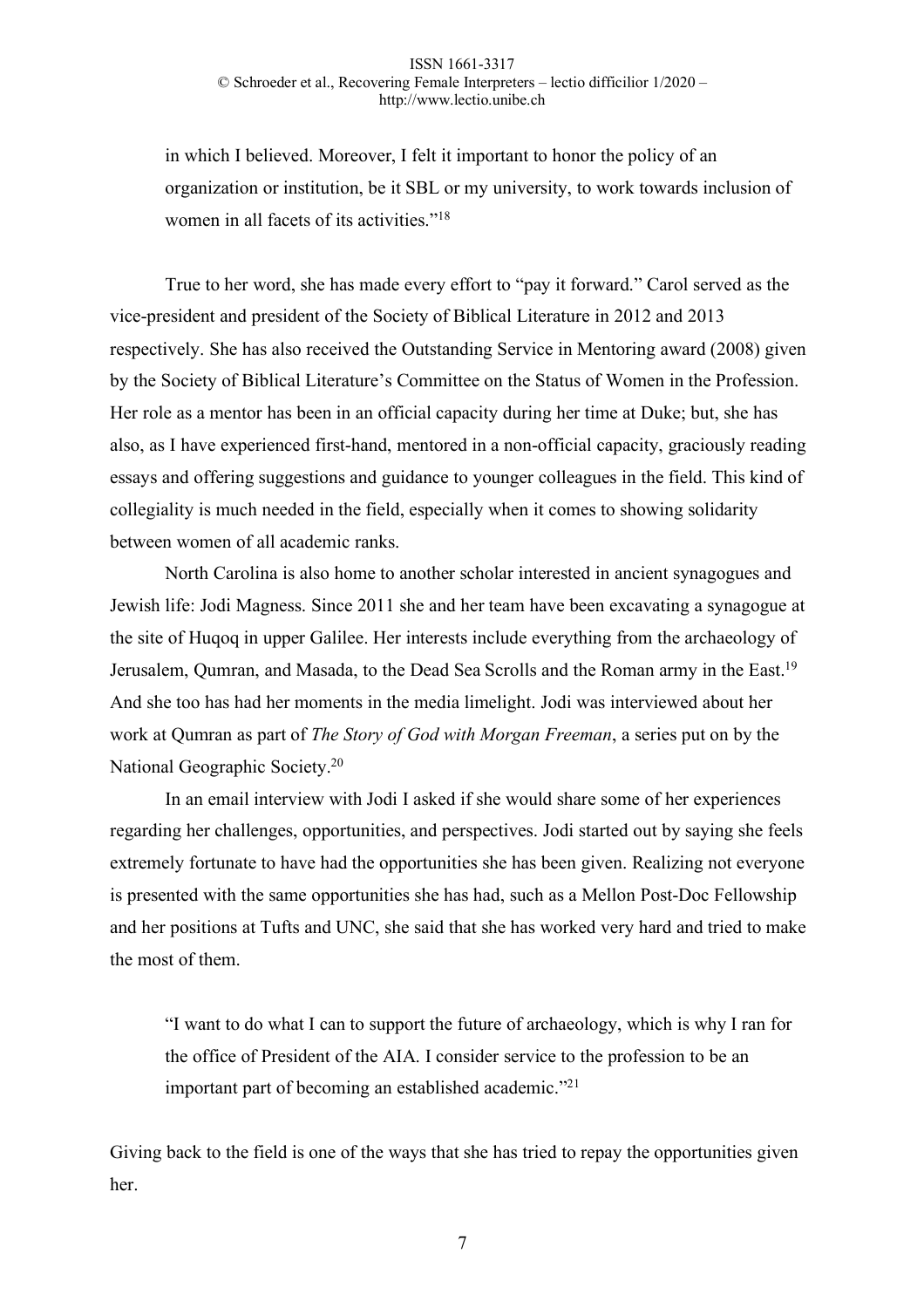Jodi describes herself as motivated by a curiosity about the past and wanting to know what the science tells us about the finds. Noting that everyone brings a different and unique perspective, she pauses when considering just how to describe her own perspective. She describes her work as scientific and not driven by a faith-based agenda. Which, she hastens to say is not because she seeks to undermine anyone else's faith or religious beliefs, but that she herself does not have a religious agenda. Her success as an academic comes from a strong and supportive network of family, especially her parents and husband, as well as friends, and colleagues.

In commenting on obstacles in the field, she says**:** 

"I do feel as though I have dealt with my share of obstacles in terms of being a woman – and especially a petite American woman – working in Israel (especially when I was younger). However, I have always tried to compete on the same playing field as everyone else, and have always hoped that ultimately, I would be judged by the quality of my work and not my gender."22

To that I say, AMEN! Yet, the very fact that she referenced discrimination based on gender means women archaeologists today are facing some of the same obstacles that Nancy Lapp confronted in the 1950s.

Another scholar that has been influential in my studies is Susan Ackerman. While I first encountered Susan's work through her writings on popular forms of Israelite religion in Under Every Green Tree,<sup>23</sup> her scholarly interests as she describes them are quite broad: they have "generally been the people or the religious behaviors that the biblical writers were either not interested in or actually didn't like."<sup>24</sup> Since there are quite a few of these people and practices, Susan's work has spanned everything from women's life-cycle rituals, household religion, reproductive magic, child sacrifice, to various female biblical characters. When asked in an interview with Dartmouth News how she came to this field she said:

"As an undergraduate, my adviser said, 'Liberal arts is for exploring; take courses in things you know nothing about.' One of the things I decided I knew nothing about was religion. I grew up in Arkansas in a very nonreligious family, and all I knew about religion was what my family said, which was dismissive, or what my peers said, which was a very literalistic reading of the Bible. So I took "Religion 1" and loved it. It was a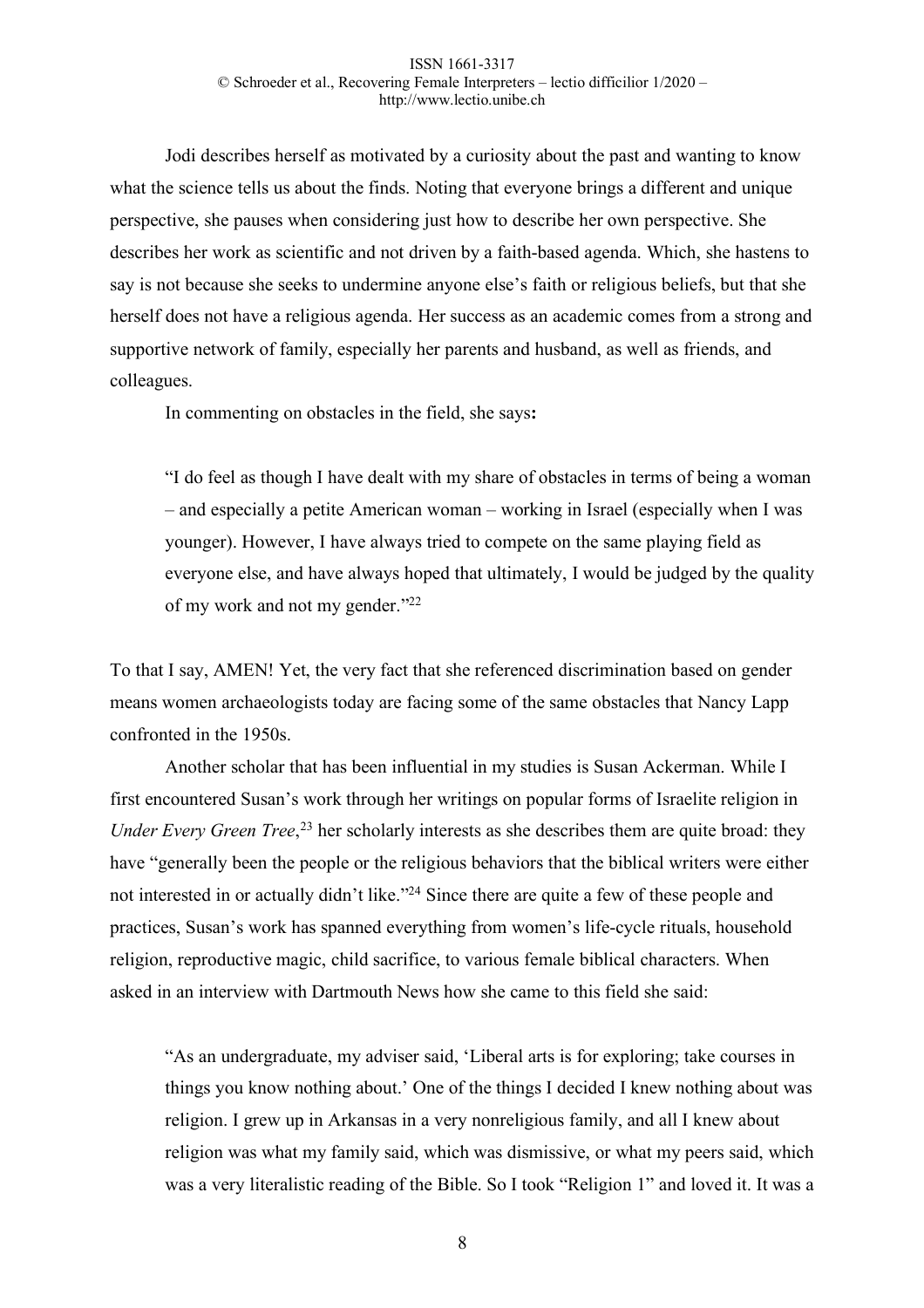way of thinking about the Bible as a body of literature created by an ancient people who were trying to express something about their religiosity."<sup>25</sup>

Susan has brought this perspective with her in her work. While the religions and cultures she studies might be millennia old, her approach to the texts make them relevant and interesting to all different kinds of audiences. She weaves her interpretation of the biblical text alongside the archaeological realia. For example, mirrors are not simply a means of checking one's hair, but for warding off demons. Brief references to clothing in the bible become transformed into a discussion regarding women and the textile industry. And the women in the book of Judges are not minor characters but powerful warriors, dancers, seductresses and queens.26 Like many of her colleagues, Susan has given back to academia. She has served various positions on the boards of numerous professional societies, and just finished serving as the first woman president of the American Schools of Oriental Research.

After completing my B.A., I went on to pursue graduate work in Bible and archaeology. In my first year of coursework I took a course in Jerusalem on the ancient city of Jerusalem. The highlight of that class was studying the ancient tombs that surrounded the city. That course changed my life, as it set me on my current scholarly trajectory. I have heard my students describe me as "Professor Garroway, she studies dead babies."27 I know that sounds a bit macabre, but I always say that one can learn so much about the past from the dead. This is something that I first learned through the work of Elizabeth Bloch-Smith.28 Her work on Israelite burial styles, rites, and locations first opened the door for me to think about the presentation of the dead as witness to the lives of the *living* members of society who buried them.

When I asked Liz if she had an anecdote she would like to share, she chose one that speaks both to the challenges and opportunities she has had as a woman in the field:

"From the first season at Ashkelon, in 1985, Larry Stager permitted me to dig while pregnant and then allowed me to bring the kids from infants through age five and he even covered a significant part of the cost. Had he not allowed me to dig while pregnant and contributed to the costs, I could not have continued in the field and would have lost my 'place' to others. When I started bringing two kids with me, I also brought a home baby-sitter who took care of the kids while I was in the field. Returning from the field, I resumed care for the kids – no free-time and no rest for the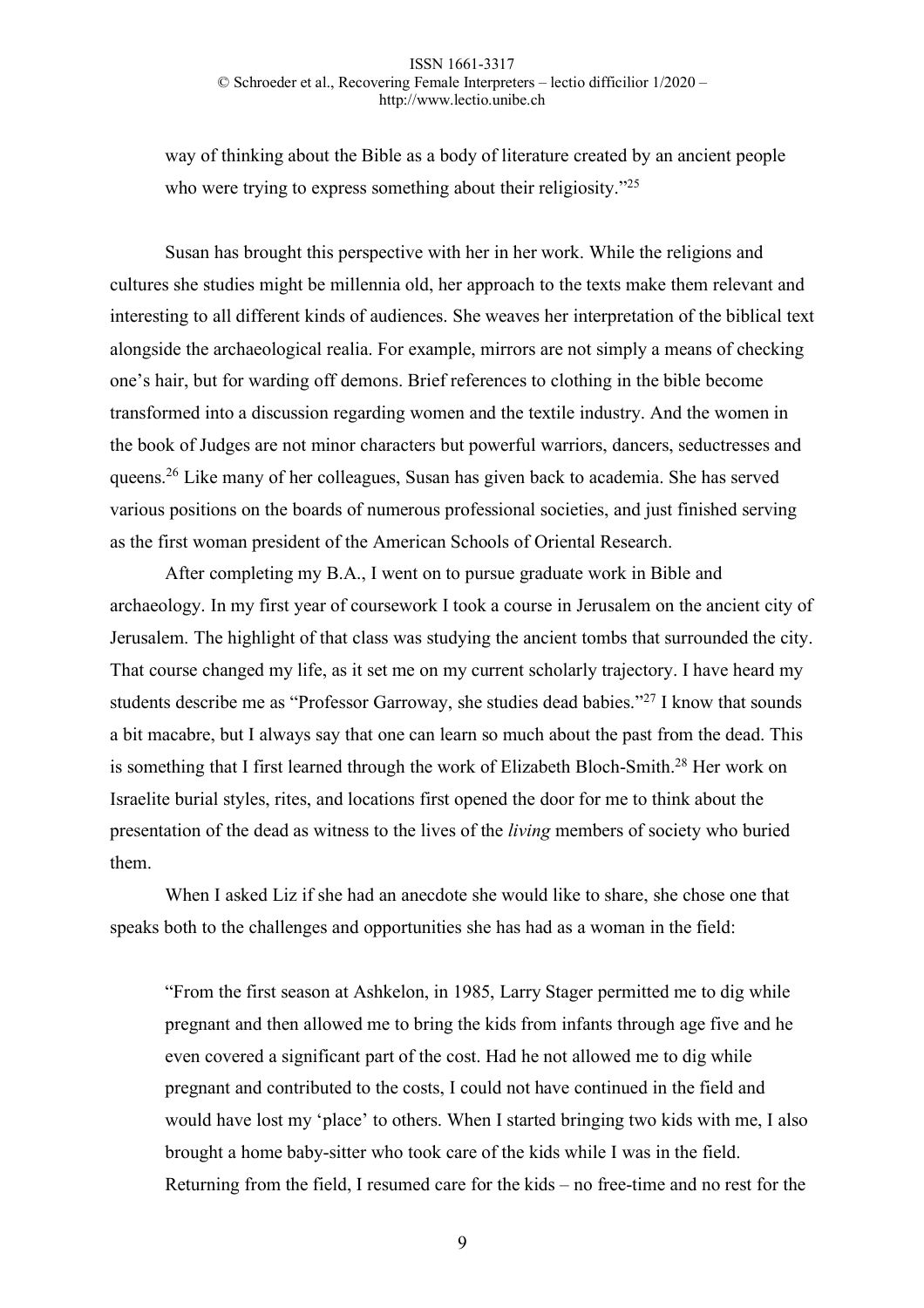weary (though most of the baby-sitters helped out and volunteers on the dig often took the kids for short periods). I wanted to take care of the kids, also giving them the benefit of life in another country with a different language and culture, while continuing to progress in archaeology. Larry made it possible but it's a lot to manage if the dig director doesn't help out. Work demands might be adjusted or made more flexible to accommodate the demands of parenting while on a dig."29

She mentioned that Larry once commented that having little ones on the dig had a normalizing and calming effect and suggested this was something for dig directors to consider. Encouragement and support early on allowed Liz to continue working in the field. She has dug the length of Israel from Ashkelon, to Tel Dor, all the way up to Tel Abel Beth Maacah.

Not every dig is so supportive of mothers coming with children, and there are often other complicating factors affecting a return to the field after giving birth. Beth Alpert Nakahi addresses some of these tensions in her contribution to *Women in the Society of Biblical Literature.* She discusses her time as a graduate student digging at Tel el-Wawiyat. Like Carol, Beth was hooked on dirt archaeology from the start. However, after the birth of her first child she found it difficult to return to the field. For one, most digs occur during the summer months. With no school in session summer child-care becomes an issue. For graduate students and non-tenure track academics, paying for child-care might not be possible or desirable. Additionally, for those without a tenure-track job that secures a steady income, many in academia chose to pick up an extra job, such as teaching summer school. Quitting a job during the summer to dig might not be in every women's best interest. Beth comments:

"The expense of international travel and related costs, coupled with the loss of summer school earnings, were more than I could justify. And, of course, the costs were both personal and professional. As recently as a few years ago, my commitment to archaeology was still being questioned by (male) colleagues who thought that if I had been serious, I would have stuck with field work."30

She goes on to discuss her dissertation topic and course of research, both which were focused on archaeology that could be done from the library and not the field.<sup>31</sup> I too chose a library-based dissertation for the same reasons and have received similar remarks from (male)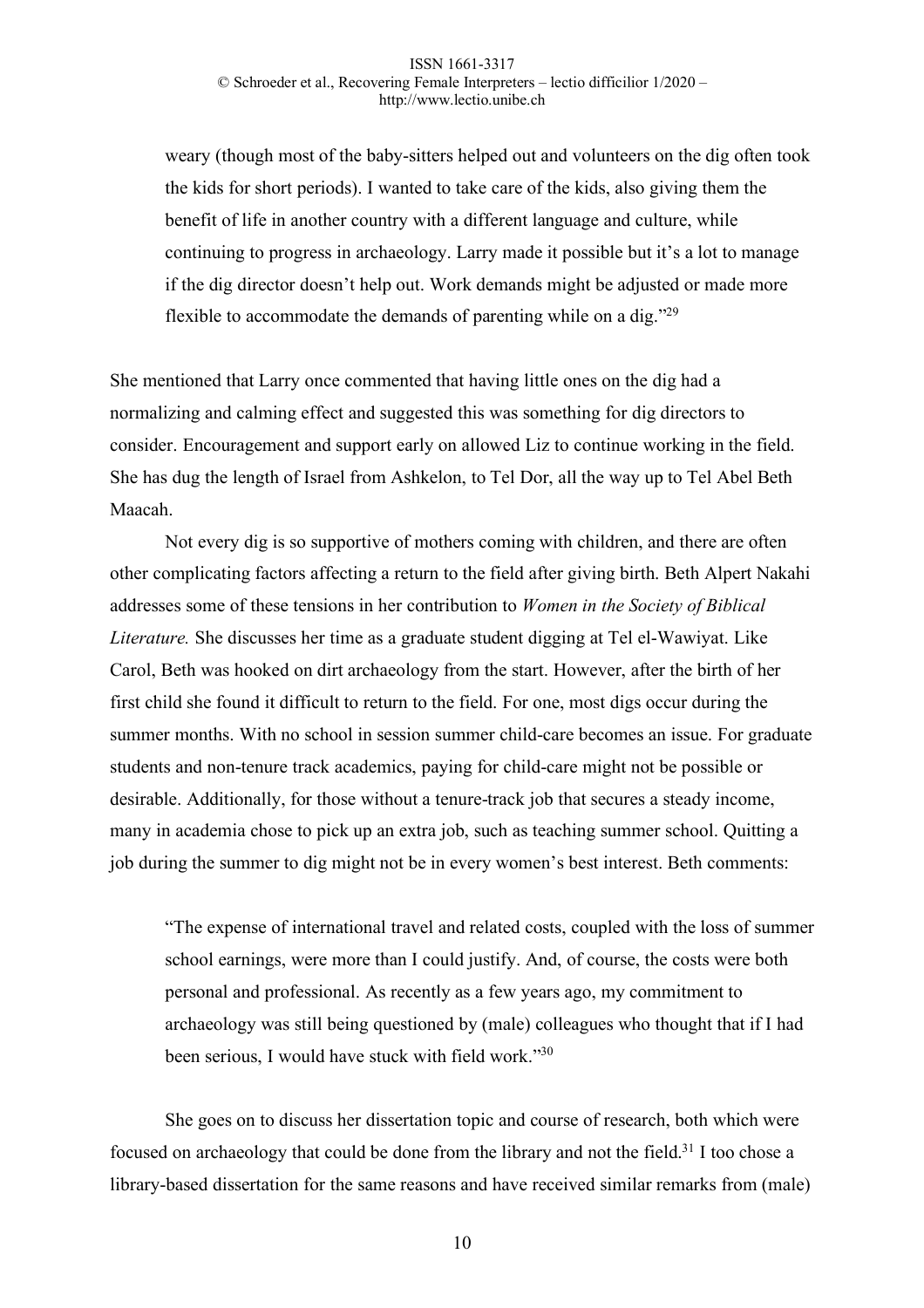colleagues. The tension highlighted here between those active in the field and those who are not is real. In fact, some disparagingly refer to non-field archaeological work by the term "arm-chair archaeology," as if this kind of work was for the lazy, prissy, non-serious archaeologist.

As the fictional character Bob Wiley said: "I'm doing the work, I'm baby-stepping."32 The field has made steps forward, not in one giant leap, but in small, steady steps. The Society of Biblical Literature has instituted the Commission on the Status of Women, a standing, not ad-hoc committee.33 For her part, Alpert Nakhai has carved out space for women to discuss their experiences in archaeology at the annual meeting of the American Schools of Oriental Research (ASOR), documented the status of women in the field during her time on the (ASOR) Board Nominations Committee, and also served as the inaugural chair for the "Initiative on the Status of Women in ASOR."34 This work is important seeing as the American Schools of Oriental Research and the Society of Biblical Literature have held their annual meetings back to back in the same city, and many women archaeologists in the Society of Biblical Literature also attend the American Schools of Oriental Research meetings. Through her work, Beth has brought a voice to women archaeologists who are active in fieldwork, as well as those who engage archaeology through other avenues.

### **Brief "Shout Outs" to Other Influential Women Archaeologists**

While not every mother returns to the field, there are some who do. In getting to know Cynthia Shafer Elliot through her work on households, food preparation and gender, I found she has been able to regularly commit to summer digs.<sup>35</sup> She is currently at Tel Abel Beth Maacah. She told me about her mentorship of young, female students whom she takes with her to dig in a program she helped develop called #Jessupdigsisrael. She calls them "junior biblical scholars and archaeologists of the Southern Levant in the making!"36 She has had several go on to MA and now Ph.D. programs, demonstrating the power of mentorship as the next generation continues to chip away at the proverbial "glass ceiling".

There are so many other female archaeologists in the society that have influenced me. Since I cannot name them all, a few shout outs will have to suffice. Deborah Cantrell is a woman from whom I learned a great deal about horses and tri-partite buildings. More importantly, I learned that your passions, what you do in everyday life, can provide insights into the past. Her passion for raising horses and knowledge of how horses behave have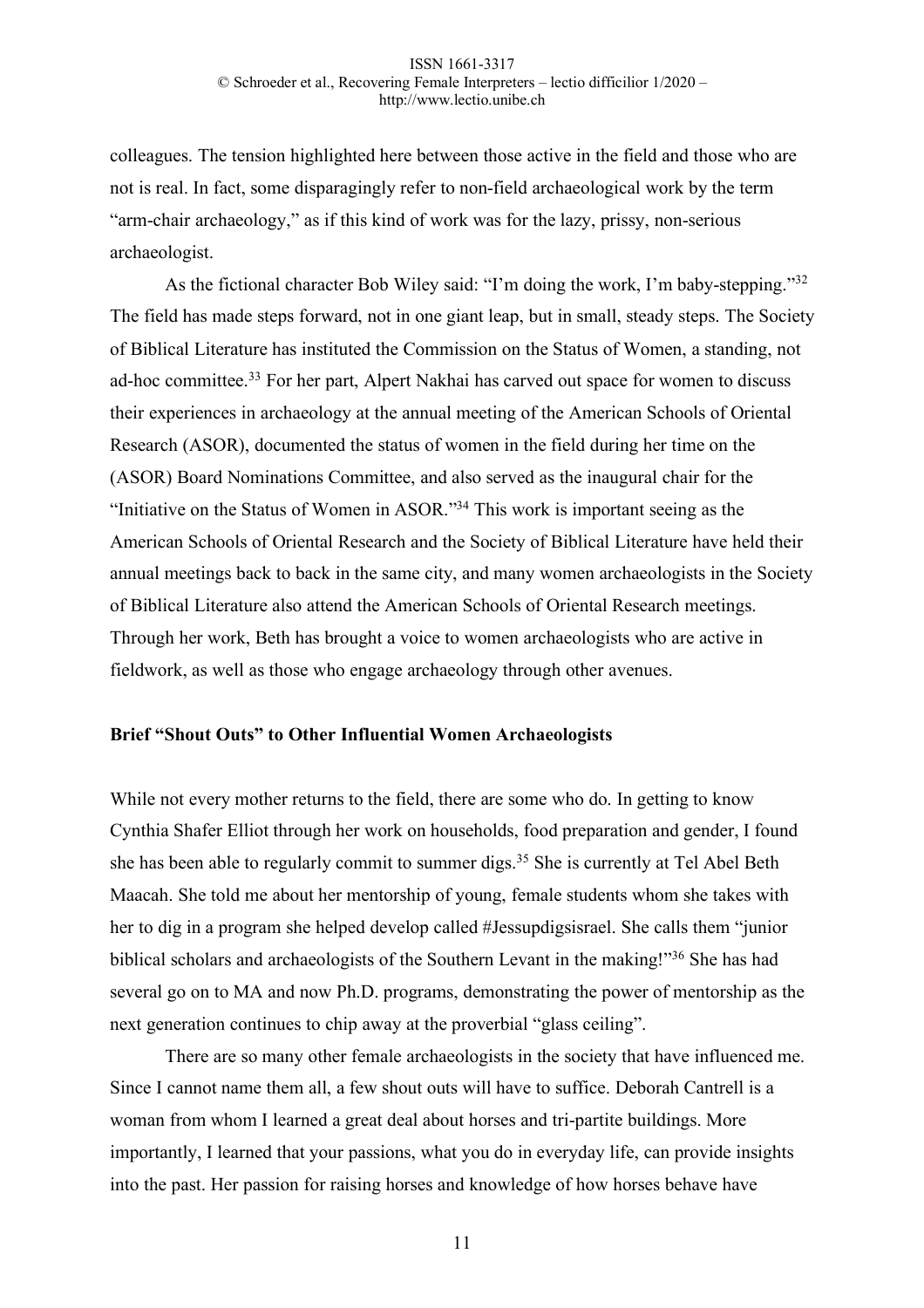changed the way that scholars think about the "stable hypothesis" with respect to the tripartite buildings at Tel Megiddo, Tel Gezer, and Lachish.<sup>37</sup> Erin Darby tackled the establishment and pushed forward the study of Judean Pillar Figurines, demonstrating that there are always new ways to look at an artifact and new insights to be found. She suggested these statues were held and perhaps waved in an apotropaic manner to ward off demons from entering the house.38 And my own mentor, Nili Fox told me to keep going and not give up on the dissertation. But perhaps, more importantly for this paper, she encouraged me to attend the Society of Biblical Literature yearly, because the things I would learn and the people I would meet would be important for my career. She was right, and nearly twenty years later we continue to meet up for a meal every November.

What I have found most heartening in researching and interviewing these archaeologists is first, their honesty in calling attention to those things in the field that need changing. Transformation cannot happen without frank discussion followed by action. Second, I was overcome by the warmth and acceptance I experienced from each of the women I interviewed. This project allowed me to make personal connections with scholars whom I had previously known only through their research. It goes without saying that connections and support are a critical part of surviving academia. Especially important are the relationships formed between women. Many of the women mentioned here share (for better or worse) similar stories with respect to gender discrimination and striving not to be considered "less than." Bonding together, then, is vital.

### **In Closing**

Upon the end of my first international trip twenty-five years ago, which also happened to be my first archaeological dig in Israel, I remember feeling saddened that it was all coming to an end. The land, the mysteries that lay underground, the connections with the bible were all so exciting and I could not believe we had to leave them behind. I remember expressing this to my roommate that summer, my good friend and colleague Deirdre Dixon Fulton. She replied with the wisdom of a twenty-year old: "You know, you can always come back." You can always come back. While she was half joking, those five words had a profound impact on me. I, like all the women I have discussed have gone back. I have dug at Ashkelon, Tel Dor, and Tel Dan and my Marshalltown trowel is still sharp, waiting for my next dig. Until that time, I continue to engage with the bible and archaeology both in the classroom, as I teach classes on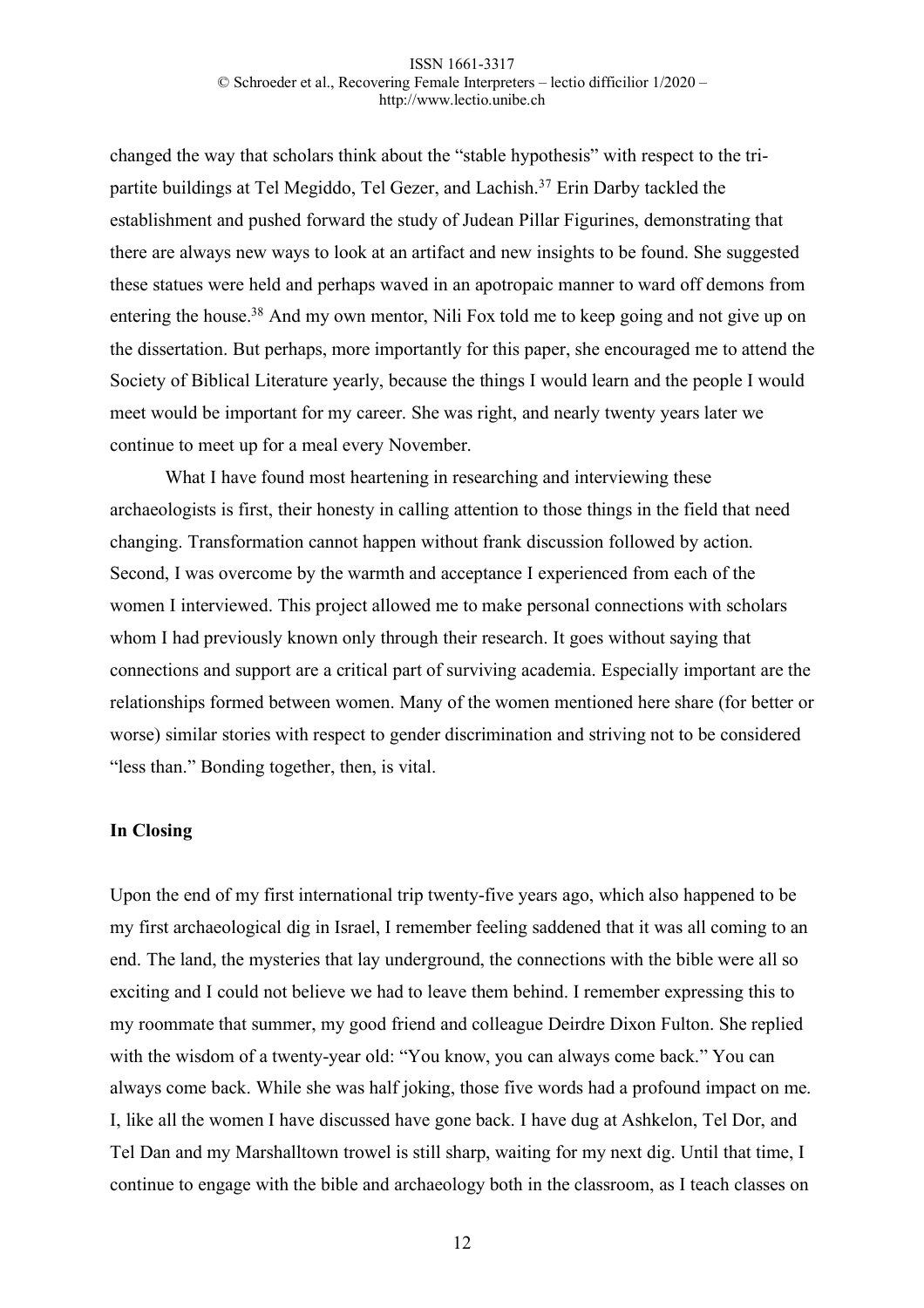archaeology, and in my own research on children in the biblical world. In this way, I "go back" to the field daily. Whether your circumstances only allow you to return in a figurative sense, to engage archaeology from your desk, or whether you have the opportunity for a literal return to excavate, the field is waiting for you. Just as importantly, the Society of Biblical Literature is waiting for you, waiting to support you and waiting for you to bring your insights to academia.

In closing, if you want to wish someone a long life in Hebrew we say *ad mea v'esrim*, "until 120". To us I say: *ad meah v'esrim … v'chamesh –* to 125! May the next 125 years find the Society of Biblical Literature enriched through even more scholarship, comradery, and leadership by women.

**Kristine Henriksen Garroway**, Ph.D., is the Visiting Assistant Professor of Hebrew Bible at the Hebrew Union College in Los Angeles. Her research focuses on children in the biblical world from archaeological and textual perspectives. She is the author of *Growing Up in Ancient Israel* (SBL 2018) and *Children in the Ancient Near Eastern Household* (Eisenbrauns 2014).

# **3. Susanne Scholz: Reflecting on the Feminist Hebrew Bible Scholarship of Phyllis Trible, Tikva Frymer-Kensky, and Judith McKinlay**

I am the daughter of a proud lineage of feminist Hebrew Bible mothers. I had to travel far and learn to speak and to write in a language other than my German mother's tongue to earn the privilege to align with my feminist Hebrew Bible mothers' scholarship and teaching. When I began my academic studies in Protestant Theology at the German public university of Mainz (FYI: in Germany all universities are "public" or government financed), only one woman professor taught there. She was a New Testament scholar and her name was Luise Schottroff (1934–2015). I will always remember Professor Schottroff with gratitude and admiration for what she and her scholarly circle of friends accomplished for German feminist theological scholarship and teaching. Her scholarly friends included the systematic theologian Dorothee Sölle (1929–2003), the church historian Leonore Siegele-Wenschkewitz (1944–1999), and also Marie-Theres Wacker, who just retired from her position as an Old Testament professor at the department of Catholic theology at the University of Münster and with whom I enjoyed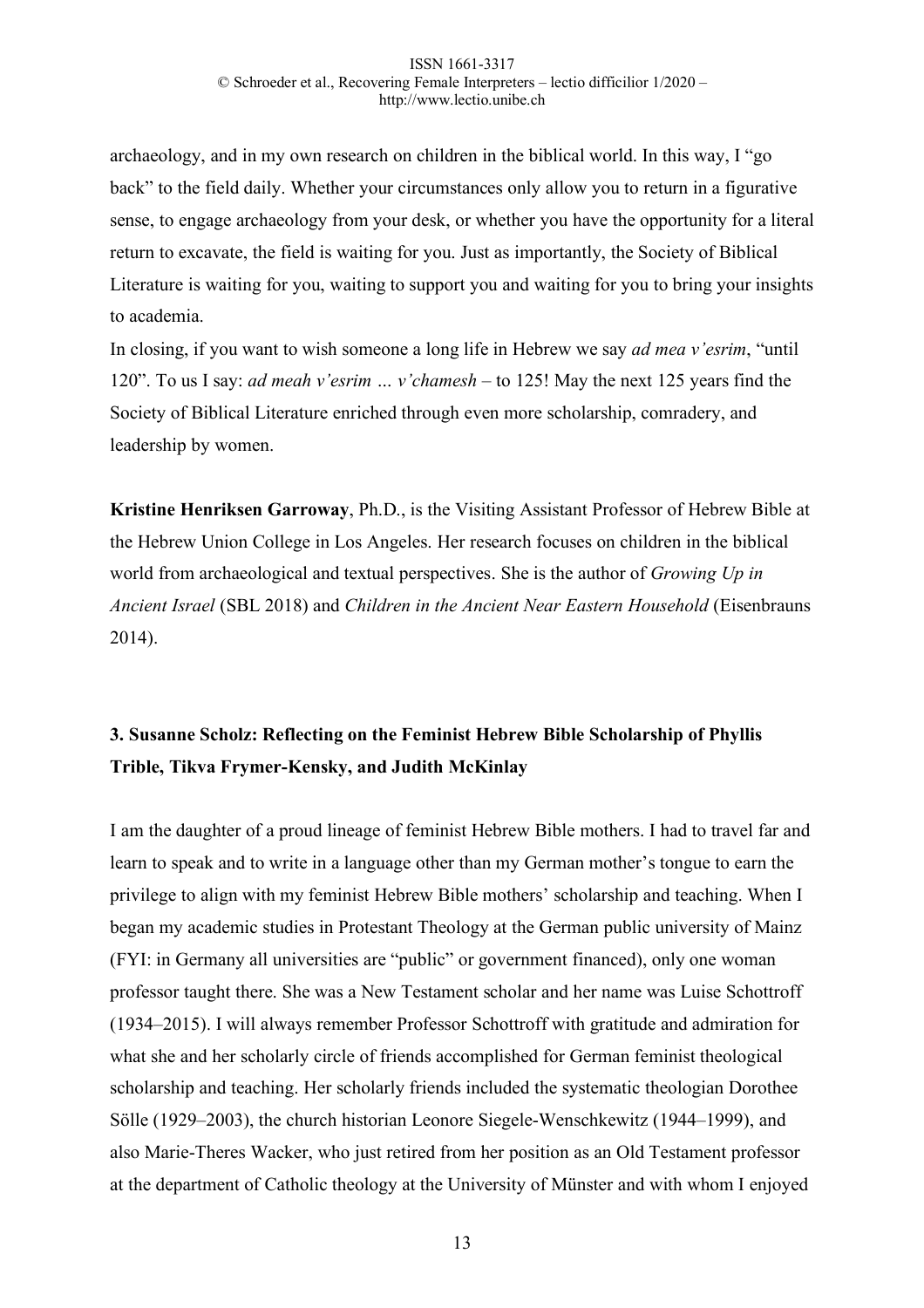a lovely dinner after the international meeting of the European Society of Women in Theological Research (ESWTR) in Leuven, Belgium, this past September.

Because Luise taught New Testament Studies, I will not include her any further in my comments here, except to say that without Luise's international connections, I might not have received the seed idea to move into the big wide world on my own scholarly journey. Luise made it appear relatively effortless and, in fact, desirable to go to the "source" of feminist theological studies in the United States. She mentioned her international travels and connections as a given when I took her exegetical seminar on the New Testament as a M.Div. student back in the mid-1980s. Until her death in 2015, I had been in professional touch with Luise, and contributed to several of her important book projects, such as the *Bibel in gerechter Sprache (BigS)*, the first inclusive German Bible translation, published in 2006, and the feminist commentary project, entitled *Kompendium Feministische Bibelauslegung*, which Luise co-edited with Marie-Theres Wacker and which was published in 1999 (and translated into English only in 2012, which is another story altogether).39

Suffice it to say right from the start that without my feminist mothers of Christian theology and exegesis, I am not sure I would have been able to find intellectual meaning, depth, and inspiration in my own theological-exegetical studies at the master and doctoral levels. Born a feminist, I am not sure what would have become of me if I had not met them, had not sat in their classrooms, and had not been supervised for my doctoral work by one of the pioneering feminist Bible scholars of the past fifty years, Phyllis Trible. I am forever grateful to all of them. Their feminist determination, bravery, and ingenuity of focusing on the principles of second-wave feminism continue to inspire my own work. In my remarks here, I would like to address some of the challenges, opportunities, and perspectives three renowned feminist Hebrew Bible scholars endured and enjoyed during their careers. One of scholars is my doctoral mentor, Phyllis Trible (1932–); another one is Tikva Frymer Kensky (1943– 2006), whom I met once over lunch at JTS after she already knew of her breast-cancer diagnosis—probably around 2004 or 2005, and yet another one is Judith McKinlay (1937– 2019), whom I never met in person but knew through her publications. In fact, she contributed an essay to my forthcoming anthology on feminist Hebrew Bible scholarship that is scheduled to be published in 2020.40 We had our last email correspondence in October 2018 when she inquired about the status of the volume, telling me that her essay will be her last written piece because she had been diagnosed with a brain tumor, from which she died in February 2019.

So let me begin with my former doctoral mentor and now colleague and friend, Phyllis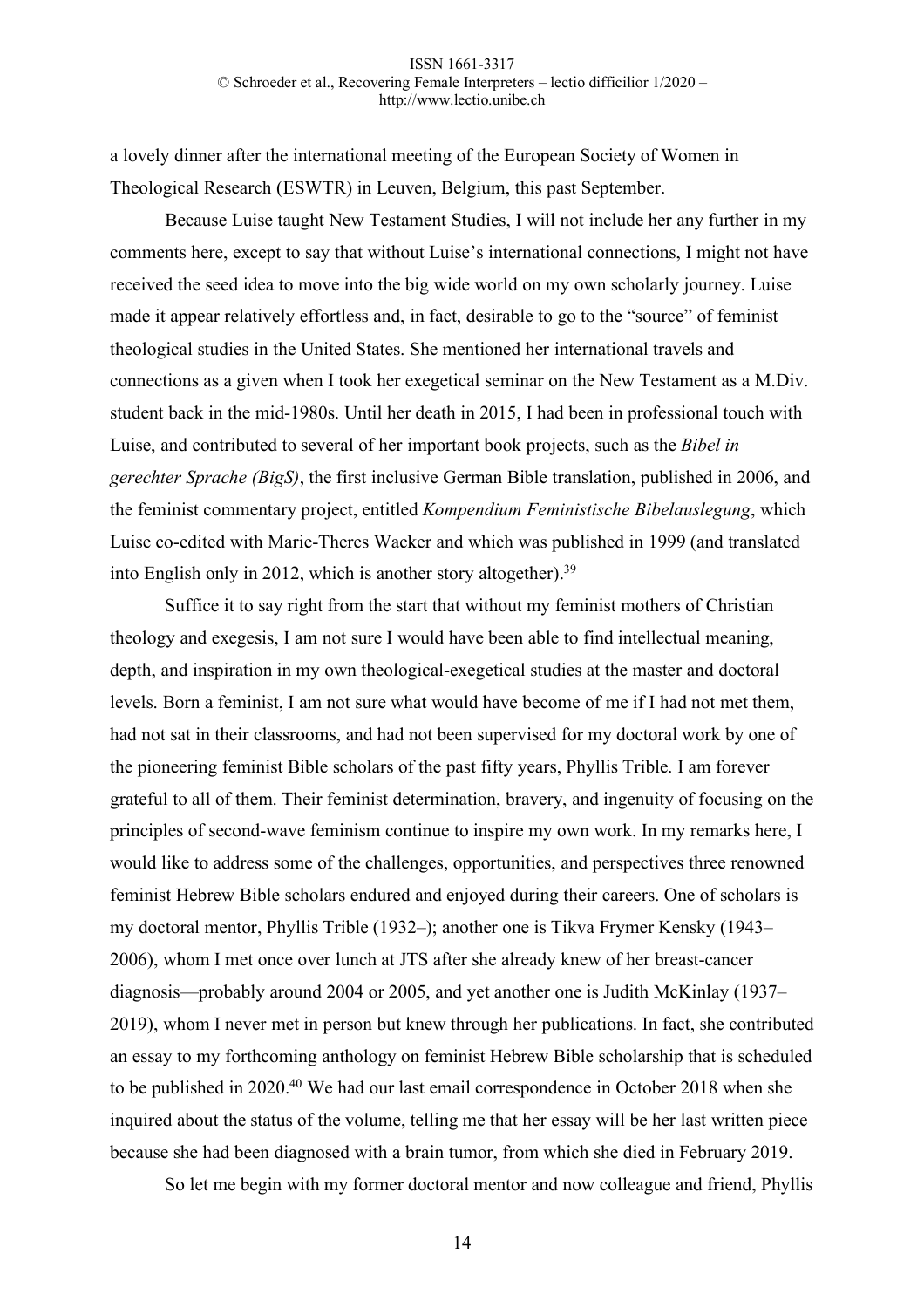Trible. I begin with Phyllis not only because I know her and her work best but also because her feminist work in Hebrew Bible studies has shaped, nurtured, and inspired feminist biblical research of so many other feminist, womanist, gender focused, and queer exegetes. Trible rose to high prominence in the Society of Biblical Literature by serving as its second female president in 1994. Importantly, Phyllis tells the tale of how she became a feminist biblical scholar not as a story of challenges but of opportunities. It all began when she was a little girl, growing up in Richmond, Virginia, and attending Sunday school. The white little boys and girls were separated by their biological gender into the boys' group of "ambassadors" and the girls' group of "auxiliaries." Phyllis shakes her head when she remembers this nomenclature. One day her Sunday school teacher told the story of Genesis 2, the creation of woman. The teacher explained that God's creation became better and better, and then the teacher asked: "Little girls, what did God create last?" The girls chirped in unison: "Man!" The teacher replied: "No, woman was created last." Phyllis smiles in fond memory when she remembers this pedagogical feat of her Sunday school teacher. Early religious education nurtured in Phyllis a deep love for the Bible and the conviction that Scripture is more than androcentric literature, containing possibilities of joy, subversion, and liberation for women and little girls.

Trible highlights another challenge as an opportunity, as she continued on her path of becoming a pioneering voice in feminist Hebrew Bible studies. It goes back to the heart of the second feminist movement and the founding mother of feminist Christian theologies, Mary Daly, who taught at Boston College. By the early 1970s, Phyllis had moved to a teaching position at Andover Newton Theological Seminary in Boston, MA, where she taught until the early 1980s after which she moved to a position as the Baldwin Professor of Sacred Literature at Union Theological Seminary in New York City, where I met her in the fall of 1990. In the early 1970s, the Boston academic and religious community was ablaze from the work of radical feminist philosopher Daly. Intrigued, Trible began attending Daly's public lectures and read Daly's books, *The Church and the Second Sex*, and *Beyond God the Father*. These books investigate the patriarchal history and tradition of Christianity. Daly always asserted that both Christianity and the Bible are thoroughly patriarchal and contributed to the oppression of women. She thus urged feminists to leave patriarchal religions behind and to take seriously women-centered spirituality and space.

Trible remembers that Daly mentioned Genesis 2–3 as an important narrative for women's oppression in Western societies. To Daly, the story blames women for the evil in the world because Eve was tempted by the serpent and human nature has been corrupted ever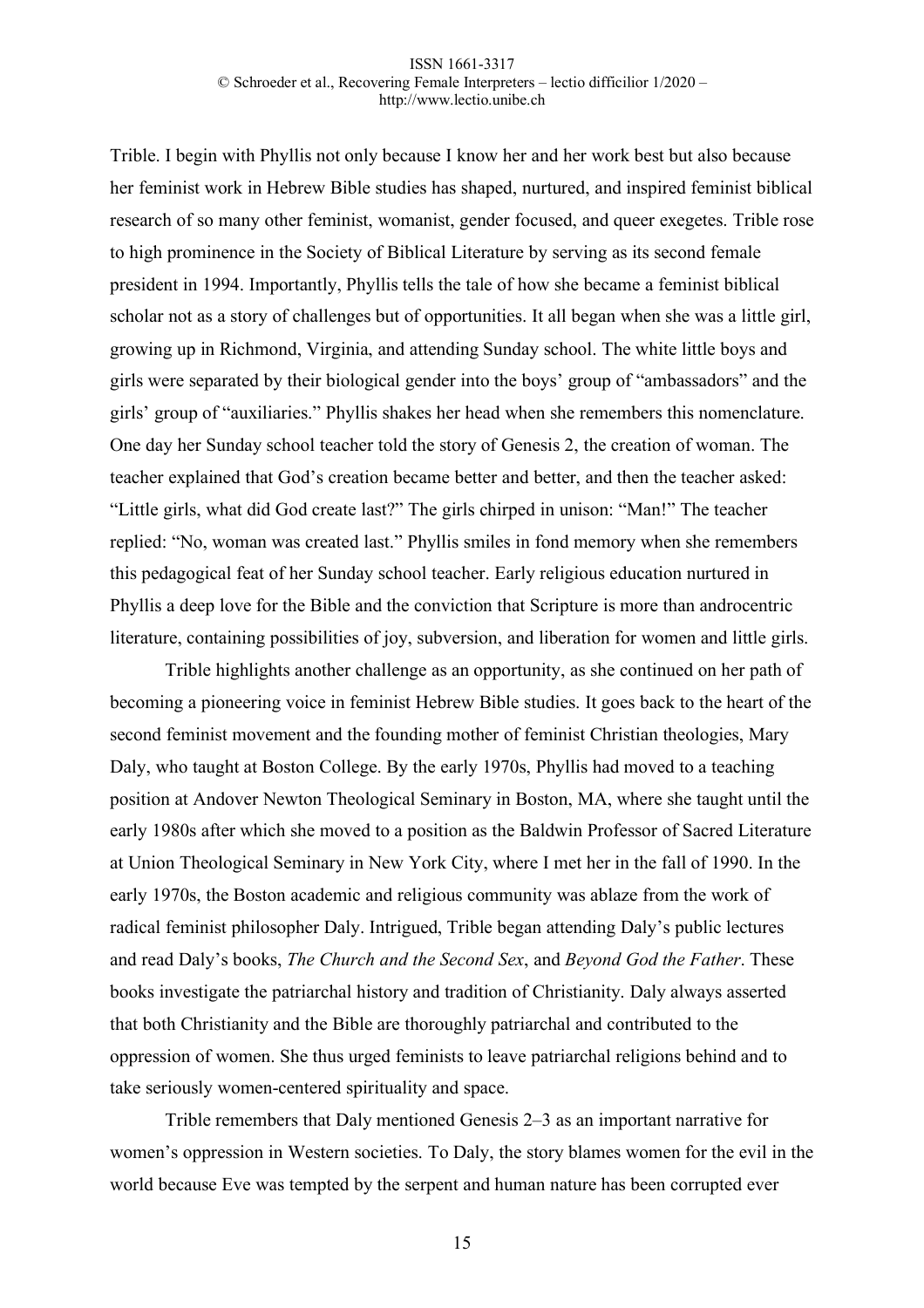since. Recalling her inner conversations during those days of feminists challenging the authority of the Bible, she counters Daly's position when she remarks on her exegetical journey in 2000:

"I had left the South to live in the Northeast where I found a theological world in ferment. Feminists were faulting the Bible for patriarchy, faulting it for promoting the pernicious paradigm of male dominance and female subordination. I did not have to be convinced. I knew that even before God formed me [in] the womb, feminism was bone of my bones and flesh of my flesh. At the same time, I also knew—decidedly at variance with many feminists—that the Bible fed my life in rich and beneficial ways; that the book I had grown up with in Sunday School where sword drills were routine and memory verses mandatory, continued to make a positive claim upon me, despite its well-documented and oppressive patriarchy. To be sure, I had learned at Meredith College and later in graduate school that the Bible was rather different from what Sunday School teachers and some preachers said. But not even critical and sophisticated ways of studying it diminished and supplanted my love for it. There is a power in the document, and need not work adversely for women or for men. This I knew and this I know, no matter how much others rush to say it isn't so."<sup>41</sup>

Provoked by Daly, Trible did not succumb and did not let go of the Hebrew Bible. As a result, she started re-reading Genesis 2–3 and other biblical narratives, employing the literary method of rhetorical criticism, as she had learned about it from her doctoral mentor, James Muilenburg. She investigated the literary structure of the Hebrew syntax, compared vocabulary, and studied the commentaries, as she had been trained for years. She also asked herself if perhaps she had overlooked the Bible's oppressive qualities for women and if it was possible that her love for the Bible would make her excuse its patriarchal bias. The rest is history, and her book, *God and the Rhetoric of Sexuality: Literary-Feminist Readings of Biblical Narrative*, published in 1978, and the companion volume that is probably more often quoted than her first book, *Texts of Terror: Literary-Feminist Readings of Biblical Narrative*, published in 1984,<sup>42</sup>are the result of her considerations of Daly's challenge. Both books wrestle with "depatriarchalizing" biblical literature.<sup>43</sup> In many of her later writings, Trible emphasizes repeatedly "to love this book"<sup>44</sup> and to "not abandon the Bible" and, in fact, to "take back the text."45 In short, her work centers on the conviction that we need to wrestle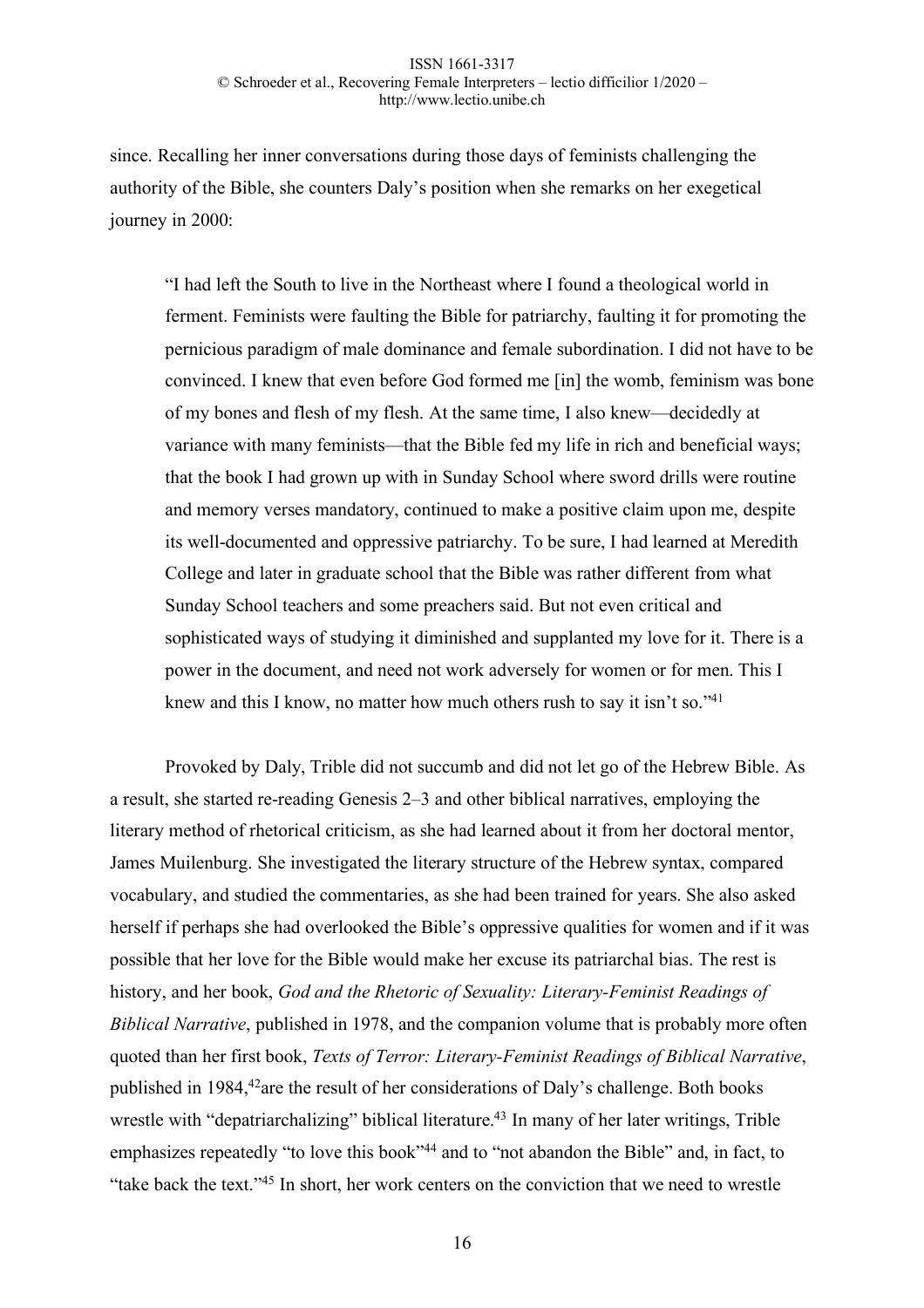with the Bible and to search for its blessing and not for its curse "so that you and your descendants, indeed so that all the families of the earth, may live."46

The second feminist Hebrew Bible scholar I would like to mention is Dr. Tikva Frymer-Kensky, who was friends with Trible. She taught at the University of Chicago Divinity School until her death in 2006. When Tikva visited her husband who taught at the Jewish Theological Seminary (JTS), both feminist exegetes often met for lunch, talking about feminist exegesis and more. I, too, met Tikva for lunch at the cafeteria of JTS around 2003 or 2004 – I do not remember the exact date anymore. But I had already published my book on Genesis 34,47 and I knew she disagreed with my translation of *'innah* as "to rape." She found this translation anachronistic although she was sympathetic to my efforts of deconstructing interpretations that classified Shechem's rape as "love" or approved of his marriage proposal. Tikva was a hardcore Assyriologist and Sumerologist whose Jewish background made her want to understand the origins of the biblical texts within the ancient Near Eastern world, but who was definitely open to feminist perspectives and concerns.

Importantly and similar to Phyllis, Tikva recognized in her religious tradition much liberating potential already during her early school years. She remembered that going to school became "traumatic" after the public school decided to bring differently gifted elementary-school children into the same class. From that moment onward, Tikva became the "whiz kid" whose smartness annoyed the other children. They even attacked her and recalled that going to Hebrew school offered her reprieve from the steady does of boredom and harassment at her public school. She explained:

"Going to school became a tormenting mix of intellectual boredom and social anxiety. [But] [t]here was one oasis in my education: Hebrew school, which I attended for two hours each Monday through Thursday and all morning on Sundays…. Hebrew school was a joyous spot in my day: I was accepted socially and stimulated intellectually – certainly not most children's reactions to Hebrew school…. It was there that I first began to associate religious studies with intellectual challenge and stimulation."48

Frymer-Kensky's educational aspirations were always high. At ten years of age, she wanted to become a nuclear engineer, teaching "the peaceful uses of the atom" with the goal of contributing to *tikun olam*, the repair of the world.<sup>49</sup> Yet she felt harassed by the "meanspirited persecution that the physical sciences teachers inflicted on me, the girl who wanted to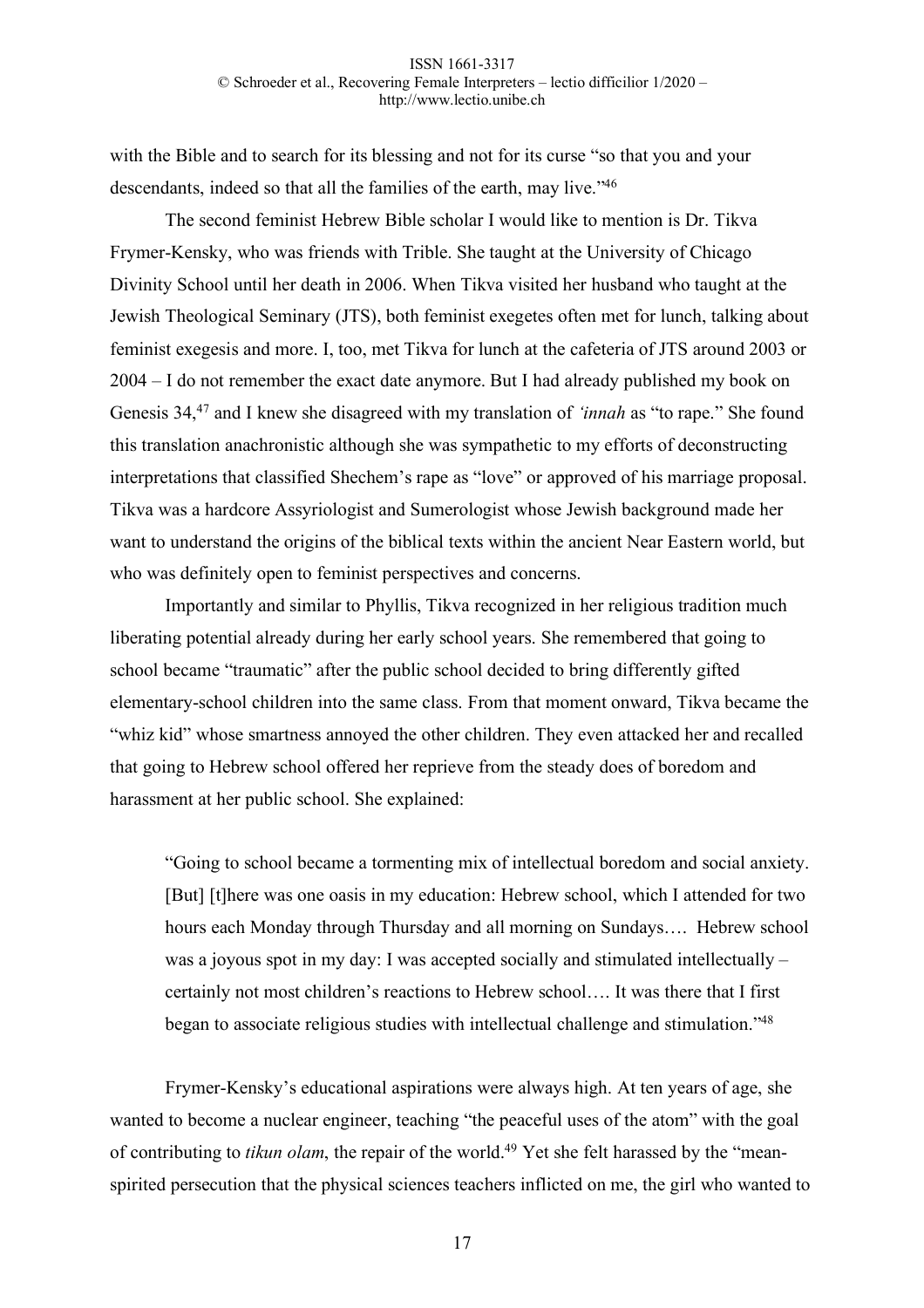go into a 'man's profession'."50 Then, in college as a first-year student, she discovered "much to my surprise I didn't like calculus and I didn't like engineering." She again felt bored in general studies courses and only "came alive intellectually in the evening when I studied Bible and Talmud" in her classes at JTS.<sup>51</sup> She realized "I had my priorities backward: I should read science for fun and study Bible as a profession."52

As she began to prepare for a career in biblical studies, she realized that "[t]he field of biblical studies was no more open to women than high school physics." There, too, she missed "female role models."53 She wrote about this moment of insight:

"But none of that mattered because I was determined to master it [biblical studies] and learn everything I needed to know to answer the questions about the Bible that interested me—questions about law and religion and the relations between them, questions about the development of biblical ideas from prebiblical through postbiblical times. That meant going to graduate school to earn a Ph.D. – not in Bible, but in Assyriology. I had spent eight years at the seminary studying Bible with Muffs, Paul, Moshe Held, and H.L. Ginsberg. Not realizing that there were approaches to the Bible other than the philological and close-reading techniques I had learned at the seminary, I didn't even consider the possibility of a graduate degree in biblical studies. The seminary taught us a kind of arrogance: Along with the texts, we learned that our professors were the best text readers in the world, and that to the degree that we mastered their techniques we could aspire to grow into their excellence. I couldn't stay at the seminary, which did not have a graduate school and did not admit women to the rabbinical school, so I would have to leave to study elsewhere, but why go somewhere to a pale imitation (we all thought) of the seminary?"54

And so the whiz kid went to Yale University to study Assyriology and law with J.J. Finkelstein, where she flourished and thrived. Yet in 1978, a "funny thing happened to" her; she became pregnant.55 Since academic women like her tried to ignore what was happening to their bodies and were told to just take off two weeks after giving birth and then come back to work as if nothing had happened to their bodies and changed in their lives, Tikva had not even asked for a maternity leave. She feared the tenure committee would not look favorably at her request. In her fortieth week, however, she realized that things would not go so smoothly. Her obstetrician told her that he would need to do a C-section right away, and she should come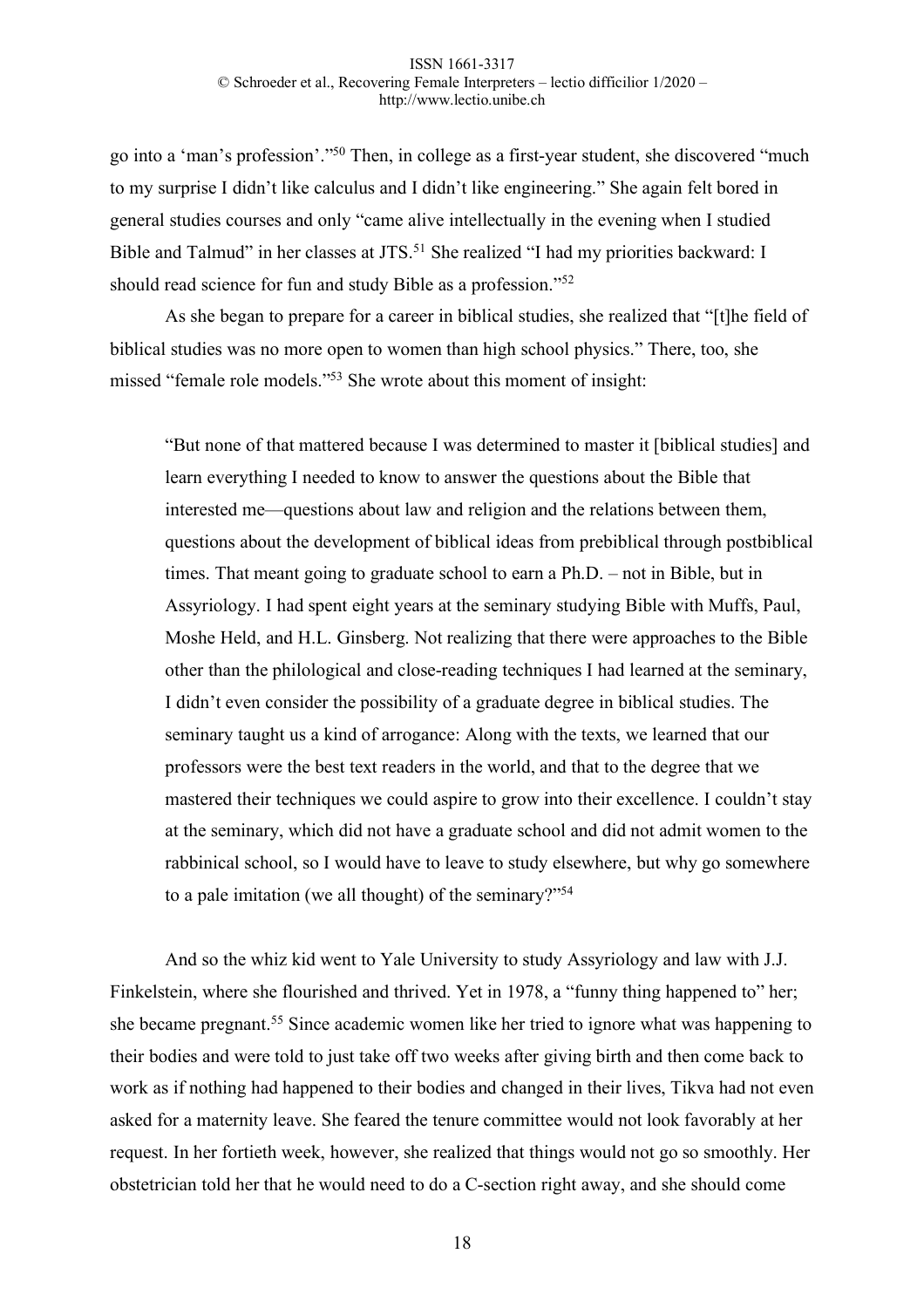back for surgery the next morning. On "[t]hat evening, I couldn't get interested in the novels and I didn't want to watch television. I realized that I didn't want to distract myself; I wanted to concentrate and meditate on the birth. I spent a lovely three hours studying the birth incantations, during which time my anxieties melted away into a feeling of being part of a long chain of women giving birth and having difficulty doing so."<sup>56</sup>

After the recovery, the Assyrian scholar became "angry," wondering: "Why was it that a woman fairly well trained in Judaism and in Christianity had to go all the way to ancient Mesopotamia to find something to read to focus on birth—and what did the poor women do who couldn't read Sumerian?" This question changed Frymer-Kensky's research agenda despite warnings from "well-meaning colleagues" that her new interest in women and religion, and more specifically on goddess religion in the ancient Near East, would "destroy my reputation."57 The result of her careful, diligent, and meticulous work led to her renowned monograph, entitled *In the Wake of the Goddesses: Women, Culture, and the Biblical Transformation of Pagan Myth* and published in 1992. In this book, Frymer-Kensky traces the literary-historical developments of goddess worship in the Hebrew Bible and the ancient Near East.

The research shift toward a feminist understanding of the biblical and ancient Near Eastern past changed Frymer-Kensky's hermeneutics dramatically. The change is obvious in a 1994 essay on the relationship between biblical and women's studies. In the first paragraph she explained:

"In the past two decades there has been a tremendous change in biblical studies. The scientistic philosophy that prevailed for more than a century has given way, in biblical studies as in other humanities, to a more sophisticated understanding of the interaction between the now and the then, the reader and the text. Old ideas of history as "what actually happened" and text as having one correct and original meaning have yielded to a current view of the continual interaction of the viewer and what is seen, of the text and its reader. No longer do we believe that there is a truly "value neutral" way of reading literature or reconstructing history."58

She appreciated the hermeneutical development in biblical studies that takes seriously the significance of readers in the exegetical process. She also mentioned that hermeneutical approaches from liberation theology, womanism, feminism, literary criticism, or "third-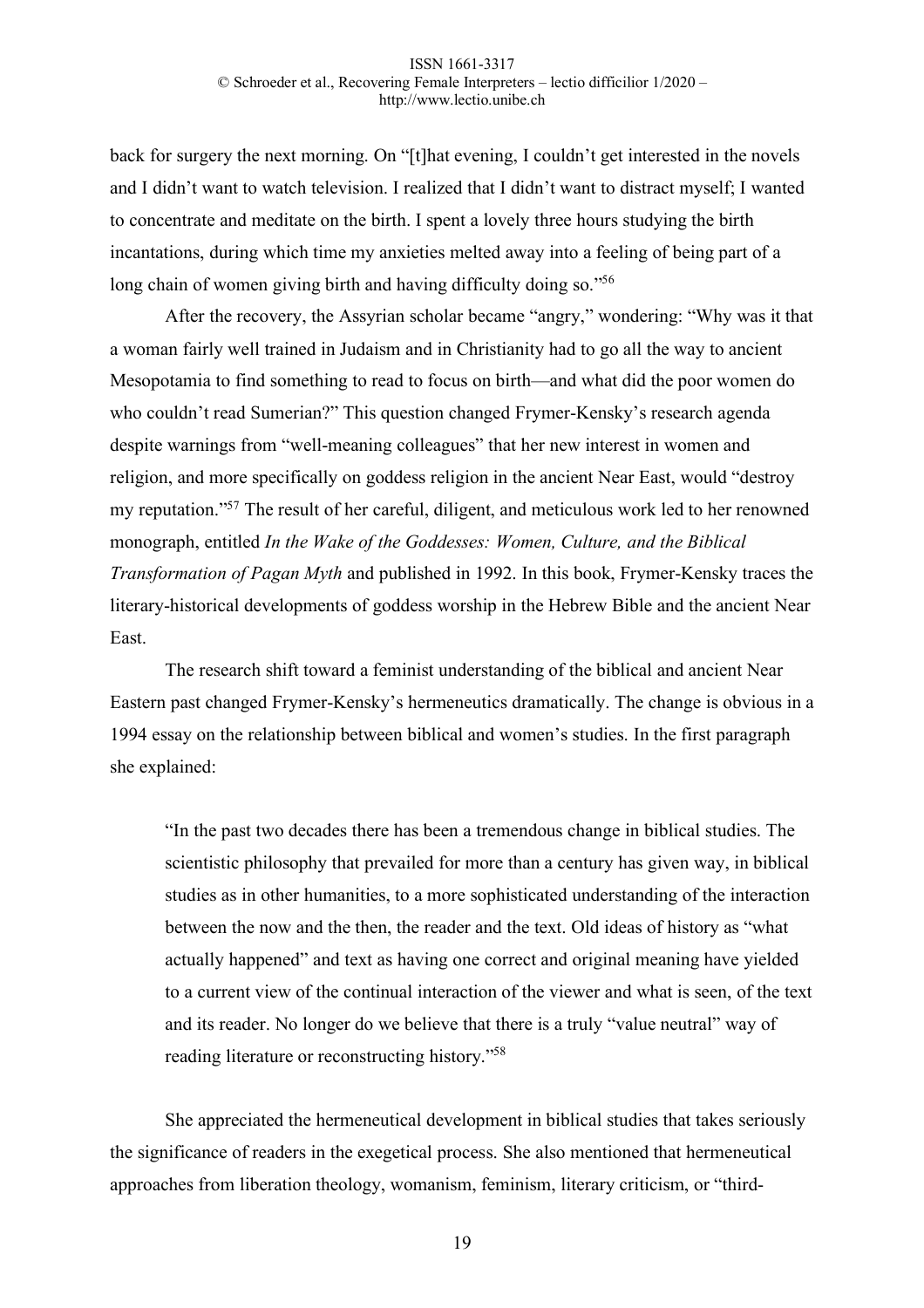world" perspectives prove the significance of readers. She recognized that "[t]his turmoil in biblical studies has brought a general openness in the field."59 She agreed that the Bible is patriarchal, as it emerged from a patriarchal society, and she considered this trait as a "fundamental moral flaw" of the Bible because "it does not treat all humans as equals."60 Wrestling with this situation, she stated in 1994:

"We in the modern world are learning that respect for the equality of all human beings and their common dignity is a moral imperative. Our perception of a moral imperative that does not derive from biblical teaching indicates that the Bible is no longer our only or even our *final* arbiter of morality. This has enormous religious implications. The authority of the Bible must be tempered with the authority of our experiences as human beings and our principles of morality. It is true that many of our moral ideas ultimately come from the Bible, but it is also true that they have been inspired by our continued relfection on the Bible during the millennia since it was written. The Bible did not eradicate slavery; it was up to people to do so. The Bible did not eradicate patriarchy; that is a task for current generations. The Bible did not eradicate economic oppression, and we do not have a clue as to how do so."61

The acknowledgement of the Bible's limitations did not sit well with Frymer-Kensky. Like Trible, she was attached to the Torah and tried, perhaps unconsciously, to "rescue" or "take back" the Bible from feminist rejection. For instance, Frymer-Kensky emphasized that "the Bible does not attempt to justify this subordination [of women] by portraying women as subhuman or as *other* in any way."<sup>62</sup> She asserted that biblical women have "the same set of goals, the same abilities, and the same strategies as biblical men" and that "the Bible is not *essentialist* on gender."63 In other words, Frymer-Kensky maintained that "the Bible did not justify social inequality by an ideology of superiority or otherness," but that "the Bible's explicit ideology presents a unified vision of humankind wherein women and men were created in the image of God and no negative stereotypes are attached to women, the poor, slaves, or foreigners."<sup>64</sup>

In short, Frymer-Kensky considered the Bible "gender blind and gender-neutral"65 and not "completely patriarchal."66 Tikva did not want to give up combining the "intellectual occupation" and "spiritual exercise" in her study of the Torah because she recognized "that my studies could have ramifications on the spiritual lives of people who might never even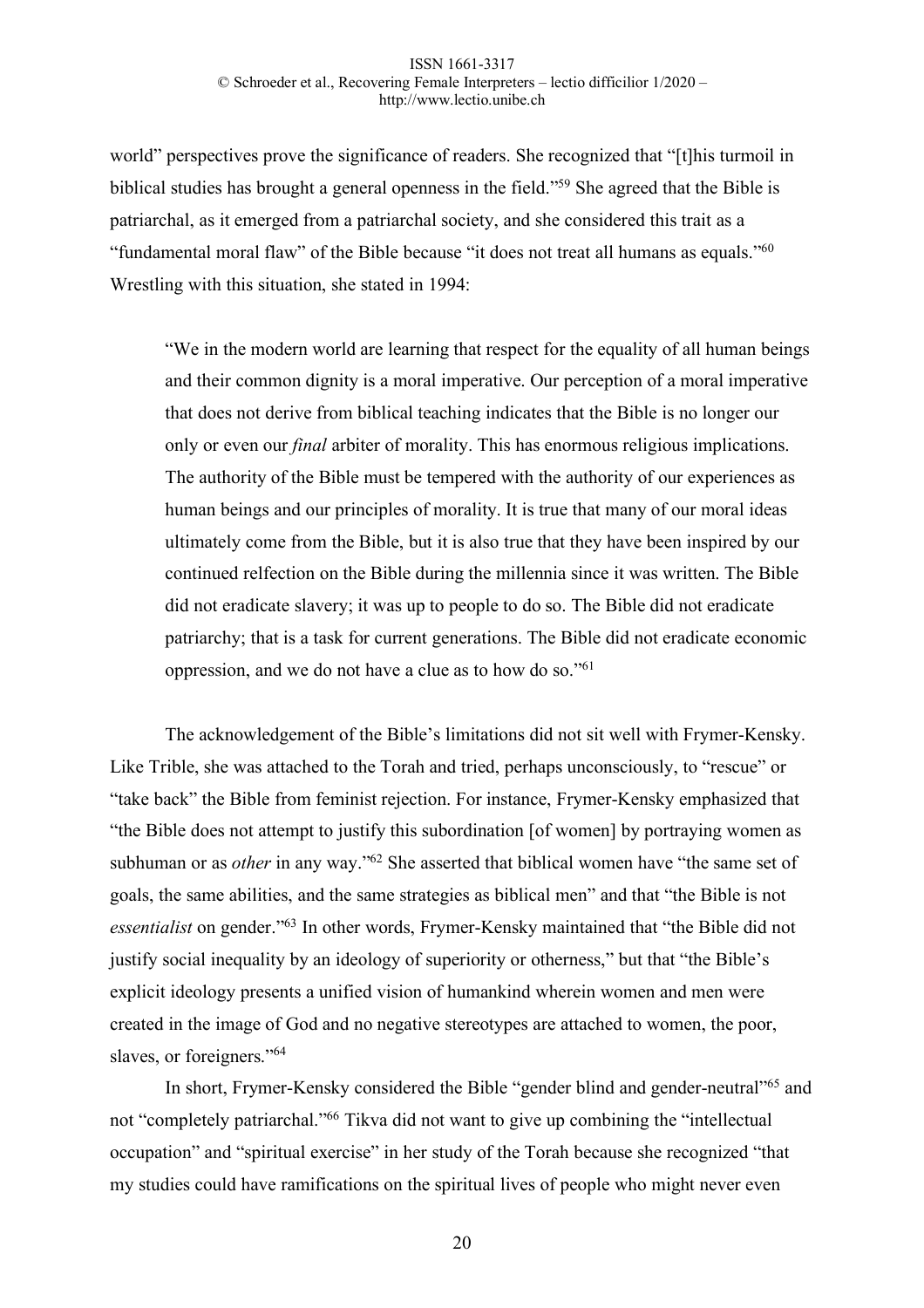hear my name."<sup>67</sup> Her publications on women's prayers and religious practices, such as *Motherprayer: The Pregnant Woman's Spiritual Companion* (published in 1995), are the most obvious indicators for the theological and spiritual care she hoped to offer as a feminist biblical scholar.

The third Hebrew Bible scholar whom I would like to mention is Judith E. McKinlay who passed away in February 2019. Her son, who is an Otago Daily Times editor, wrote a very touching obituary of his mother that includes hitherto unknown personal and academic details about McKinlay's academic and professional journey.68 I also would like to acknowledge that Judith and I never met in person although we were in email contact because of my anthology to which she contributed. Her essay in this volume is her last written piece, entitled "Biblical Border Slippage and Feminist Postcolonial Criticism." Her essay illustrates the intellectual, hermeneutical, and exegetical maturity of her work. Taking cues from the biblical figures of Eve and Wisdom, McKinlay reflects on the accomplishments and positioning of postcolonial biblical (feminist) studies, stressing that "despite differing methodologies [postcolonial feminist] scholars share a concern for the ways in which women are represented and frequently 'othered' in border-slipping texts."69

Judith was born into a clergy family in Aotearoa New Zealand in 1937. The family traces its settler lineage back to Rev. Norman McLeon whose community "left Scotland for Nova Scotia in 1817, and after some years there sailed on to New Zealand where, after requesting land for his close Gaelic speaking community, finally settled in Northland at Waipu…. Her Waipu family was one of teachers, her greatgrandfather the first teacher and registrar of the community there."70 Judith acknowledged the geopolitical connections between her social location and her biblical hermeneutics as a feminist scholar. For instance, she stated in 2017: "As a woman, and a feminist, I know a little about Othering from the underside, but, as a white New Zealander (a Pakeha) belonging to the dominant culture in a postcolonial society, I am also aware of its binary opposite."71 In fact, she was always very precise and open in referring to her personal background, explaining in 2004:

"Geographically I am a New Zealander, living at the south of the Pacific. But if I expand that to say that I live in Aotearoa New Zealand that already hints at more to be said. For I am a *Pakeha*, non-Maori, living in a country originally settled by Maori, but subsequently entered by Europeans, first arriving in significant numbers in the nineteenth century, as whalers, traders and settlers. On my father's side my roots in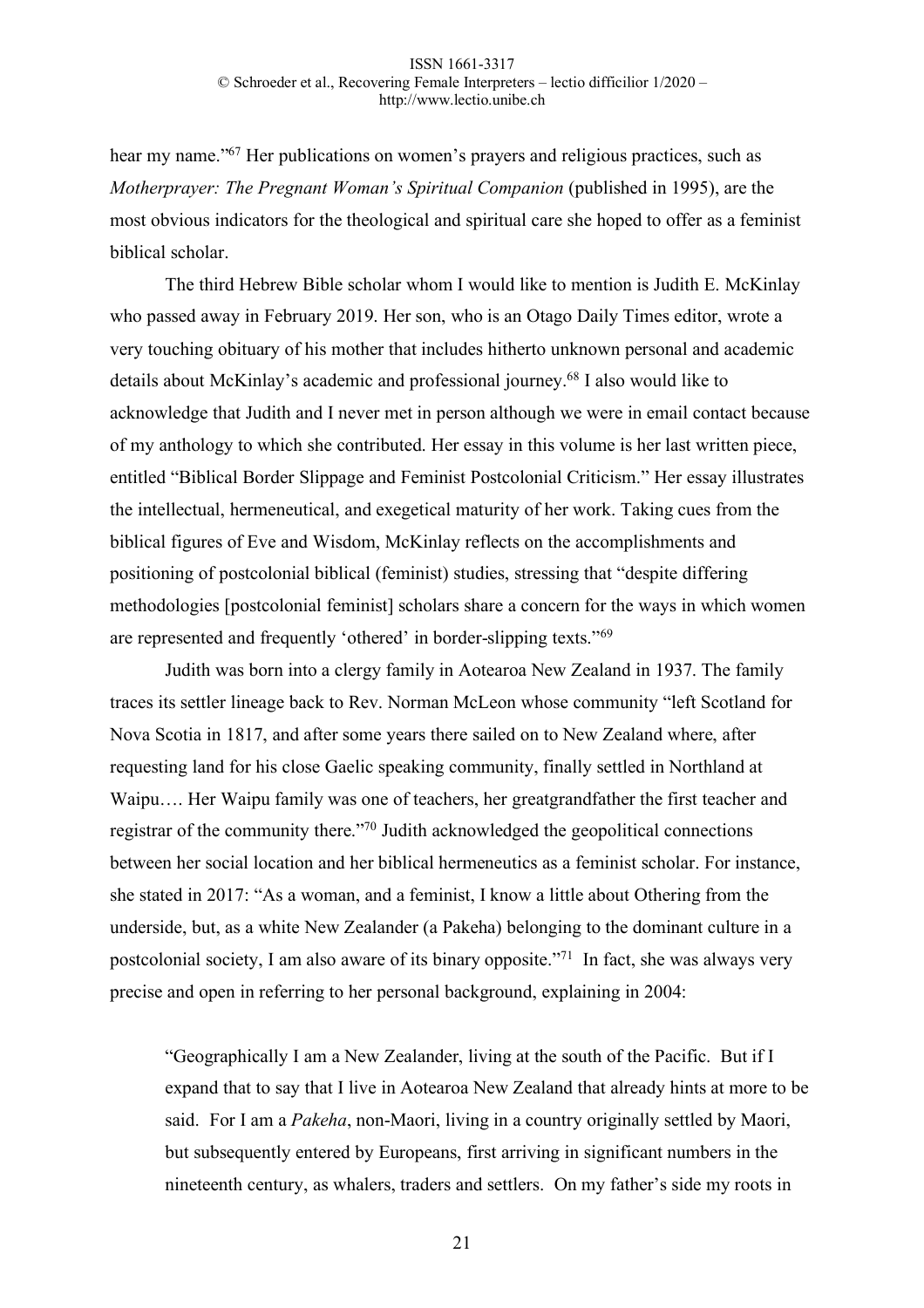this land go back four generations. My ancestors left Scotland under the leadership of a somewhat charismatic religious figure, Norman McLeod, who had had a number of disputes with his church authorities, and had decided to emigrate to Nova Scotia in Canada. There they settled and formed a self-identified Presbyterian community. Then, in the 1850s, a significant number, including McLeod, left Nova Scotia and travelled on again to New Zealand. The family history that has been passed down to my generation begins with the highland clearances and the enforced landlessness of disposed crofters, followed both by the failing herring trade in Scotland and divisive church disputes. Those that set sail again from Nova Scotia arrived in New Zealand as settlers with the land-buying power of a self-contained Gaelic speaking community, an identity that was carefully maintained for a generation or two and still remembered in Waipu, the original area of settlement, which celebrates this tradition with Highland Games each January. On my mother's side, however, I claim Yorkshire ancestry, my mother having arrived here in the 1920s with her parents, who were looking for better business opportunities. This mix of early and more recent arrivals is a typically New Zealand heritage."72

In her view, then, postcolonial feminist readers cannot pretend to read biblical texts and characters from distant, uninvolved, and objective positions. McKinlay always related her feminist work to geopolitics, stating that "I will be reading this text from within the worldview I inhabit" and "[t]his is true of all readers, whether we are conscious of it or not."<sup>73</sup> Because of her intersectional sensibilities, McKinlay's work belongs to a later feminist exegetical development than the scholarship of Trible or Frymer Kensky. It is deliberatedly intersectional and postcolonial although Judith's year of birth puts her squarely into the pioneering feminist generation. Yet she began her doctoral work late and only in 1987. She published her doctoral thesis entitled *Gendering Wisdom the Host* only in 1996. Prior to her academic work, she raised four children and worked as a school teacher at Rangiora High School. In the 1970s, she joined the feminist activist movement in Dunedin where she lived. In 1983, she decided to train for the Presbyterian ministry, which led to her decision to enter a doctoral program in biblical studies. Her son reports:

"In 1990, Judith was nominated for the chair in Old Testament Studies [at Knox Theological Hall, her alma mater], [but] there was opposition that continued all the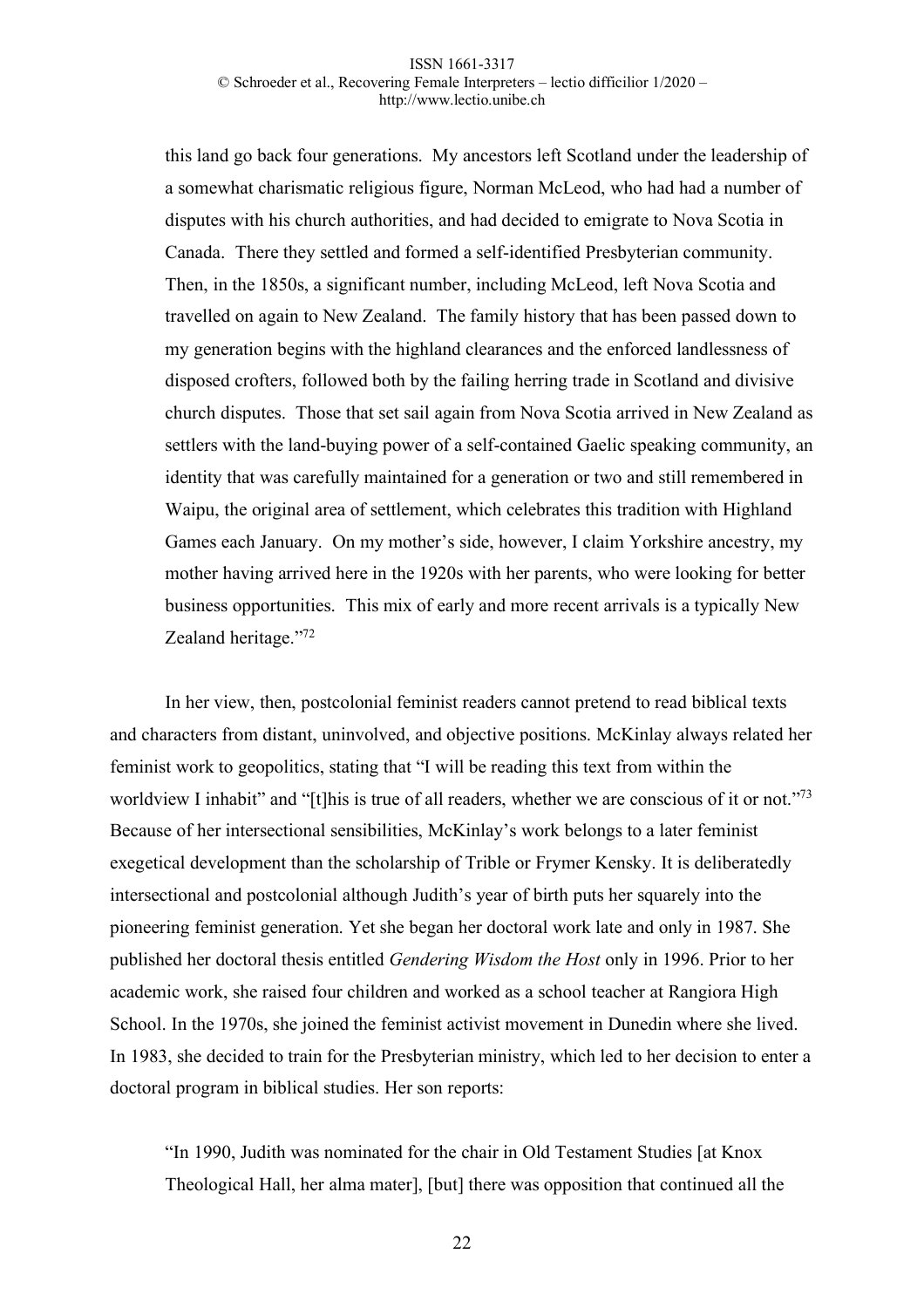way to the Church's highest court, the General Assembly. It looked very much like both Judith's gender and her feminism were at issue. Nevertheless, a vote at the assembly confirmed Judith in the position, over objections from the floor, and she became professor of Old Testament Studies."74

I do not recall reading anything about this tense time in Judith's professional career in her writing. As one of her students, Johanna Stiebert, explains: "Again and again, Judith has found new ways to illuminate both the biblical text, as well as something about who and where we are now."<sup>75</sup> Clearly, she went through a lot, paving and preparing the way for postcolonial feminist biblical exegesis.

In sum, Phyllis Trible, Tikva Frymer Kensky, and Judith McKinlay have shaped the field of biblical studies in profound ways. Most importantly, all of them claim the adjective "feminist" with pride while they pioneered the development of feminist biblical exegesis. Although they focus on "women," they approach biblical texts from non-essentializing perspectives. They connect the study of the Bible with the "world," which in their cases means including and building upon feminist theories and practices of the second feminist movement. All three of them were trained in white, male, Eurocentric, and colonizing ways of studying the Bible, as they are members of the first generation of feminist scholars in the field of biblical studies. We also need to appreciate that they emphasize intellectual-exegetical contradictions as they saw them as feminist scholars. In their exegetical publications they look to resolve those contradictions in more intellectually coherent ways than they were taught. Furthermore, all three scholars practice a text-focused hermeneutics, whether they read behind, within, or in front of the text, still so prevalent in the field. While all three of them accept the significance of readers for the meaning-making process, they assume that (biblical) meanings reside ultimately in the text or behind the text. Importantly, only one of the three feminist scholars (McKinlay) places her feminist analysis consistently within an intersectional framework (postcolonialism). However, Trible and Frymer-Kensky are not opposed to making intersectional connections. For instance, they mention repeatedly the significance of their respective religious backgrounds in their publications. Their almost exclusive focus on "women" might be related to the fact that most of their works appears at a time when feminist theorists uplift "woman" or "women" as analytical categories while intersectionality gains prominence only in the late 1990s and the early twenty-first century. I am certain that Trible and Frymer-Kensky approve of intersectionally framed feminist exegesis although they would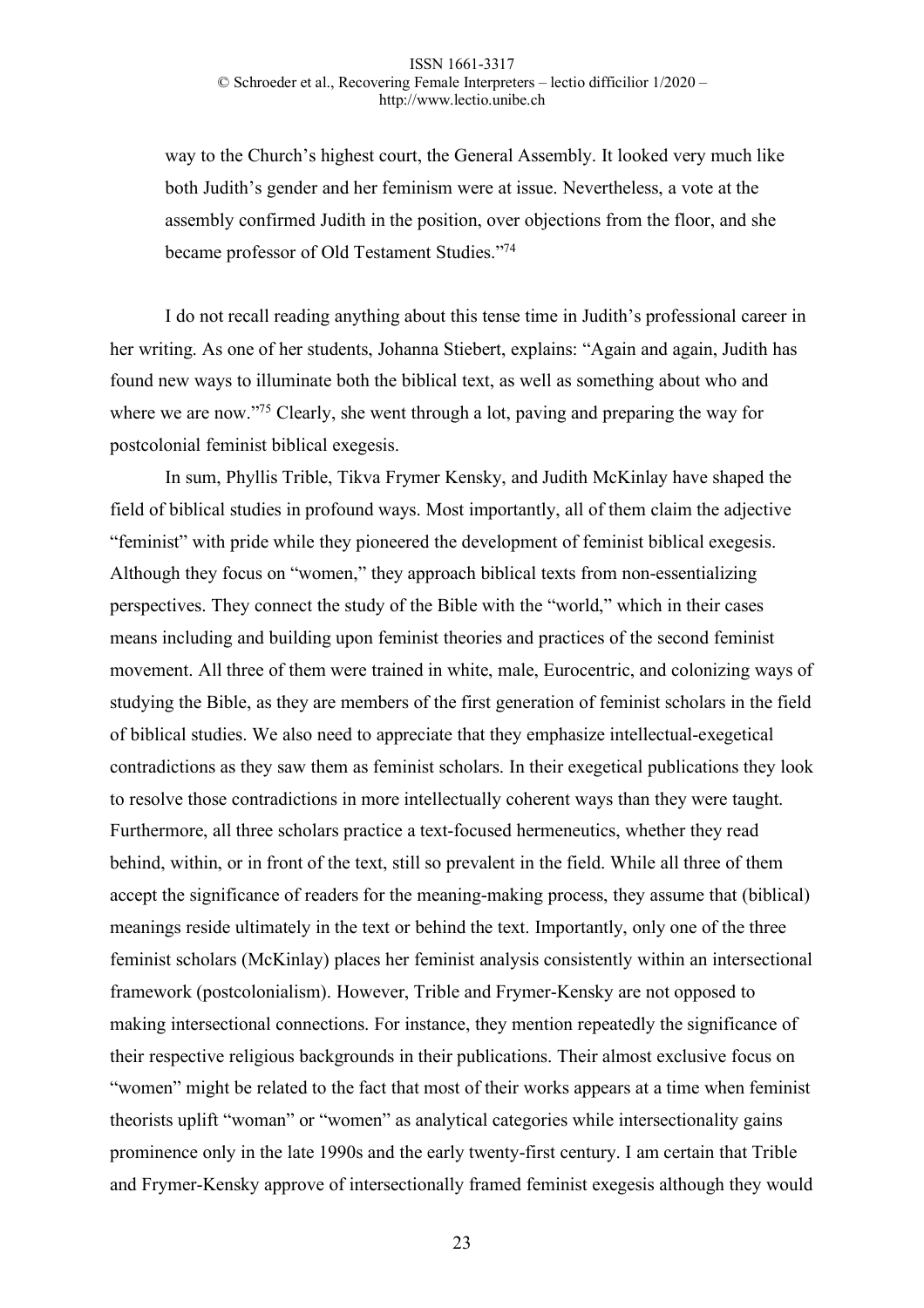always want to keep women as the primary feminist concern in the development of biblical studies as feminist biblical studies and vice versa.

**Susanne Scholz**, Ph.D., is Professor of Old Testament at Perkins School of Theology at Southern Methodist University (SMU) in Dallas, Texas, USA. Her research focuses on feminist biblical hermeneutics, the epistemologies and sociologies of biblical interpretation, cultural and literary methodologies, biblical historiography and translation theories, interfaith and interreligious dialogue, as well as general issues related to women, gender, and sexuality studies in religion. Among her fourteen books and over sixty essays and journal articles are *The Bible as Political Artifact: On the Feminist Study of the Hebrew Bible* (Fortress Press, 2017) and *Introducing the Women's Hebrew Bible: Feminism, Gender Justice, and the Study of the Old Testament* (second rev. and exp. edn; T&T Clark Bloomsbury, 2017), *Feminist Interpretation of the Hebrew Bible in Retrospect: Method (Volume 3)* (editor; Sheffield Phoenix Press, 2016), and *La Violencia and the Hebrew Bible: Politics and Histories of Biblical Hermeneutics on the American Continent* (co-editor; SBL Press, 2016). She also is the editor of the book series *Feminist Studies and Sacred Texts* (Lexington Books).

# **4. Sara Parks: Bernadette Brooten. Outstanding Among 125 Years of Women in the SBL**

It is a pleasure to be here in San Diego, and I want to extend thanks to everyone who has joined us to celebrate this  $125<sup>th</sup>$  anniversary, everyone who has agreed to contribute on this panel, and to Nicole Tilford who's worked all year to organize this and other anniversary celebrations. When I was invited to join the panel to tell the story of a woman scholar worthy of note in the field of second-temple Judaism, my choice was made in nanoseconds. The scholarship, both published and public, of Professor Bernadette Brooten has on numerous occasions catalyzed for me major turning points in my ways of thinking about the ancient world, about the intersection of academic scholarship and personal ethics, about writing, and about feminism.

Bernadette Brooten is the Robert and Myra Kraft and Jacob Hiatt Professor of Christian Studies, emerita, at Brandeis University. She is a Resident Scholar at the Women's Studies Research Center at Brandeis. She's a Professor Emerita of Women's, Gender, and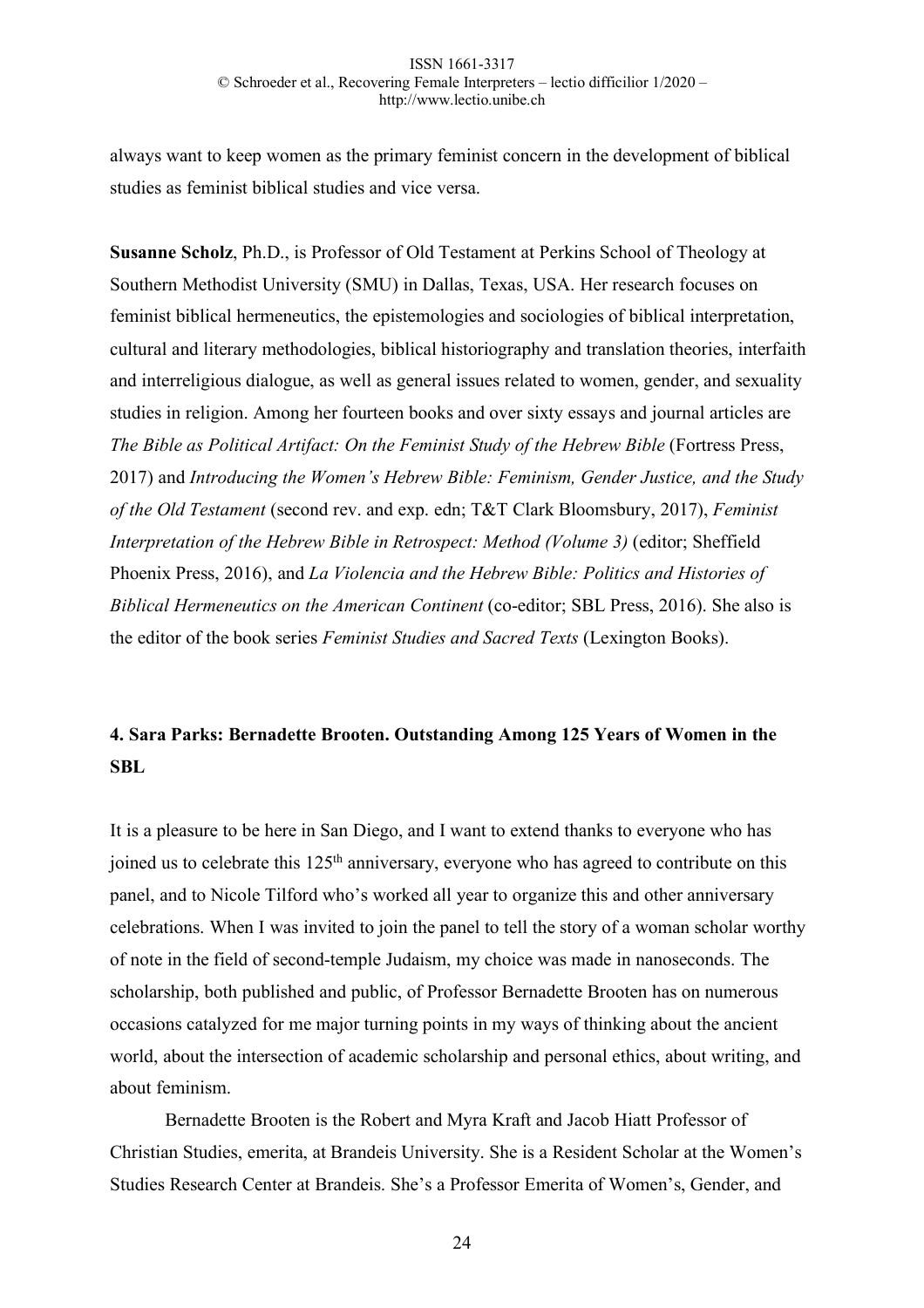Sexuality Studies, of Classical Studies, and of Religious Studies. And she is now the Director of the Brandeis Feminist Sexual Ethics Project.76 Her Harvard PhD Dissertation in 1982 was titled "Inscriptional Evidence for Women as Leaders in the Ancient Synagogue," and since then she has authored a 23-page CV of books and articles in several languages, not to mention a lifetime of service contributions, with no signs of slowing down anytime soon. In particular, her incisive and exhaustive monographs *Love Between Women: Early Christian Responses to Female Homoeroticism77* and *Women Leaders in the Ancient Synagogue: Inscriptional Evidence and Background Issues*<sup>78</sup> still constantly inform my work and blast my students' stereotypes about women in antiquity into smithereens.

Knowing how people who are raised as women are often socialised, perhaps it should come as no surprise that these women we are honouring for their scholarship also deserve honour for their mentorship. Professor Brooten received the Society of Biblical Literature Award for Outstanding Service in Mentoring in 2001. I experienced this mentorship firsthand when Brooten delivered the Birks Lectures at McGill University as I was just starting my PhD in 2006. Her talk was called "Slavery's Long Shadow over the Lives of Girls and Women," and there was a special reception just for grad students. This was a time before I had heard the term "imposter syndrome," but: I had it, badly. The thought of possibly *speaking* to a scholar whose work was already influential in my graduate work made me so nervous that I came very close to skipping the luncheon. If I had, I would have missed a pivotal learning experience which played an important role in sustaining me when, in the following years, I sometimes considered dropping out of academia. Brooten's example at that luncheon, where she spoke to graduate students with genuine curiosity, serious respect for our ideas and concerns, and simple kindness, was an image I would later call repeatedly to mind when tempted to quit. Brooten's generosity with us reminded me that the main reason I had enrolled in a PhD was not to complete a dissertation, but to become that type of encourager for others.

It is another example of her mentoring spirit that she kindly provided me with much of the information that follows. I wanted to make sure that this talk mentioned some of the achievements she herself in hindsight has judged to have had the most impact, and she was gracious in sharing her reflections. I will take this opportunity to share just a few of her fieldchanging contributions.

**Number one**. Let's start with a bang. In 1977, Brooten published a piece called "'Junia...Outstanding among the Apostles' (Romans  $16:7$ )."<sup>79</sup> In this piece, she used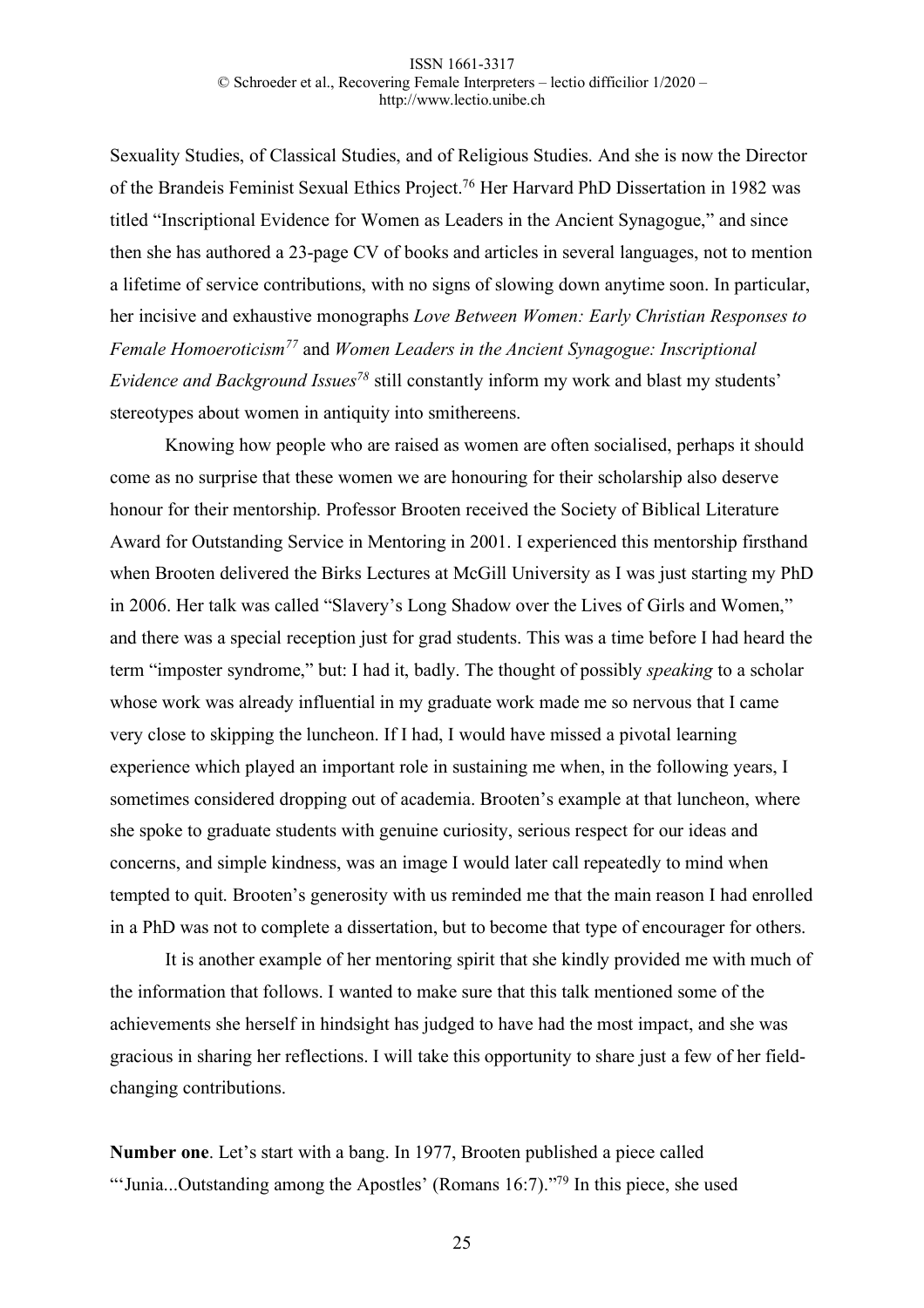epigraphy and reception history to demonstrate how women can, in her words, "be hidden in plain sight." She noticed that the feminine name Ἰουνίαν (which would translate to something like Julia or Junia) had been transformed to the masculine Ἰουνιᾶν (as if it were an abbreviation of Junianus or Junilius). In the ancient and early medieval church, the Ἰουνία of Rom 16:7 was a woman, who sneakily became Ἰουνιᾶς in order for male interpreters to avoid the discomfort of dealing with a named female apostle in the undisputed Pauline epistles. This article, together with the subsequent work of others, resulted in a modification of the accents in Greek editions of the New Testament and a reversion to the feminine name in many contemporary translations of Romans. So I could just end my paper now: "Bernadette Brooten fixed the Bible."

**Number Two.** In 1981, Brooten published "Jüdinnen zur Zeit Jesu. Ein Plädoyer für Differenzierung" (Judaism in the time of Jesus: A plea for differentiation). <sup>80</sup> We who work today in the field of women in early Judaism and early Christianity are quite mindful of the dangers of throwing the rest of Judaism under the bus when elevating Jesus as a protofeminist, but Brooten's 1981 article was one of the earliest that spoke out against the methodological (and factual) error in using Judaism as a negative patriarchal foil against which to contrast Jesus' treatment of women. Brooten told me that piece was a major catalyst to her monograph *Women Leaders in the Ancient Synagogue*, which I'm saving for the end.

**Number Three.** I'll start number three with a story. I did my undergrad just a few miles from my home, at a small Baptist University. The Baptists gave me just enough of an education to free me from the shackles of fundamentalism. (They probably didn't mean to, but what did they expect if they taught me Greek?) But I still had a lot of catching up to do in terms of critical thinking and academic writing. So when I was accepted to McGill University for my Masters I approached my supervisor with a well-meaning but grandiose topic: "Homosexuality in the Bible: A Biblical Case for Ever Widening Circles of Compassion." The draft thesis proposal I handed in had no footnotes and no biblical citations, and included vague phrases like "the Bible says…." When I asked my supervisor, Prof. Gerbern Oegema, where to go from there and how to start, he simply handed me his copy of Brooten's "*Love Between Women: Early Christian Responses to Female Homoeroticism.*"81 He said, "First you read this from cover to cover. You will enjoy it." I did, and by the time I got to the end I knew exactly why he'd assigned it. He knew I would compare my own sweeping generalisations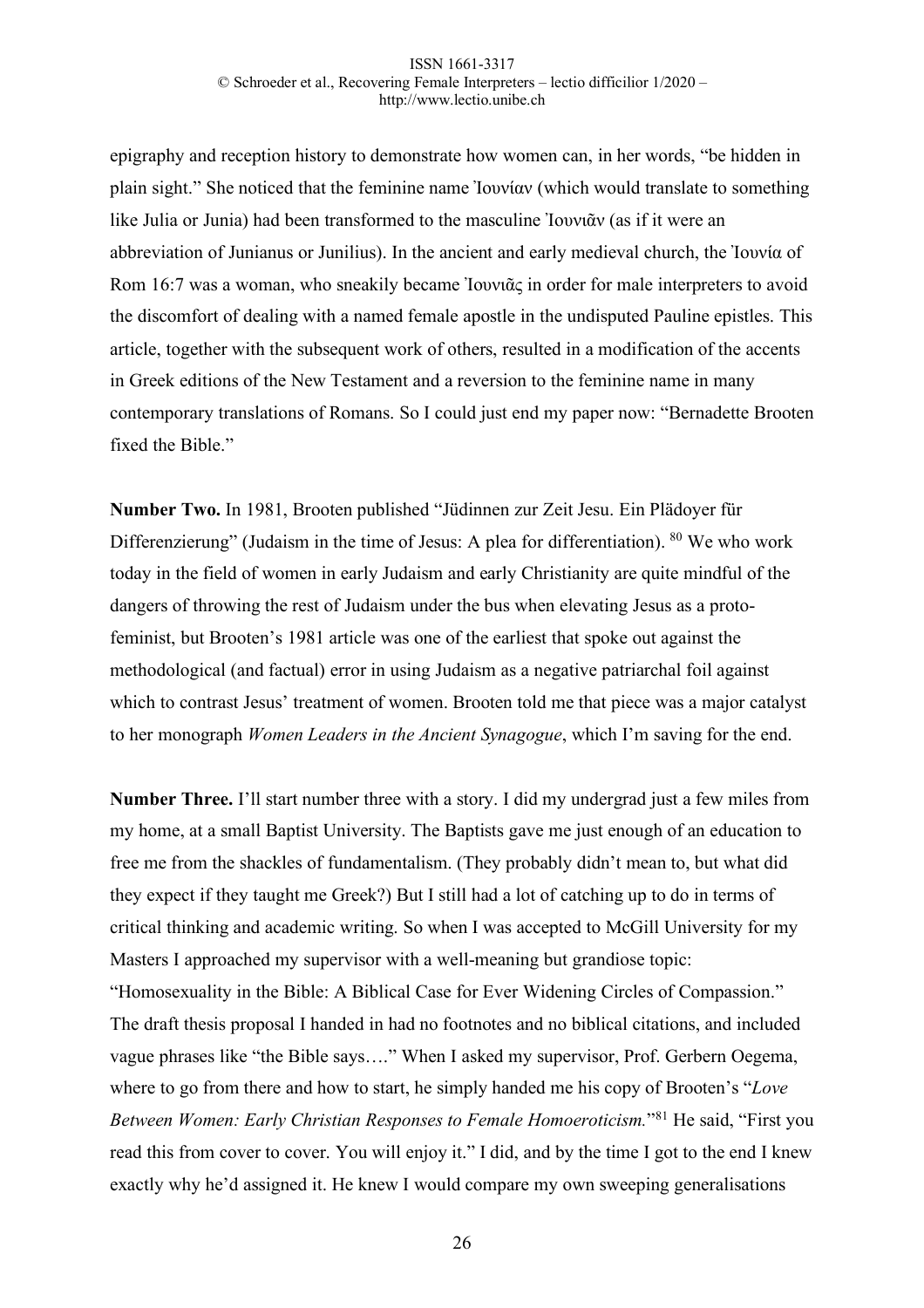with Brooten's meticulous caution, and my untested assumptions with the signature Brooten move: an exhaustive catalogue of primary texts including inscriptions, coins, and other material evidence. In the end, I narrowed my project drastically, to women in 1 and 2 Maccabees. Via Oegema, Brooten had changed my focus AND taught me scholarly method. Let's talk about this book for minute:

- \* Winner of a 1997 *Lambda Literary Award* in the Lesbian Studies Category
- \* Winner of a 1997 *Judy Grahn Award for Lesbian Non-Fiction*
- *\** Winner of a 1997 *American Academy of Religion Award for Excellence in the Study of Religion* in the Historical Studies Category
- \* Nominated for a 1996 *National Book Award*
- \* Several additional accolades
- \* Currently being translated into German in a revised edition with a new foreword.

It might be considered obvious today, but *Love Between Women* forcefully established that sexual desire and sexual relations between women occurred within the ancient Mediterranean world. Scholars beforehand had actually argued that early Christian, ancient Jewish, Roman, Greek, and other discussions of female homosexuality were purely hypothetical.

But that's not all. This book also established an intimate connection between, on the one hand, a rejection of the existence of sexual desire and behaviour between women, and on the other hand, female subordination – and the rigid gender expectations that come with it. The book also demonstrated that the scholarly discourse on sexual relations between men differed significantly from that on relations between women, and that subsuming women under men (which is still being done) is a methodological flaw. *Love Between Women* also collects many precious contributions to our knowledge of the history of women: women commissioned love spells to attract other women; some women may have viewed their longterm relationships with other women as marriages, although this was not legally recognized; some women were subjected to clitoridectomies as adults if they had, as one ancient source puts it, "masculine desires."

It would be nice to see historians, classicists, and biblical scholars really engage this work, rather than only mentioning it, and if that only sparsely. Brooten confided to me that one scholar at a distinguished U.S. institution offered a "helpful" explanation for this lack of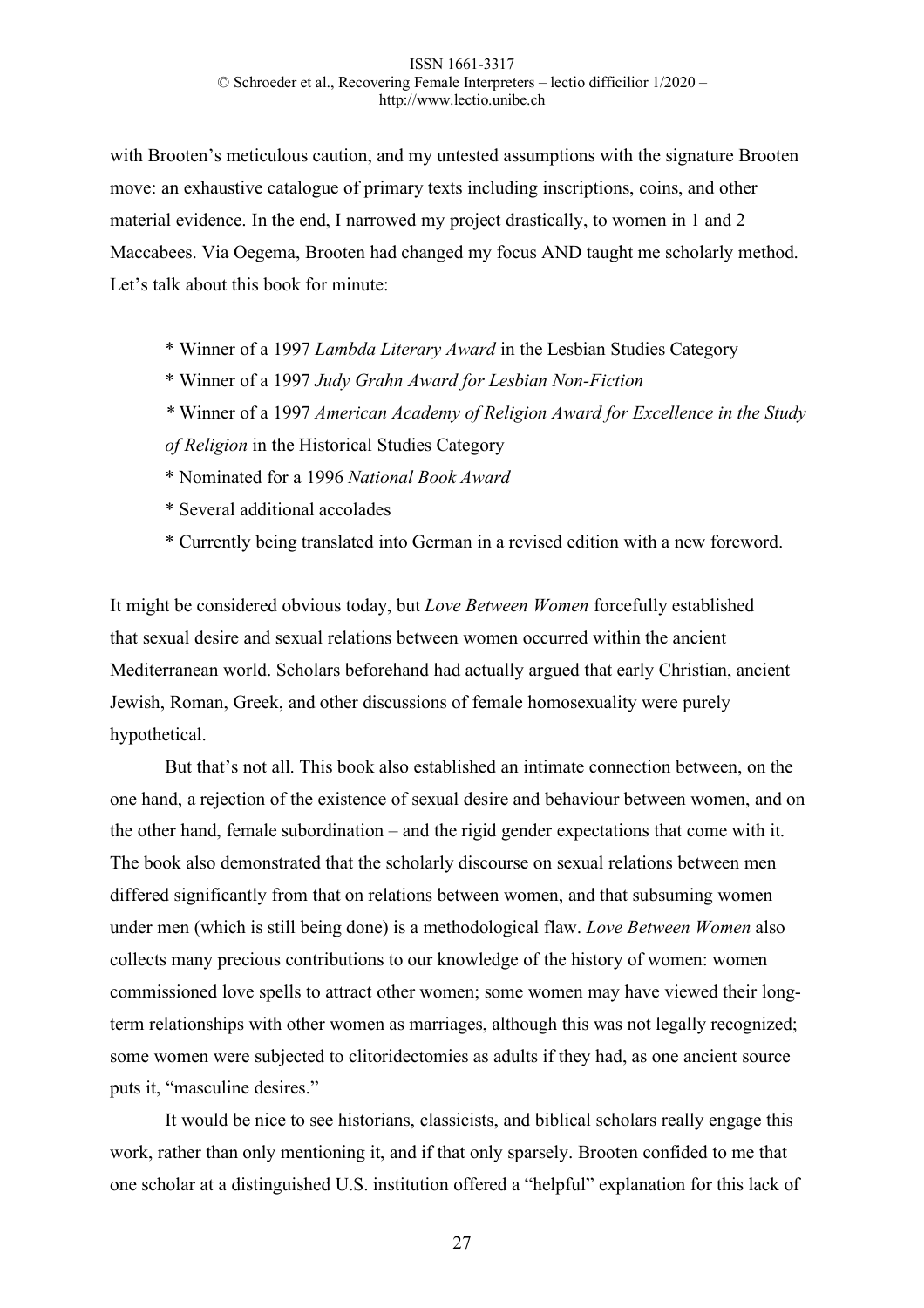engagement: the book is "too hard." The ways in which this important book is NOT used are unfortunately typical of the gendered politics of citation. In a recent article *Bible & Critical Theory* I have described the scholarly tendency to perpetuate a cycle of ignoring books by or about women as "The Brooten Phenomenon."82

In fact, just as I was getting ready to come to SBL, a colleague Stephen Young, sent me an example of why this book deserves more widespread engagement. He gave permission to share his email. Stephen wrote:

"As you know, there is endless scholarship on Rom 1.18–32, and most of it interacts with male commentators. In fact, I not infrequently hear a bemoaning mansplainy excuse, 'But there *are* no major commentaries on Romans by female scholars!' And yet, one of the most detailed commentaries on the passage in the last generation is by Bernadette Brooten (*Love Between Women* 219–302). That entire section of the book is, indeed, called, 'Romans 1:18-32: A Commentary' plus 'Intertextual Echoes in Romans 1:18-32' (thus the other thing commentators obsess over these days). It remains rare for mainstream publications on Rom 1.18-32 to engage with Brooten […] Another example of your Brooten Phenomenon."

In writing this paper, along with the above article, I hope that I might push the academy to engage deeply with the work of women scholars – especially Brooten – and to stop seeing work on women in antiquity as 'niche' work that is 'optional'."

**Number Four**: Next I want to mention the book *Beyond Slavery: Overcoming Its Religious and Sexual Legacies*, along with Brooten's array of articles on enslaved women and female slaveholders in early Christianity, and the website the Feminist Sexual Ethics Project. Few have focused on enslaved women and female slaveholders, especially regarding sexual dynamics and sexual abuse. Brooten demonstrates the gendered nature of slavery: the enslavement of women and the enslavement of men are both horrible, but often in different ways. Only since the early 2000s have scholars seriously examined what the toleration of slavery means for early and later Christianity. Few have engaged critically with the ethical contradictions between promoting virginity and chastity for certain women, while tolerating the sexual abuse of enslaved women. Brooten demonstrated that female slaveholders were not kinder and gentler, which also helps us to understand intersectionally gendered ways of being. *Beyond Slavery* and the Feminist Sexual Ethics Project are to be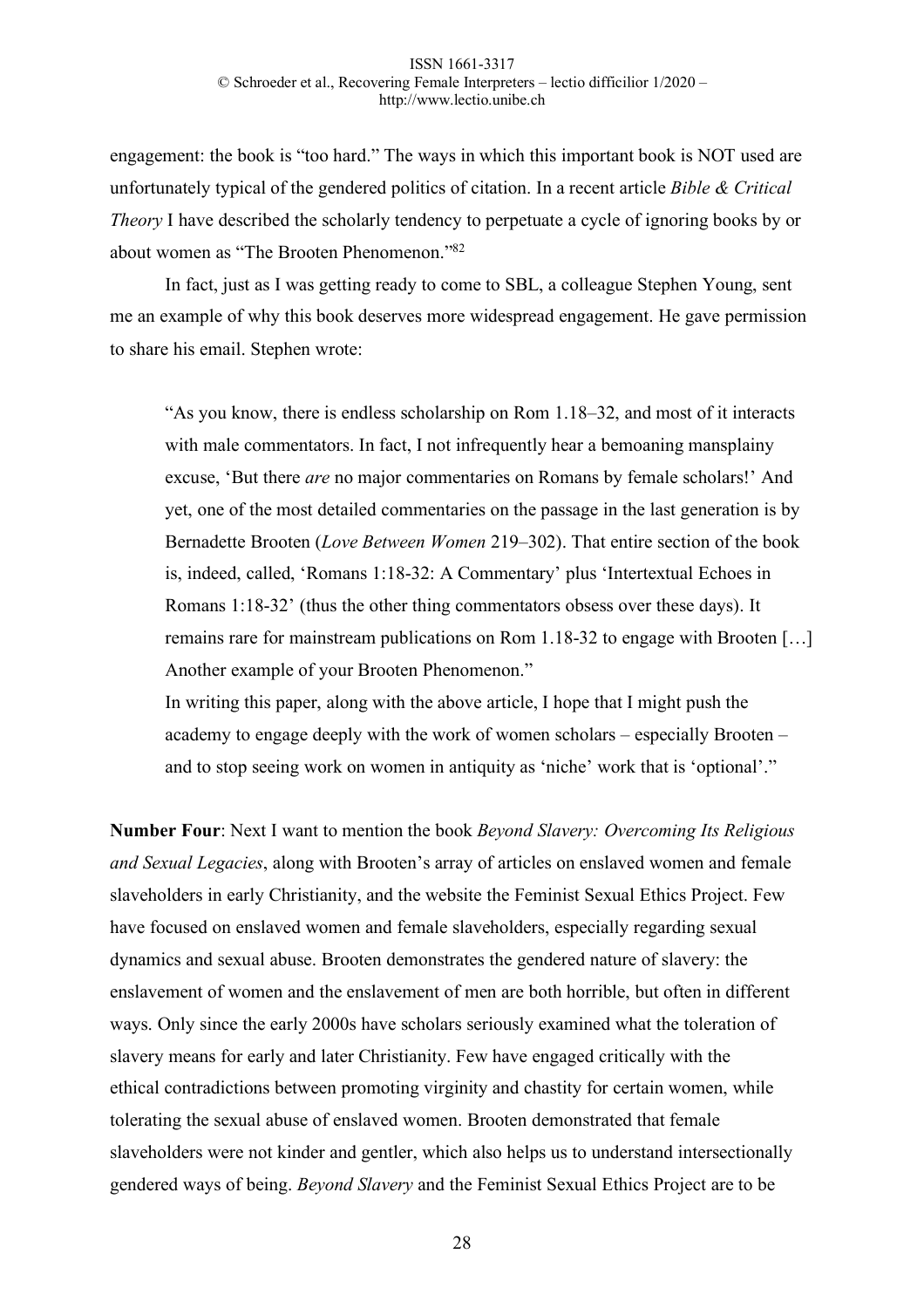commended for this intersectional work, which brings Brooten's ancient slaveholding research into the present day. Here, as elsewhere, her rigorous historical research and careful writing translate directly into practical ethics.

**Number Five**. Brooten is currently working on a collaboration with the social sciences on "Hindrances Faced by Black Women Students in Reporting Sexual and Racial Harassment and Violence." Combining social-scientific approaches with Brooten's typical rigour and tendency toward being exhaustive will undoubtedly produce an extremely useful tool against Harassment and Violence at the intersection of race and gender, and will fill a gap in research, which remains largely focused on *either* sexual violence *OR* racial violence.

**Number Six**: I will finally circle back to *Women Leaders in the Ancient Synagogue,* the book that inspired my phrase "The Brooten Phenomenon." "The Brooten Phenomenon" refers to the way in which women's scholarship, and scholarship on women, doesn't cross the bridge into what is considered to be "real" (i.e. male-centred) scholarship. I chose this term because of the crowning example of Brooten's *Women Leaders in the Ancient Synagogue*, which has yet to pass through the barrier to change the classroom or the field outside of what is incorrectly perceived as the realm of "women's" scholarship.83

Although at least half of the scholars entering the fields of early Judaism and Christian Origins may now be women, and although scholarship on ancient women, on biblical and apocryphal female characters, and on the construction of femininity and masculinity in antiquity is now thriving, there remains an impermeable wall between them and what is perceived as "real" scholarship. The unwritten rule, that the study of women and gender is "niche," conceptually delimits investigations into ancient women, into ancient female literary characters, and into the construction of gender in the Second-Temple Period and early Christianity as "ancillary." The way Brooten's work on women leaders in the ancient synagogue has been used (or not used) over the years is a perfect example.

In this book, Brooten refutes the unargued assumption that, unlike other religions in Greco-Roman antiquity, Judaism had no female religious leadership in the form of priestesses or synagogue heads. Each inscription analysed in the book provides evidence for women leaders in Jewish antiquity. The effect is all the stronger when the totality of the evidence is considered.

Each scholar before Brooten who had treated these inscriptions – to a man – had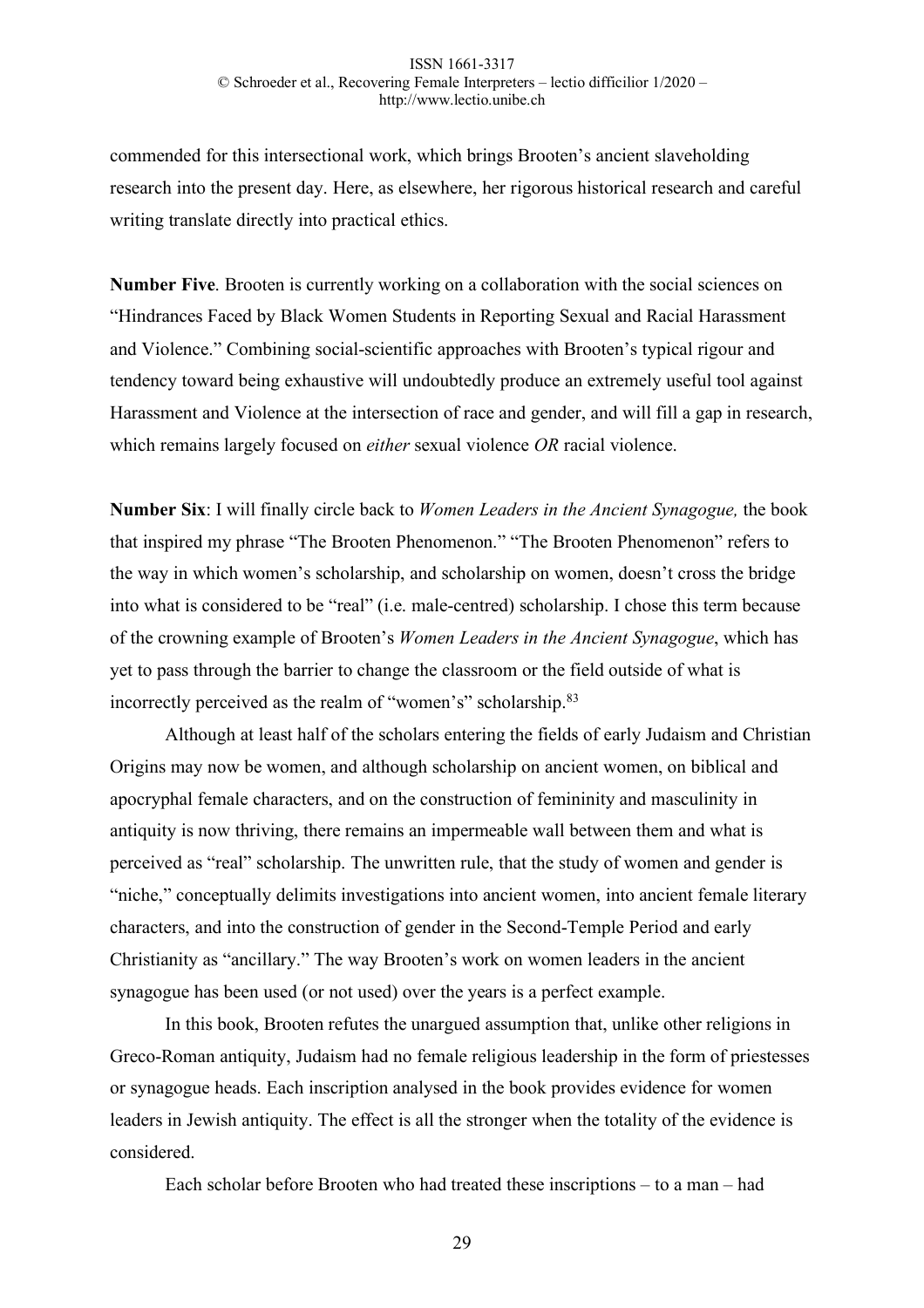dismissed the plain sense of each inscription as being impossible. *A priori* they had collectively said, "we know that women were not leaders in ancient Judaism, so this inscription must have a meaning other than what it says."

Although *Women Leaders in the Ancient Synagogue* is incorporated into other works on women, such as *A Companion to Women in the Ancient World*, <sup>84</sup> or *Daughters of the King:*  Women and the Synagogue,<sup>85</sup> it is not incorporated into general scholarship on synagogues or on the Jewish priesthood. If it is, it is in the manner of the influential volume on Synagogues by Lee Levine in 2000, *The Ancient Synagogue: The First Thousand Years*. <sup>86</sup> That is, it has a chapter on women in which Brooten's work, along with the work of others – such as Kraemer, who analysed an inscription with a diasporic Jewish woman elder – is discussed.<sup>87</sup> Yet the contents of the one chapter called "Women in the Synagogue" remain compartmentalised. While Brooten's and others' evidence of the active leadership of Jewish women is treated in this chapter, the material is kept hermetically separate from influencing the rest of the book, including, remarkably but typically, the chapter called "priests."

Over her lifetime Bernadette Brooten has done the slow and painstaking work of really learning ancient languages to be able to interact competently with fragments and inscriptions. She has wrestled with method, by no means only to make her own work impeccable, but also to communicate methodological discoveries and errors to the field and especially to junior scholars. She has brought her discoveries into frequent, sustained conversation with contemporary society in a way far above and beyond the norm. She has put research funding straight to work not only investigating but working to remedy the legacies of slavery and sexual violence. All of this is done while maintaining a strong mentoring presence, a highly engaged ethics of community service, beautiful writing, and all around excellence. On a personal note, I consider my discovery of Brooten's work to have been nothing less than lifechanging. I will end my talk here by expressing my deep gratitude, both personal and on behalf of our field, to Professor Brooten for her lifelong work. I look forward to her continued contributions.

**Sara Parks** (Ph.D., Early Judaism, McGill University, 2017) is Assistant Professor in New Testament Studies at the University of Nottingham in the U.K. Her research focuses on women in the Second-Temple Period, and on gender and anti-Judaism at the "Parting of the Ways." She is the author of *Gender in the Rhetoric of Jesus: Women in O* (Lexington Fortress 2019).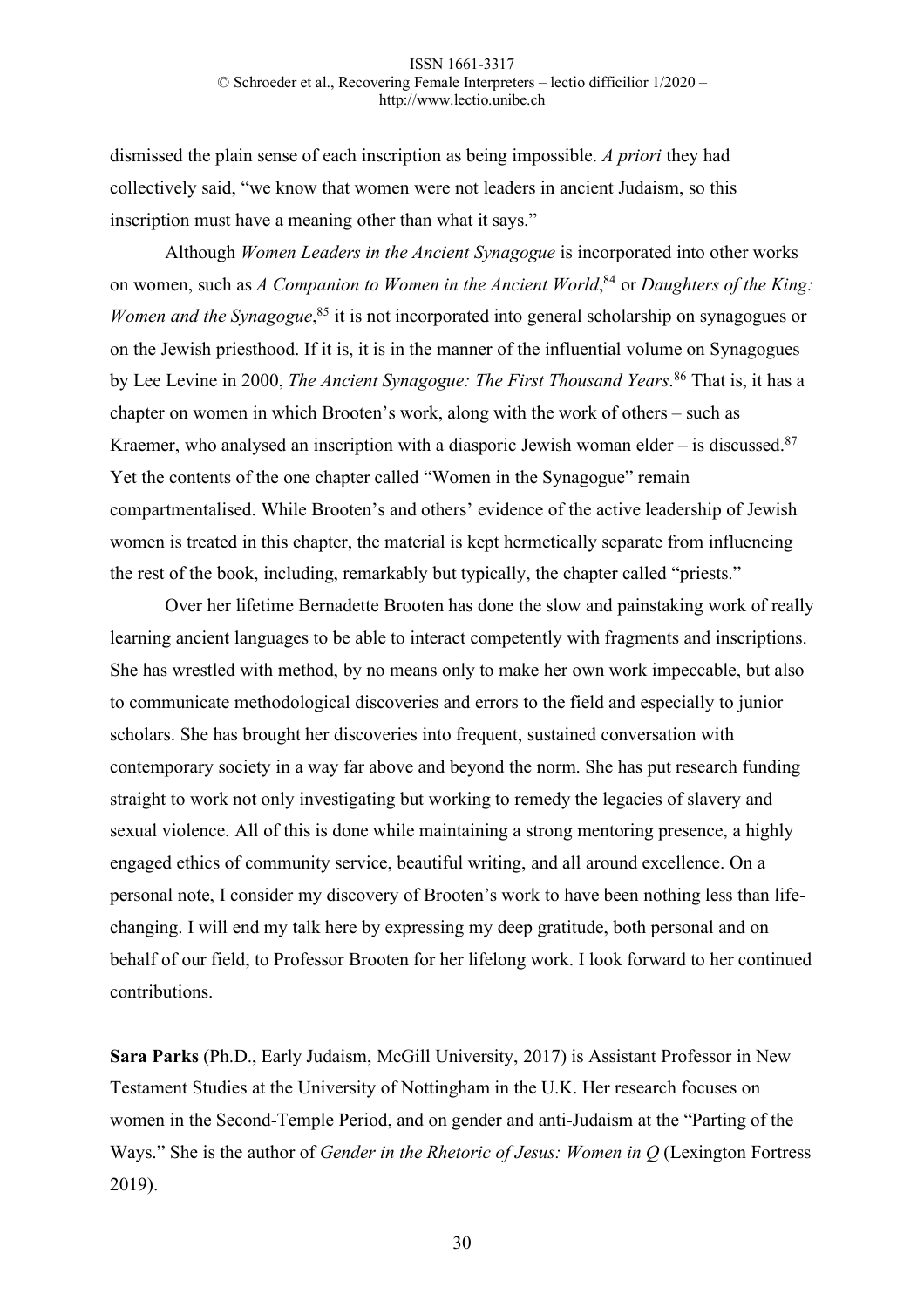# **5. Shively T. J. Smith: Brief Reflections on the "Head, Heart, and Hand" Legacy of Dr. Clarice J. Martin through the Social-Conscious Literary Voice of Anna Julia Cooper**

*The only sane education, therefore, is that which conserves the very lowest stratum, the best and most economical is that which gives to each individual, according to his [her] capacity, that training of 'head, heart, and hand,' or, more literally, of mind, spirit and body which converts him [her] into a beneficent force in the service of the world. This is the business of schools and this the true cause of the deep and vital interest of all the people in Educational Programs.88*

## **Anna Julia Cooper's Legacy for African American Women's Biblical Scholarship89**

The 1993 first volume of *Searching the Scriptures,* edited by Dr. Elisabeth Schüssler Fiorenza, is dedicated to the memory of Dr. Anna Julia Cooper as an African American foremother of feminist biblical studies.<sup>90</sup> Born into slavery in 1858, Cooper refused to accept gender and race were barriers to education, training, accomplishment, and global citizenship. She received her doctorate in history from the Sorbonne in 1924, becoming the fourth African American woman to earn a doctoral degree.<sup>91</sup> Before receiving her doctorate, however, Cooper was already busy thinking, writing, and speaking about the inequities, oppressions, and violence facing those living at the intersections of race, gender, and class. She persisted in arguing that caring about the world is most decisive and effectual if those rendered most neglected, exploited, disenfranchised, invisible, and silenced by our Western-contrived societies were attended to first.<sup>92</sup>

Cooper viewed education as a pathway for righting racial and gender inequities that can affirm the full humanity and gifts of African Americans. In an essay called "On Education," written sometime in the early 1900s, Anna Julia Cooper penned the words above as a declaration about the state of the American educational system. She was particularly keen on narrating the challenges and opportunities newly emancipated African Americans faced as they struggled to carve out a livelihood and community in a country, whose investment in their enfranchisement was short lived. Lasting less than 15 years after the effective date of the Emancipation Proclamation (January 1, 1863), Reconstruction was the period when the United States (US) "intended to institutionalize for its black citizens what President Lincoln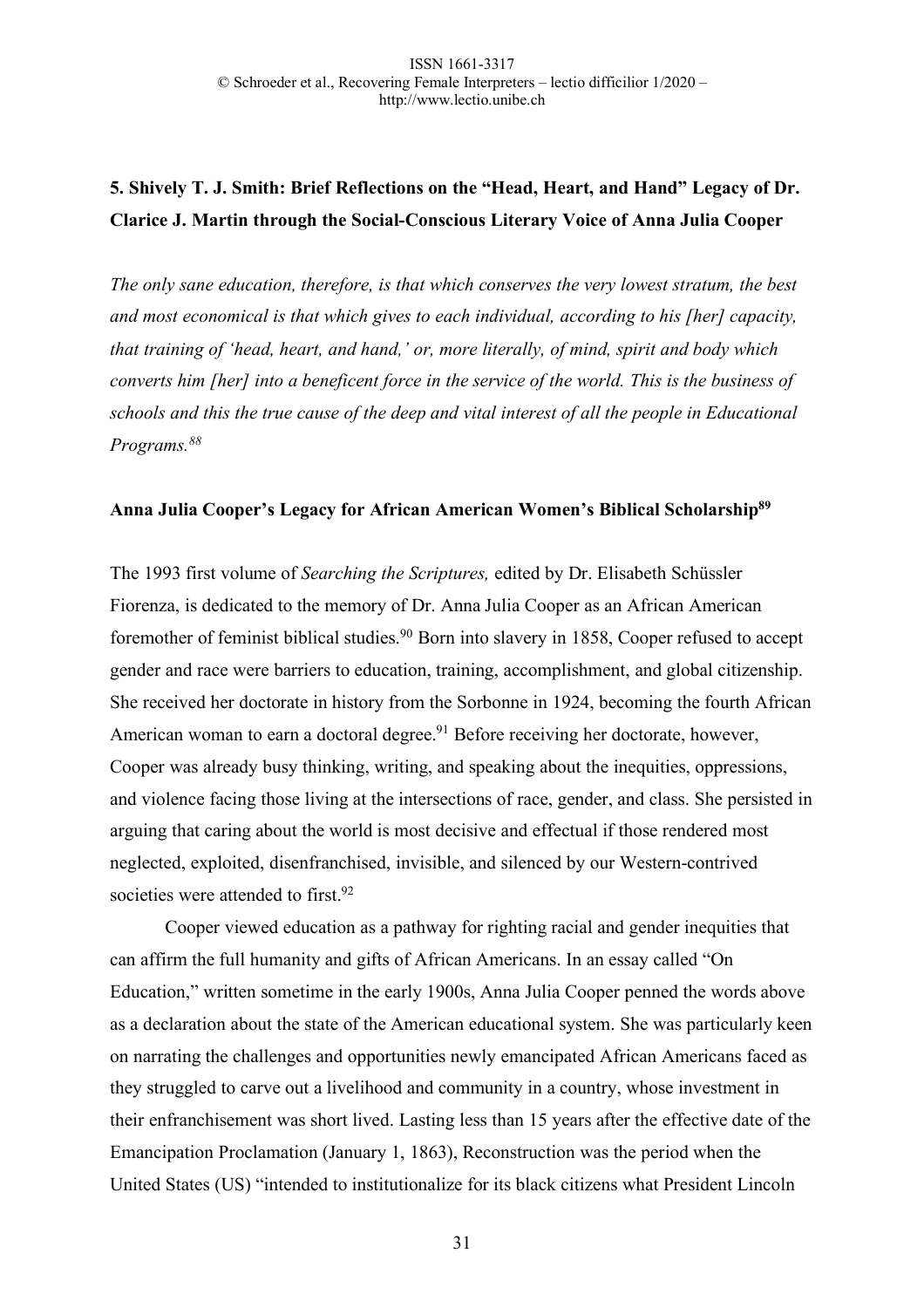had called 'a new birth of freedom.'<sup>193</sup> These national efforts came to a grinding halt in 1877 as the result of state-by-state politics, "the power and persistence of white Southern resistance to black empowerment," and waning "Northern concern for the free people's well-being."94 Consequently, African Americans were left without systematic and federal power to enforce their rights as full, voting citizens and human beings in the American system. Thus, they were forced to establish alternative community systems, employment opportunities and businesses, and educational institutions while facing the rise of racial violence and disenfranchisement and the looming realities of white supremacist backlash.

Cooper privileged head, heart, and hand language as a mechanism for affirming the agency and gifts of African Americans and women. In addition to the opening epigraph from Cooper's works, this language occurs in several other places across her writings. For instance, in an 1886 essay titled, "Womanhood: A Vital Element in the Regeneration and Progress of a Race," Cooper describes the yearly enrichment gained by the US and global world from the quality education and training made available to former enslaved and disenfranchised African Americans, especially African American women. She says it creates "a fresh infusion of vigorous young hearts, cultivated heads, and helpful hands…"95 According to one scholar, "For Cooper, 'head, heart, and hand' (45) must be thought of and enacted together: emotion and spirit are epistemologically significant and also politically and ethically important, for it is 'faith' and the 'spirit' that propel us to act (286–304)."96

In considering the challenges and opportunities facing the study of New Testament in the Society of Biblical Literature – past and future – recalling the work and commitments of women pioneers provide insights into potential ways forward in the Society's efforts to include a more diverse and representative global membership. Cooper designated women's heads, hearts, and hands a necessity and asset in the work of changing the world through access to higher education for all. She characterized global diversity and realities as resources to be embraced and used in cultivating human minds, spirits, and bodies, no matter their identities, locations, and histories. Such acts are what Cooper called, "the Gospel of intelligence" in service to the "moral and material uplift" of a people as well as all peoples across the global world.97

Cooper's head-heart-hand priority seems to be echoed in the pioneering efforts of many women who have worked and are working in the field of New Testament studies. One, in particular, has journeyed with me in the library and embodied the spirit of Cooper's work in her own way nearly 100 years after Cooper named head-heart-hand as a requisite for people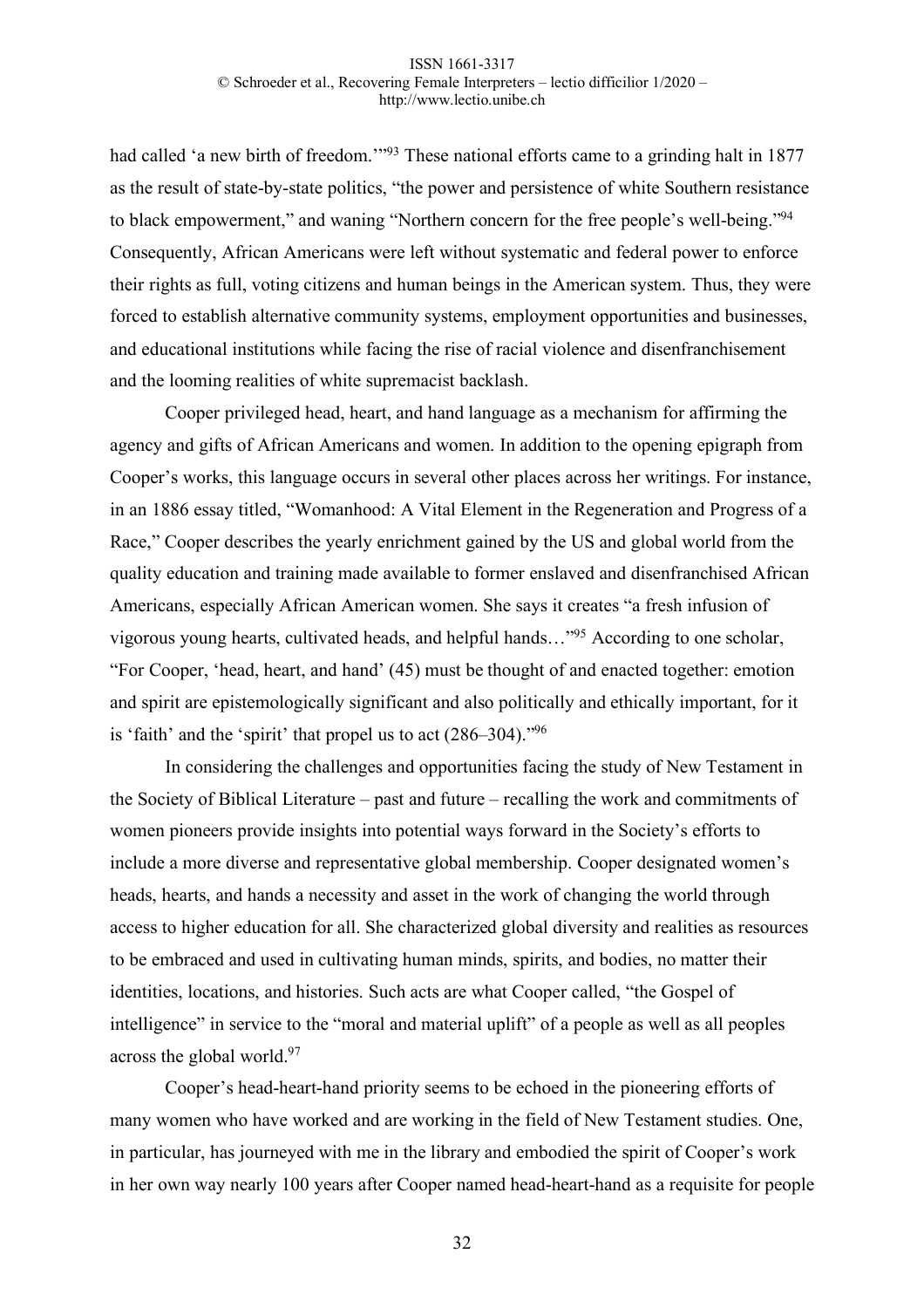teaching, thinking, and acting on behalf of those living at the intersections of race, gender, and class. Dr. Clarice J. Martin, the first African American woman degreed in New Testament in SBL in 1985, has modeled and extended Cooper's head-heart-hand imperative in the field with courageous and critical erudition.

### **My First Encounter with Cooper and Martin: The Head**

It is quite natural for me to talk about Cooper's head-heart-hand priority and Martin's pioneering scholarship and presence in the field of New Testament Studies a century later because I was introduced to them at the same time. As an undergraduate enrolled in a university based in the United States (US), I studied theology for a short period abroad in the United Kingdom (UK) as an English-Speaking Union Luard Scholar. During that time, I learned Greek, translated and studied the history of interpretation for the Gospel of Mark, and explored early Christian apologists such as Justin Martyr, Clement of Alexandria, and Tertullian with much curiosity and zeal. Captivated by my studies in biblical history and literature and early Christian history, I contemplated pursuing doctoral studies in bible and patristics. Yet, as an African American woman student, I wondered: "Do people who look like me pursue and earn doctoral degrees in biblical studies and early church history?" From my young and limited undergraduate vantage point, it did not appear doctoral studies in biblical studies was achievable for females of the African Diaspora, neither inside nor outside the US.

Fortunately, my undergraduate mentors from the US were unmoved by my disappointment and observations abroad. They instructed me to continue my studies in the UK and to read two books they sent me through international mail, which were: Anna Julia Cooper's *A Voice from the South* from The Schaumburg Library of Nineteenth-Century Black Women Writers, and the 1991 edited volume of *Stony the Road We Trod: African American Biblical Interpretation.* In the latter, my mentors earmarked Clarice Martin's essay, "The *Haustafeln* (Household Codes) in African American Biblical Interpretation: 'Free Slaves' and 'Subordinate Women,'" with a note that said, "African American Women are New Testament Scholars, too."98

In her essay on the *haustafeln*, Martin reframes the task of critical biblical scholarship and its endeavors to "challenge, probe, affirm, critique, and recover" the meanings, histories, and significance of New writings – or as Martin refers to it – "Christian Testament Studies."<sup>99</sup> Martin says, "…It is appropriate to note that African American women, with women in the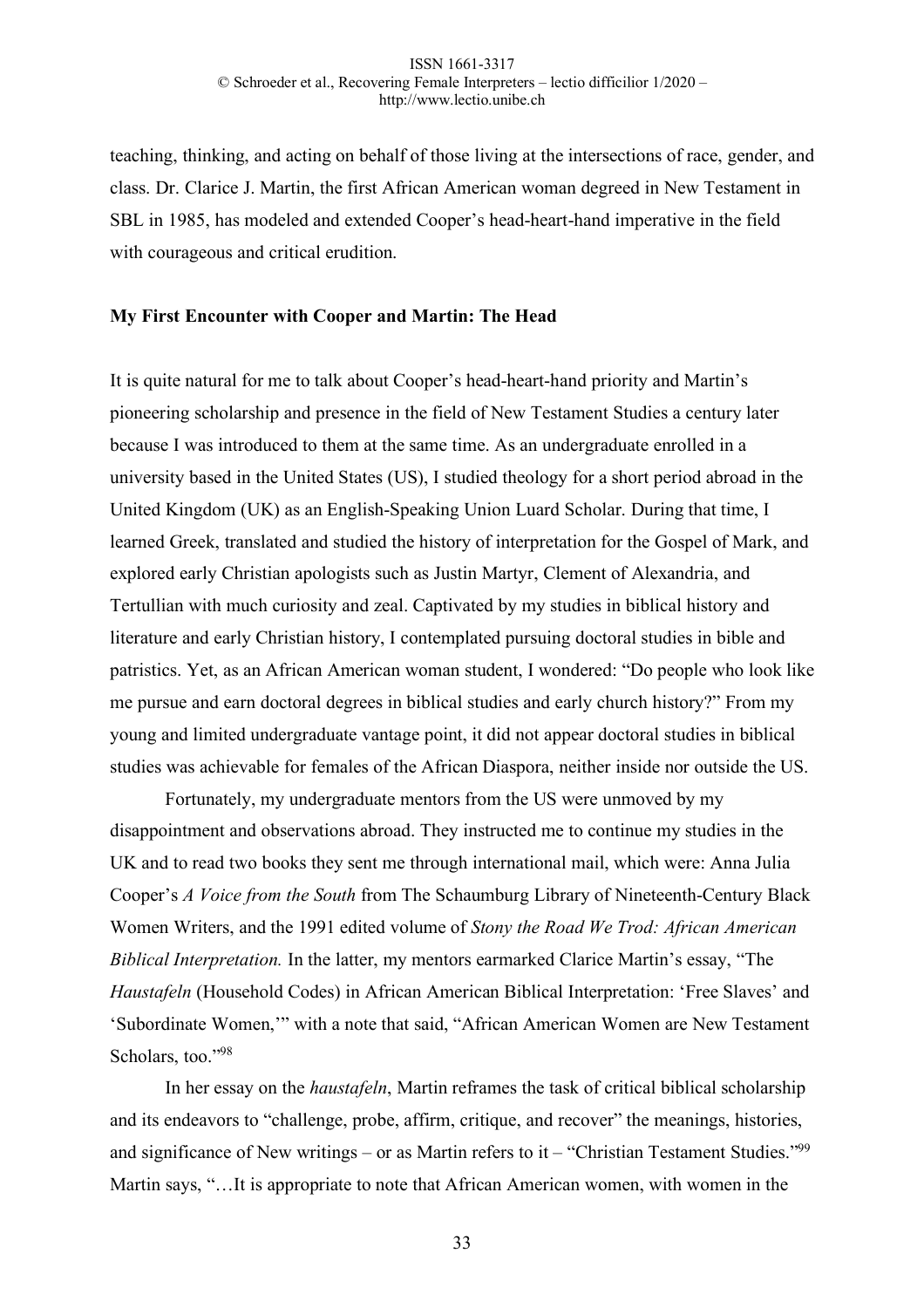Western culture in general, have often tasted the pungent fruit of androcentric, hierarchal domination. Black women are no strangers to arguments that the Bible sanctions their submission as wives and women in the domestic and socio-political spheres. They, too, have challenged literalists interpretations of women's subordination in the *haustafeln* and similar narratives."<sup>100</sup> Martin's insistence that "they, too, have challenged," functioned as a critical intervention in the field at a time when she – along with her Hebrew Bible contemporary, Renita Weems – were the only two African American women of record holding terminal degrees in biblical studies from PhD-granting universities in the United States. In the early 1990s, less than 100 years after Ann Ely Rhoads became the first female member of the Society of Biblical Literature and Exegesis (as it was called at the time) and only a few years before Schüssler Fiorenza published the first volume of *Searching the Scriptures* with its dedication to Anna Julia Cooper, Martin situated biblical interpretation as work that occurred at the intersections of race, gender, and class. The multidimensional identity markers of people historically on the underside of American history had yet to be theorized expansively in the field of biblical studies and outside it.<sup>101</sup> As such, Martin was a pioneer in biblical studies in her hermeneutical decision to position the historical realities of African American womanhood as a site of critical interpretative engagement in New Testament Studies.

Like Cooper, Martin has in no way been the proverbial "shrinking flower" in our field. In addition to being the first African American woman with a doctorate degree specializing in New Testament from Duke University in 1985; she has served as a teacher-scholar of biblical studies at leading institutions of religious and theological education in the United States, including: Princeton Theological Seminary (1985–1992), Colgate Rochester Divinity School (1985–1992), and currently at Colgate University (1997–present) as Jean Picker Chair and Professor of Philosophy and Religion. She has had visiting professor appointments at Graduate Theological Union, New College Berkeley, United Theological Seminary, Union Theological Seminary, and New York Theological Seminary.

Moreover, Martin's publications are extensive. Indeed, many titles of her scholarly contributions reflect the unique mixture and manifestation of Cooper head-heart-hand that is sometimes difficult to find in a field not practiced in making space for contextually-informed interpretative approaches and perspectives produced by interpreters of biblical writings – canonical and noncanonical – who leverage intersectional lenses and histories. The following are some examples of Martin's scholarship that represent the nature of her work and its innovative imprint in the field: (1) a 1990 essay called, "Womanist Interpretations of the New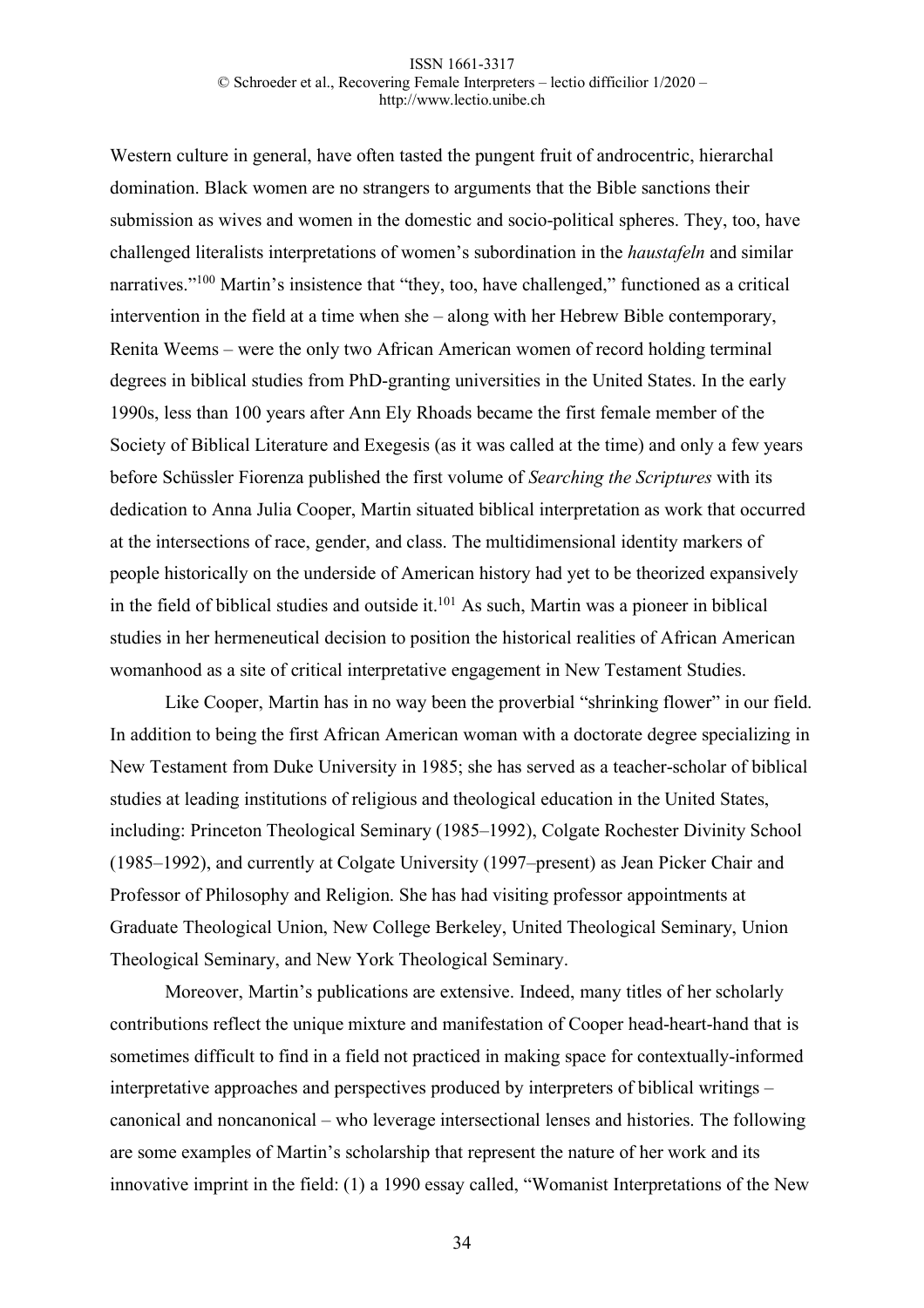Testament: The Quest for Holistic and Inclusive Translation and Interpretation;"102 (2) an essay called, "Somebody Done Hoodoo'd the Hoodoo Man: Language, Power, Resistance, and the Effective History of Pauline Texts in American Slavery," published in the Fall 2000 Semeia volume titled *Slavery in Text and Interpretation;*<sup>103</sup> and, (3) an essay called, "Normative Biblical Motifs in African American Women's Moral Discourse: Maria Stewart's Autobiography as a Resource for Nurturing Leadership From the Black Church Tradition," published in *The Stones That the Builders Rejected. The Development of Leadership from the Black Church Tradition.104* These writings capture Martin's scholarly voice and legacy, but they also represent scholarship that is useful for classroom instruction. Many of Martin's scholarly articles and essays are standard assigned readings in my introductory courses to the New Testament and womanist/feminist biblical hermeneutics. They provide students with a sense of how multiple dimensions of biblical history and reconstruction can interact with the interpretative histories of particular communities.

In addition to these writings, Martin produced commentary readings for projects such as the 2007, *True to Our Native Land: An African American New Testament Commentary.*  She wrote the First and Second Timothy and Titus commentary essays while also serving as one of the associate editors for the project.<sup>105</sup> She has written commentary and interpreter's notes for *The HarperCollins Study Bible* produced by SBL and she wrote "The Acts of the Apostles" commentary essay in *Searching the Scriptures: A Feminist Commentary.*

Furthermore, she contributed to encyclopedic entries defining womanist biblical interpretation. She characterized womanist biblical interpretation as developing from the Black Theology movement of the 1960s and 1970s, informed by the scholarly works of such figures as James Cone, Jacquelyn Grant, J. Deotis Roberts, Gayraud Wilmore, and Delores Williams.<sup>106</sup> Martin noted that these scholars "and other African American Christian theologians in major divinity schools and seminaries throughout the United States for the first time attempted to construct systematic theologies from the Black perspective." According to her description, such endeavors repositioned "the African American experience, with its legacy of struggle arising from slavery, oppression, resistance, and survival in the New World" as a "starting point for doing theology."

Furthermore, according to Martin, black theology and its emergence created the space for the particular development of African American women's approaches to the bible, known as womanist biblical interpretation.<sup>107</sup> One key characteristic of the "richly diverse and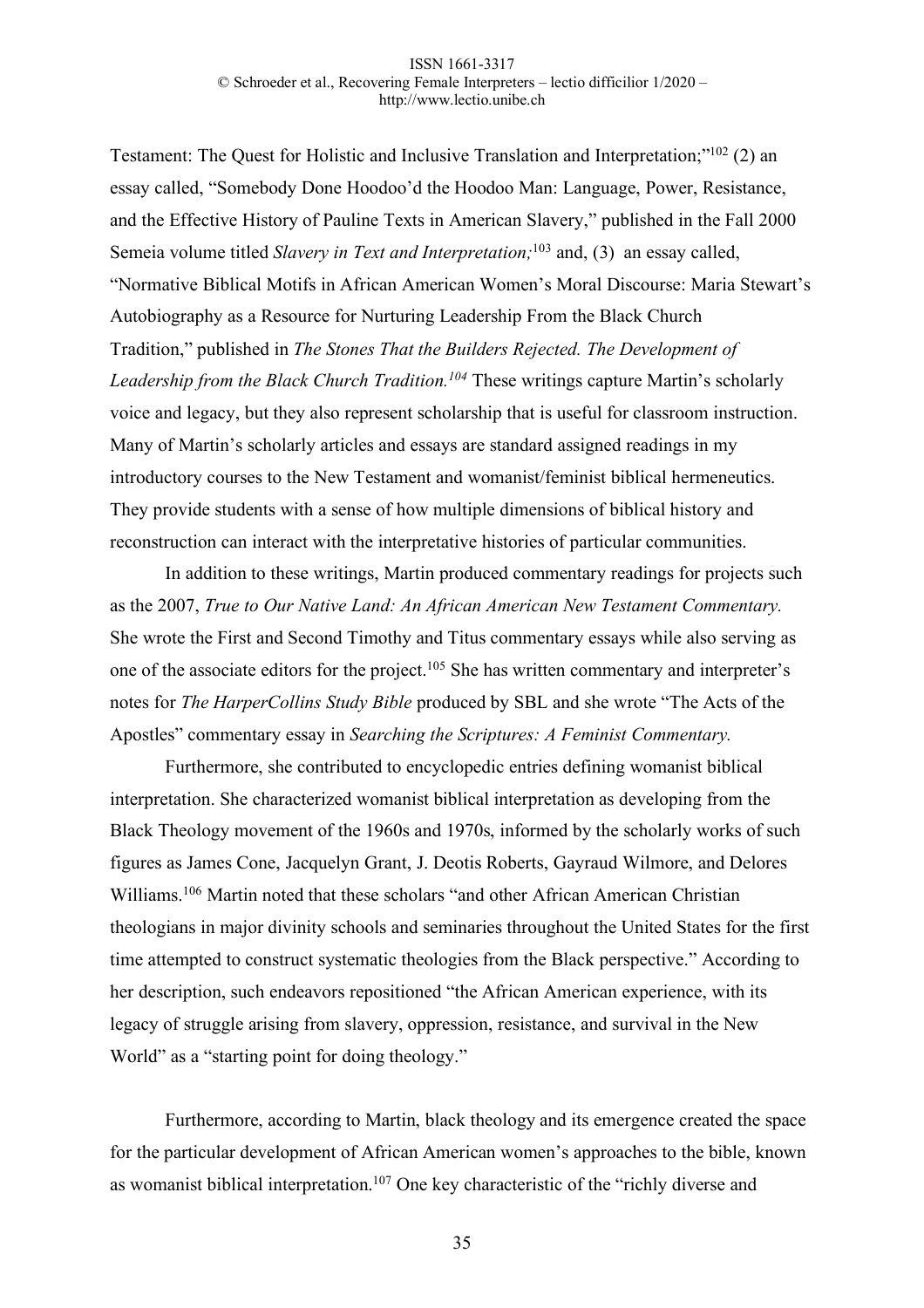eclectically wide-ranging" approaches in womanist biblical discourse that Martin delineates is its blend of traditional approaches with the contextual realities and histories of African Americans, particularly women. She says womanist biblical interpretation is informed as much by "the standard and traditionalist methodologies and practices of biblical criticism in the academic guild" as it is "by the discourses, values, and sociopolitical and religious experiences and cosmological worldview of African American culture.<sup>108</sup>

### **The Tasks of Heart and Hand in Martin's Work**

Like Cooper's triad imperative suggests, Martin has also worked with heart and hand, supporting emerging women scholars of the New Testament, especially African American women. She has read and endorsed scholarly works such as Mitzi J. Smith's book, *Toward Decentering the New Testament*, Shanell T. Smith's book, *The Woman Babylon and the Marks of Empire,* and Angela N. Parker's essay, "One Womanist's View of Racial Reconciliation in Galatians."

She has also made herself available in an advisory role, sharing stories about her career trajectory and her perspectives about the future of the field. When asked about the challenges she faced while pioneering the way for other African diaspora women, women of color, and women in general, Martin emphasized the importance of leveraging the particularities of her contextual markers in the work of biblical scholarship.

"I have always viewed myself and my work within the larger context of a global, diasporic community of people of African descent, where spirituality and theism were integral to the psyche of Black peoples. Within the North American context of enslavement and white supremacy, I have always known that I stand on the shoulders of Black women and men with a long history of engagement with the Bible—the extant literature on this subject is voluminous. In those "early years" of my academic journey, my deliberate search for African American scholars in Christian Testament Studies and Early Christian Origins yielded few results. I learned of Dr. Carl Marbury and Dr. Cain Felder, and a precious few others. Knowledge of their scholarly careers was profoundly encouraging—but my search for Black women scholars in that diminutive number—dispiriting. Like those Black male colleagues before me, I was sometimes met with initial curiosity and skepticism about my competence as an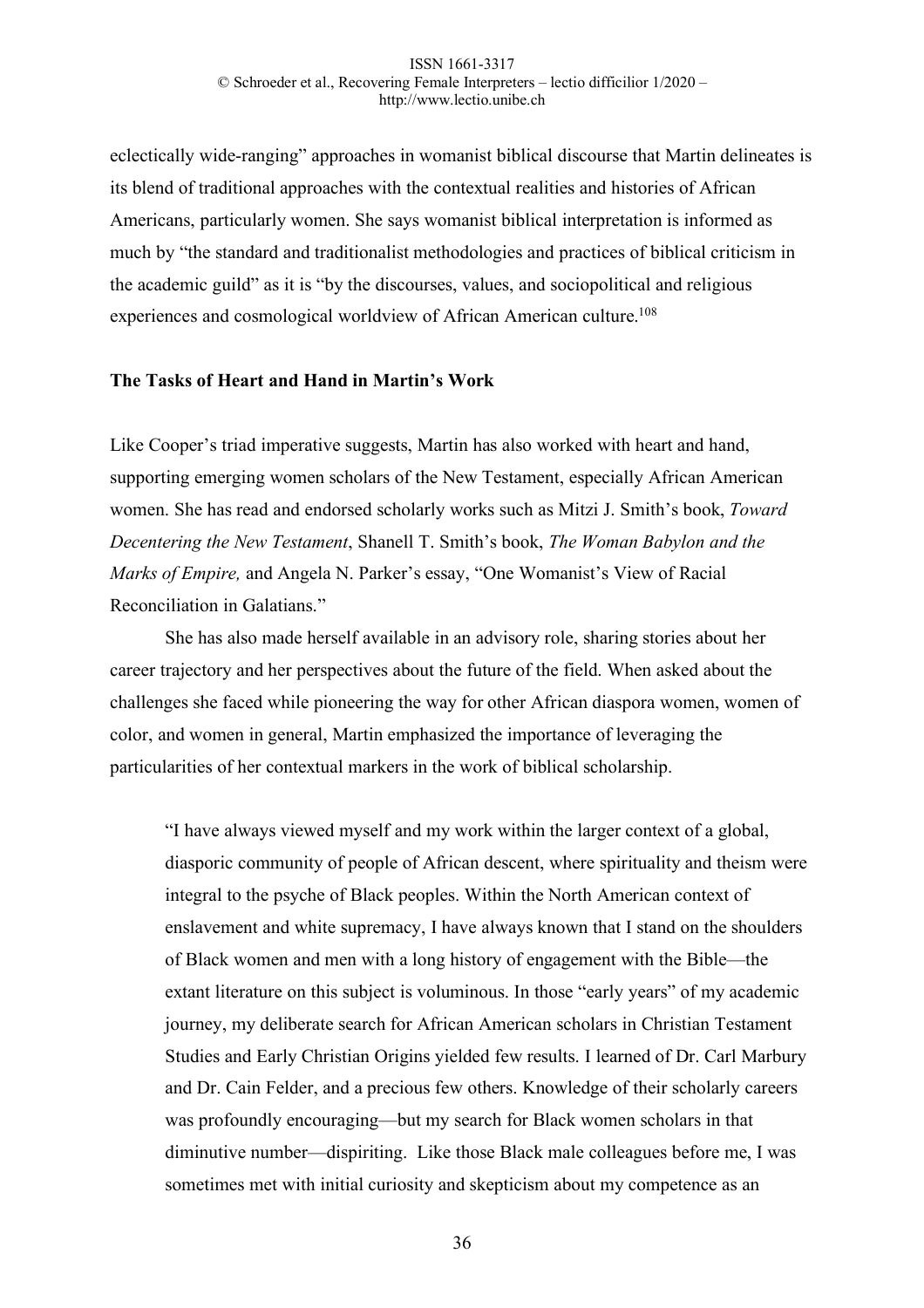African American Christian Testament graduate student and scholar ("Do you really know Greek?" "Don't you really want to study Christian Education?"). But none of these sometimes derisive quips could uproot the deep intellectual roots that defined my love for the "life of the mind" my parents had tended and nurtured in the soil of my being all of my life."109

Martin's reflections function as a cipher to her interpretative contributions to the field. In particular, it signifies the way her work uniquely blends traditional methodologies in historical and literary criticisms with attention to the existential realities of black life in the US. Moreover, her story demonstrates the resilience and tenacity many scholars from underrepresented groups had to muster to succeed in a field unaccustomed to their bodies, voices, and perspectives. Describing the role of persistence in her scholastic journey, Martin said, "The countervailing winds of white supremacy were powerless to "sink this ship"– so I pressed delightfully and determinedly forward thankful to be in a position many in that "great cloud of African American witnesses" labored and prayed for, endured for, fought for, for their progeny – to avail themselves of the opportunity to pursue their hopes and dreams."

Clarice J. Martin's work on the *haustafeln* in New Testament writings and her larger portfolio of scholarship provided an intellectual companion and interlocutor for my work on 1 Peter, the general letters, and household codes. She was the starting point through whom I, and others in the field, encountered different voices and perspectives not easily visible in scholarship. For example, Martin's scholarship introduced me to the work of Ann Holmes Redding, another womanist biblical scholar less known, who also extended Cooper's legacy of head-heart-hand in critical ways. Holmes Redding, a 1999 PhD in New Testament from Union Theological Seminary, wrote a dissertation titled, "Together, Not Equal: The Rhetoric of Unity and Headship in the Letter of Ephesians."110 She also wrote several essays about the household codes, arguing they represent Christian Testament creations that postponed addressing slave and gender inequities with the intention of returning to those issues at a later moment. As Holmes Redding notes, that intended "return" did not occur in early Christian history; thus fixing these literary creations as static prescriptions, rather than social and cultural constructions under negotiation and review by different early Christian communities.111 In her career as a New Testament scholar and priest, Holmes Redding eventually embraced a radical interfaith identity, which was informed by her intertextual studies of different sacred religious canons.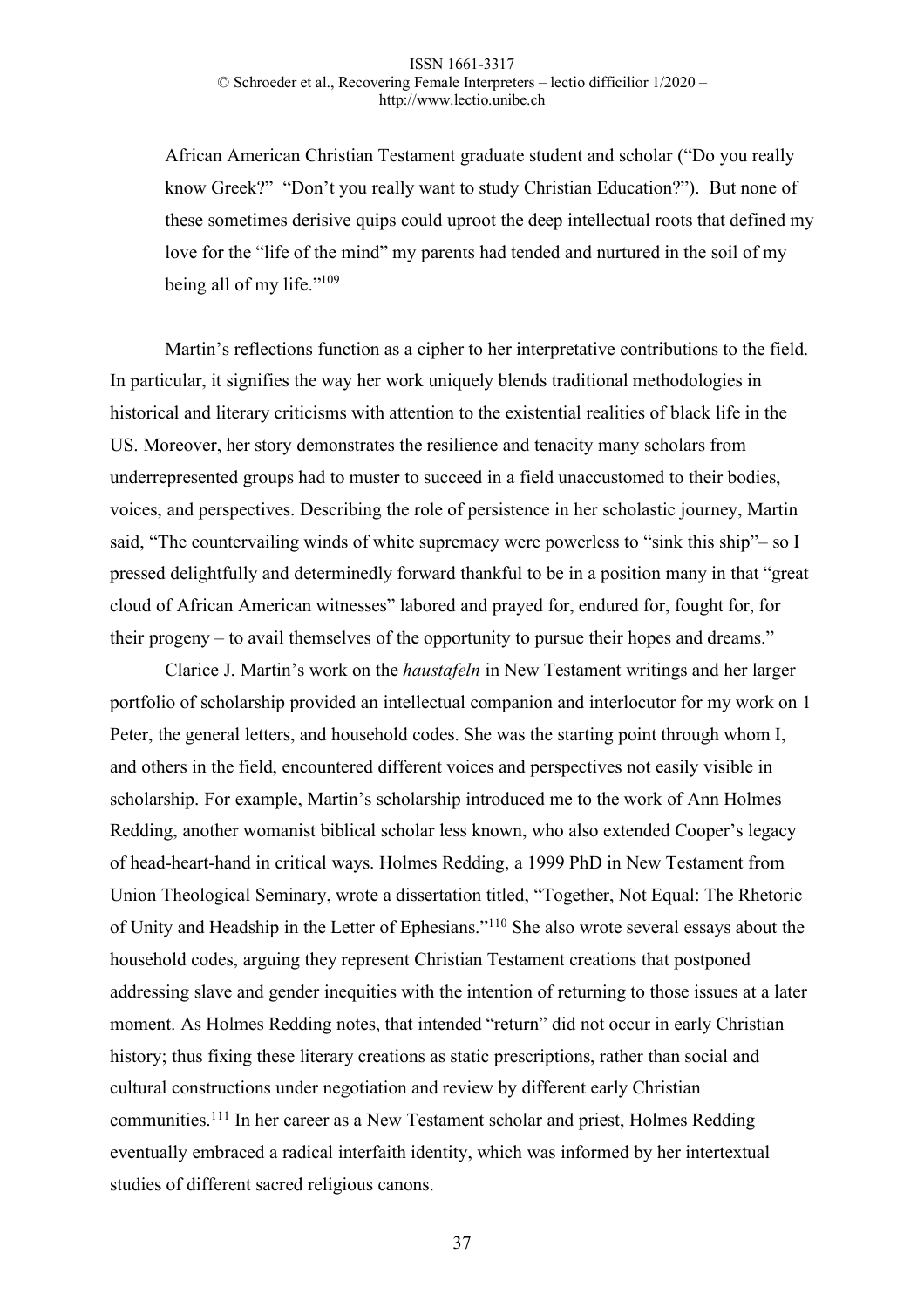# **Conclusion: Final Questions and Perspectives for Consideration**

Commemorating the pioneering careers and scholarship of Clarice J. Martin and others like Ann Holmes Redding in light of Anna Julia Cooper's head-heart-hand criteria, raises questions about the prospects for biblical studies in the future. Thus, I conclude my brief reflections of appreciation by posing three questions for further consideration about the future of the field in light of these scholarly trajectories with the hopes it encourages us to continue the work of extending their legacies.

- 1. What assets and fresh ideas of the head, heart, and hand have we yet to engage and resource as necessities of the research, scholarship, and teaching of our Learned Society as women and allies of SBL, striving to extend this 125-year legacy of Rhoads, Cooper, Martin, Schüssler Fiorenza (and others)?
- 2. When we look around our field, what contexts, texts, and voices are missing in critical numbers among the ranks of our Society—from undergraduate to graduate students, professorships and chairs, to institutional leaders?
- 3. What steps have we yet to take to ensure radical inclusion that challenges exclusion, erasure, and invisibility in our scholarship and teaching as well as in our academic discourses and public platforms?

This panel of women biblical scholars reflects the way the field has made strides toward inclusion and diversity, but it also represents the necessity to endeavor collectively to extend that history. The work of widening the guild space and revisiting the ancient texts and worlds that diverse global communities have historically held dear, requires approaching familiar source material from new angles with new eyes, perspectives, and commitments historically underrepresented (if represented at all). Martin's final expressions of hope articulate the potential for the field: "My hope for women in the field, in particular, and for women in SBL, in general, in the present and future, is their continued intellectual expansion, critique, and transformation of the discipline and the conference itself—across—and within- every thematic subject area—and within the administrative hierarchy of the broad domain of the academic study of religion—regionally, nationally, and globally."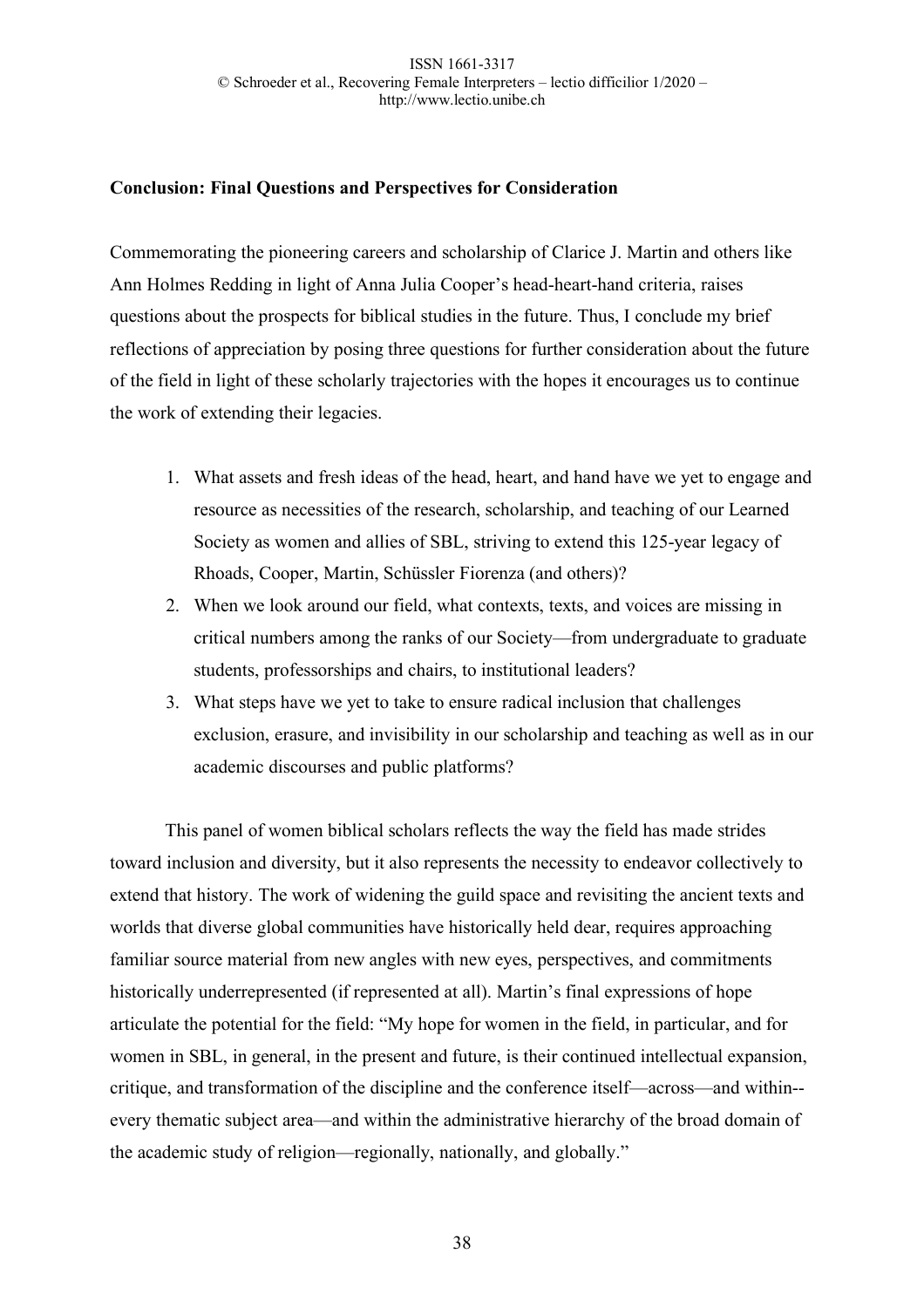Rev. Dr. **Shively T. J. Smith** is Assistant Professor of New Testament at Boston University School of Theology (Boston, MA). She completed her PhD in New Testament Studies at Emory University, publishing her first book called, *Strangers to Family: Diaspora and First Peter's Invention of God's Household* with Baylor University Press. She is completing a commentary on Second Peter for SBL Press and several articles on Diaspora in the New Testament.

# **6. Carly Daniel-Hughes: Fantasy Echoes. Critical Reflections on "Women" & the Feminist Historiography of Early Christianity112**

"A story always starts before it can be told. When did *feminism* become a word that not only spoke to you, but spoke you, spoke of your existence, spoke you into existence?...What did it mean, what does it do, to hold on to feminism, to fight under its name; to feel in its ups and downs, in its comings and goings, your ups and downs, your comings and goings?"

– Sara Ahmed, *Living a Feminist Life*<sup>113</sup>

There was no better moment to begin your graduate work at Harvard Divinity School (HDS) then in 1998, if what drew you there was a passion for feminism and the historical study of ancient Christianity. When I arrived at HDS, there was a sizable and expanding body of feminist work in these areas, and critical resources to undertake it (not to mention all of the feminist work taking place in allied fields). There were path-breaking professors working at the intersections of feminism, gender theory and early Judaism and Christianity; a sizable number were circulating in and around Cambridge: Elisabeth Schüssler Fiorenza, Bernadette Brooten,<sup>114</sup> Joanna Dewey,<sup>115</sup> Gail Yee,<sup>116</sup> Ross Shepard Kraemer,<sup>117</sup> and my own supervisor, Karen King.118

As keen graduate student, I came into HDS imagining that my work, like that of the feminist scholars surrounding me, could address the needs of a collective of which I was part and to whom I felt responsible: "women." Connections and histories were forged in this pursuit (sometimes with intention and other times as the rumbling bass of unconscious desires), connections between me and my mentors, between all of us and the "women" in the past, whether in early Christianity or in my own familial genealogy. Yet I was only beginning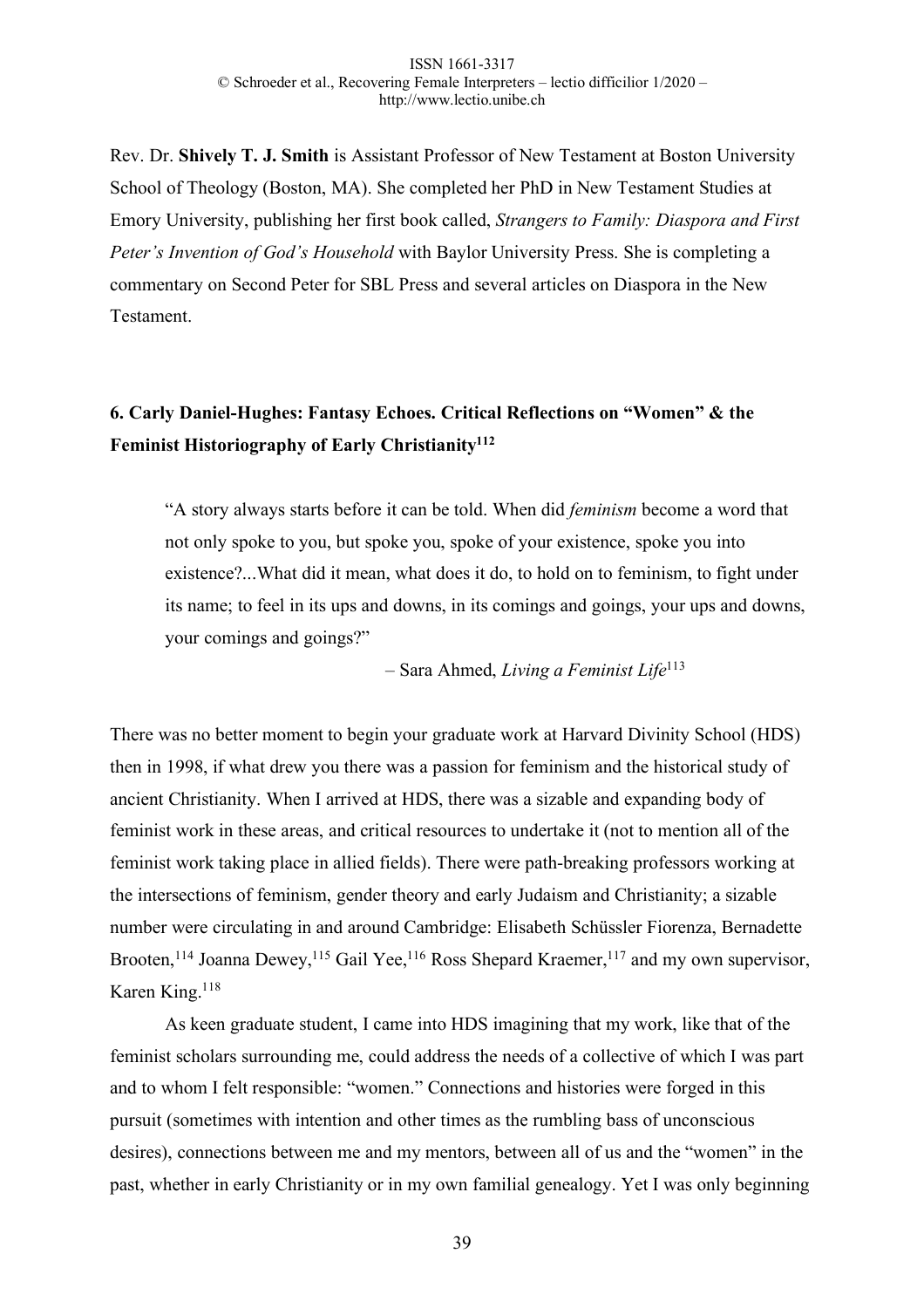to understand then that the production of this collective identity was, and continues to be, heavily scrutinized in feminist and queer theory.<sup>119</sup> As I will go on to elaborate here, I have only in recent years understood that my hopeful attachment to it came with a cost, amplifying my disillusion with the academy and raising the existential stakes of academic pursuit for me, and I hazard, for others as well. It is one we are perhaps now better prepared to reflect on, with the critical distance of time and the persistent, nagging questions about "diversity" and marginalization that plague the Society of Biblical Literature and the field of biblical studies in which we labor.120 Critical reflection, I suggest, is necessary for feminist scholars if we care not just about the vibrancy of feminist work, but the conditions under which we do that work in the academy.

In *The Fantasy of Feminist History*, Joan Wallach Scott develops the concept of "fantasy echo" as an analytic to explore how the identity "women" coalesced in the Republican French feminist movements of the eighteenth and nineteenth centuries. Echo serves as "a gloss" on the psychoanalytic concept of fantasy, "a reminder" that "identity... is constructed in complex and diffracted relation to others."121 Fantasy echo describes the mechanism by which the feminists Wallach Scott analyzes could "transcend history and difference" and see themselves, and their audiences, as part of "a vast, undifferentiated collective" of women stretching back in time. By means of a fantasy echo, feminists imagined themselves in "similarly structured scenarios" with women who had come before them.122 Two dominant scenarios that played themselves out for these eighteenth and nineteenth figures: the female orator and the maternal fantasy. In the first, the orator, a woman seemingly contravenes the bounds of her gender, occupying speaking positions that are the domain of men; in the maternal, a woman derives pleasure from the bonds of a shared sisterhood. Both fantasies, the orator and the maternal, also neatly capture the dominant affective impulses of Anglophone feminist historiography of early Christianity too, particularly for the decades of the 1970–1990s, the very work that I consumed and drew me (and many other women) into this subfield.

Take, for instance, feminist historical analyses by scholars like Jane Schaberg or Karen King, which restored the historical Mary Magdalene from repentant harlot to teacher and apostle.123 In the extra-canonical Gospel of Mary*,* <sup>124</sup> as King, for instance, has shown Mary Magdalene imparts special knowledge (a vision offered to her by the resurrected Christ) to a group made up entirely of male disciples.<sup>125</sup> Two of them, Andrew and Peter, openly question her right to be among them, to teach what Christ had told her *to them*, a potential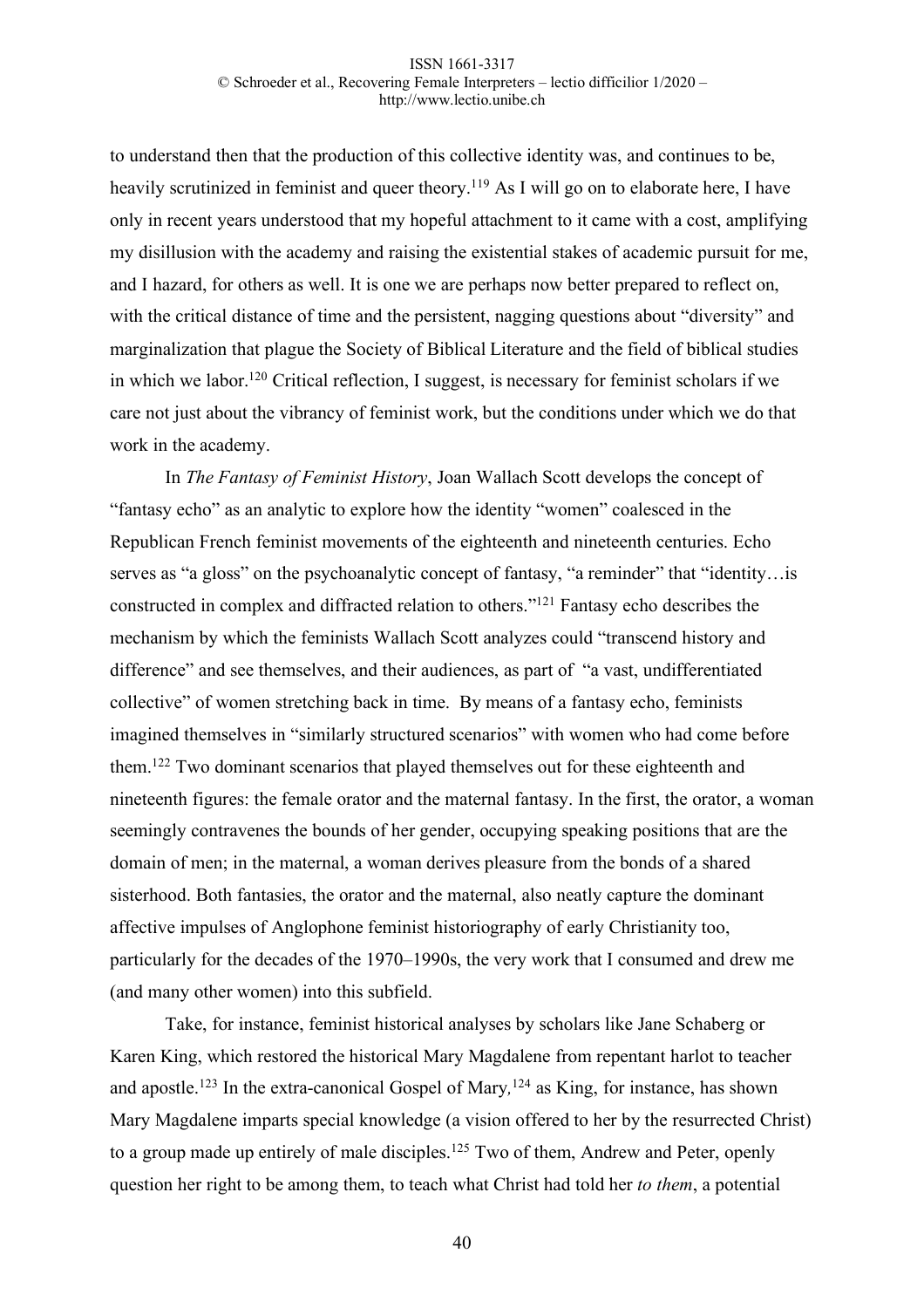transgression. (Indeed Peter takes it just this way: "Did He really speak *privately with a woman* and not openly to us? Are we to turn about and all listen to her?" To which is Mary is stunned; her right to teach finally defended by Levi: "Peter you have always been hot tempered…if the Savior made her worthy, who are you indeed to reject her?").<sup>126</sup> Feminist historiographical work that shows up such moments in early Christian literature solicits a libidinal charge that comes from trespassing perceived "social and sexual boundaries." It is this charge that garnered women's excitement about this historical work both inside and outside of the academy. It drew animosity for the very same reason.<sup>127</sup> What the orator fantasy could also do is consolidate feelings about and experiences of discrimination into a coherent narrative. Fantasy *can* create the conditions for agency and self-determination. And so, women outside the academy looked to this feminist work to kindle their own sense of religious authority.128 For my own part, this scholarship enabled a conflation of Mary's erudition and teaching in the Gospel of Mary with that of my feminist professors – and what I hoped would one day be my own.

The maternal fantasy, on the other hand, is on display in feminist calls for "sisterhood." This fantasy is premised on the recovery of a pre-Oedipal love, to quote Wallach Scott, "a desire distinct from and potentially prior to that which is associated with heterosexuality, with phallic economies, with men."<sup>129</sup> The world of women conjured by feminist calls for solidarity and action, notes Scott, "is one in which women find pleasure among themselves, or '*jouissance d'elles-mêmes*,' in Luce Irigaray's words." What is it that women share "among themselves"? "The historian's pleasure…is in finding herself party to this scene of feminine *jouissance*," Scott writes. <sup>130</sup>

The feminist historiography of early Christianity has long invoked this fantastic scene. Key to my argument here: The movement of fantasy is not unidirectional – that is, it is not simply the result of projection from non-academic women, or keen graduate students, onto ancient materials and feminist scholars who analyze them. Rather fantastic affinities with biblical women and the scholars promoting those images were encouraged by the ambience of this feminist historiography itself: "the women's bible," "the discipleship of equals," "wo/men church," "love between women," or "the lost world of early Christian women."131 What is being conjured in these titles and concepts if not a homosocial space of women's pleasure?

In early Christian studies, the Acts of Thecla has been the text that has most readily aligned with feminine *jouissance*. It is the extra-canonical story of an elite woman who abandons marriage and family to follow the apostle Paul's message of celibacy. Saved,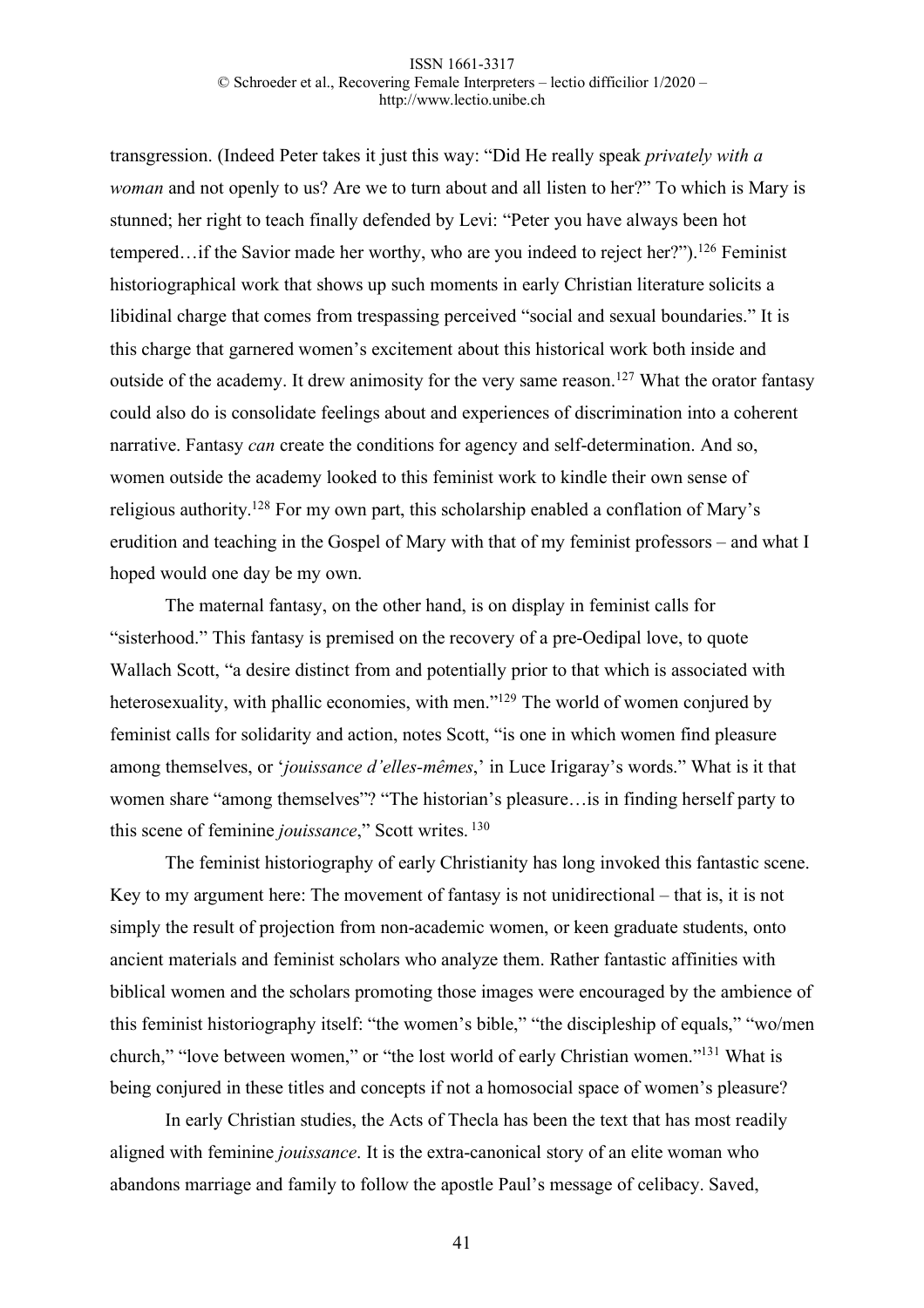remarkably, from death on multiple occasions, she ultimately finds support among the women of Antioch. (Paul, a poor excuse for a mentor, has long left her behind). In the end, she baptizes herself, dons a male cloak, and spends her final days as an iterant missionary. Feminist work on the Acts of Thecla in the 1980s popularized the view that here was a narrative that contained the memory of widows' oral storytelling; one that spoke to women's motivations and intentions to what drew them to the Jesus movement; one that is filled with a range of female characters (including, household slaves, and improbably, a lioness) who come to Thecla's aid.132 Paul, who has for most of the narrative abandoned Thecla, now suddenly wishes her well with a commission: "Go and Teach the word of God." This reads as a lame and late-coming blessing for a woman who has just finished an inspired speech that spared her life and gathered around her women who cry out "praise to God." There is much in this short narrative to evoke the *jouissance* of the feminist historian.

Thecla could nicely support the orator fantasy too, a reminder that the orator and maternal fantasies sustain each other. Feminist scholars have repeatedly emphasized Thecla's gender inversions, her cross-dressing, and her brazen acts of public speech and transgressive self-baptism. They have variously allied the text with the early-third century Martyrdom of Perpetua and Felicitas because perhaps they can be read in either of these fantasy scenarios, orator and maternal. Perpetua too is unafraid to challenge men in the public-space of courts or arenas. Yet she has an intense bond with her female slave, Felicitas. And she is a mother who at once nurtures and resists her maternal role. Perpetua, like Thecla, in short, has complicated relationship to femininity and to masculinity.<sup>133</sup>

By the time that I entered my doctorate under Karen King's supervision in the early 2000s feminist historians were largely denying themselves pleasurable encounters with texts like the Acts of Thecla. Informed by the linguistic turn, and the work of scholars like Elizabeth Clark, feminist historians of early Christianity had to take seriously the theoretical insights of post-structuralist theory, the rhetoric of texts and how women were being deployed as constructs in them.134

One thing that these post-structuralist approaches did was place feminist historians at a greater distance from their subjects: women.<sup>135</sup> It became harder to use early Christian writings to advance feminist political aspirations. The route was more circuitous when we did.<sup>136</sup> In the mature period of feminist historiography operating out of some erotic charge that homosociality provided no longer seemed possible, or entirely ethical. Fantasies of solidarity ignored feminists of color who pointed out – and for decades at this point – that white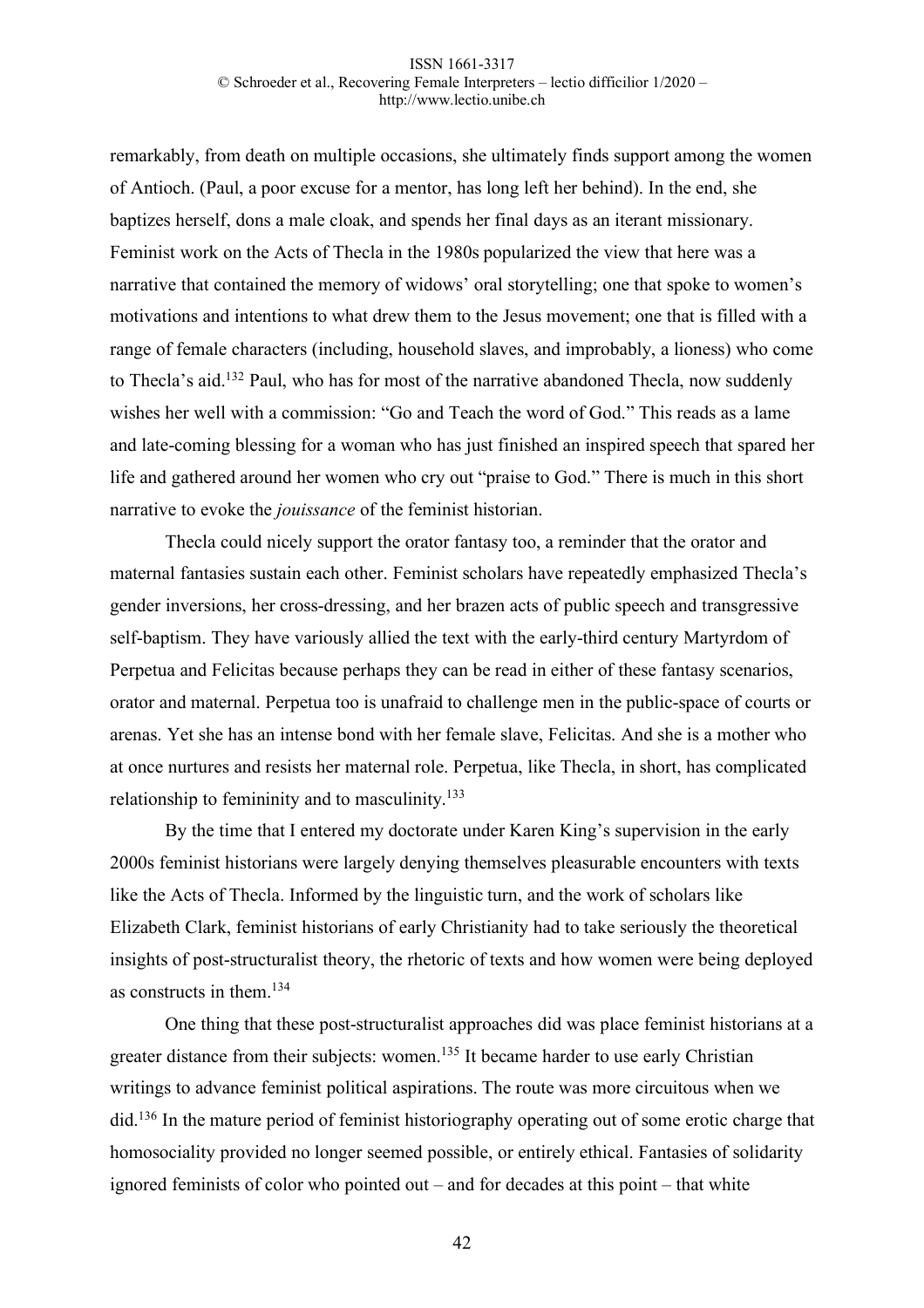feminists were masking critical differences in their emphasis on women as a singular collective, thereby obscuring and appropriating others' lives and histories.137 In the 2000s feminists no longer stood on sure ground to found "women's history": subjectivity, the body, agency, and identity had come under the force of challenge and critique (and they remain so). Yet this fantasy of feminist solidarity persisted (even if more elusive) in feminist biblical scholarship that now problematized, but still remained attentive to "women" as its object.

The fantasy of feminist solidarity can fall apart in subtle ways too. The setting for this failure need not be grand, involving large-scale critiques of language, agency and subjectivity. It can also entail the fine-grained encounters between people. Feminism analyzes power and its effects, attending to how gender serves in those operations. But its critical tools are not often enough turned to nitty-gritty power dynamics at work in feminist academic contexts, between faculty, between mentors and students, between students, and between those occupying the same race and gender. As feminists, we might be aware that assertions of a shared identity as women masked differences and renders invisible the conditions of women of color and queer women. Yet some feminists have been less willing to critically consider the power dynamics at play in claiming to do justice on behalf of marginalized people, or I think more regularly, how our claims to be doing justice lend our speech and our actions moral authority that can render invisible the more proximate structures of power circulating within our academic institutions and circles, and our role within these. "There is no guarantee that in struggling for justice we ourselves will be just," Sara Ahmed states in *Living a Feminist Life*. 138

The hyper-intellectual environment of my Harvard graduate program facilitated meaningful encounters and intense affiliations across groups of students and faculty, but it enabled certain devastations – to which I will only gesture here. I was not alone in feelings of despair and insecurity, as conversations with my peers has revealed. I wonder: why were encounters with faculty and other students so vulnerable making? Why did they feel so consequential? I am not saying that my experiences were more wounding than others. I know this absolutely not to be the case (it would be obscene to ignore how race, sexuality and disability would only have magnified the disaffection that I am naming here). Rather my point is that the academy enables conditions in which dissolution and self-doubt thrive – conditions that constrain us all, and some more than others.

Part of what made me, and my peers, vulnerable to moments of existential doubt were the feminist affiliations and deep (but carefully managed) investments that were part and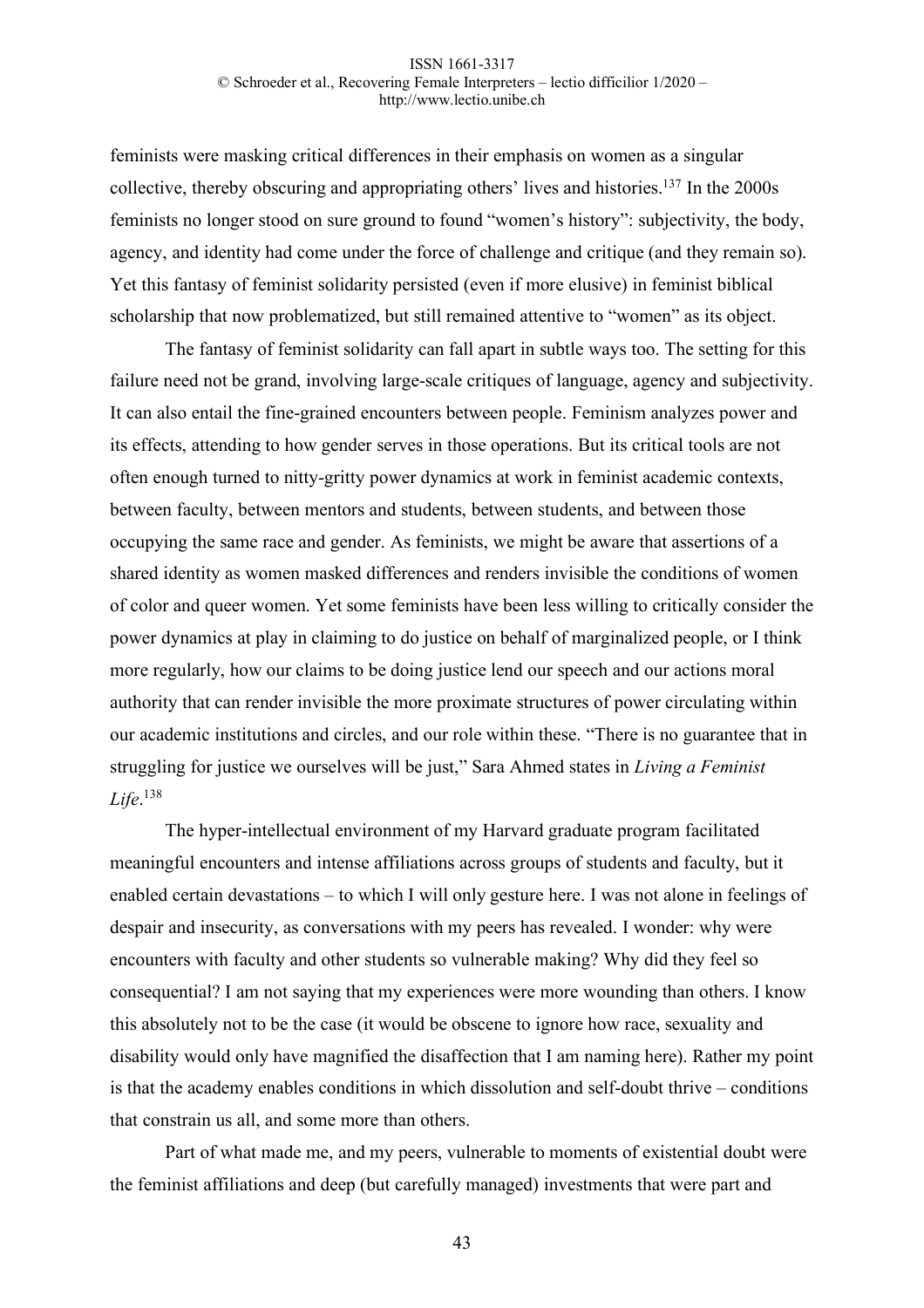parcel of our sub-discipline. "Auto-identification," noted Eve Sedgwick is "strange and recalcitrant."139 It is not easily shaken off. My doctoral work trained me to feel embarrassment about any explicit longing for feminine *jouissance*. Yet there remained in me a sensibility that I owed my allegiance to these female scholars, that there was some common ground we occupied that should make our relationship operate smoothly. So often the opposite was the case. These relationships appeared more vexing, harder to understand. Reflecting on the tensions that circulated in and amongst women in one of her early feminist seminars, Eve Sedgwick wrote: "Afterall, to identify *as* must always include multiple processes of identification *with*. It also involves identification *as against*; but even did it not, the relations implicit in *identifying with* are…quite sufficiently fraught with intensities of incorporation, diminishment, inflation, threat, loss, reparation, and disavowal."140

It did not occur to me that my identification with feminist professors might work in the other direction, their identification with (and against) me. This movement of autoidentification necessarily rendered us uncertain figures for one another. Tensions, disappointments, abuses of power, these do not only describe interactions in feminist academic circles, of course. But in the affective landscape cultivated by feminist historiography in which I was caught up (with colleagues and professors, whether by our choice or not), there was a risk unremarked upon. Utopic visions of solidarity and shared transgression gave the impression that we could count on certain loyalties and affections, and thus, face fewer difficulties. When inevitably these surfaced, what could we make of them? What did we do with them? Fantasies (unmarked as such) left me without the critical tools to understand what was happening. Now, as a professor with graduate students of my own, I can see that it left them without those tools too.

Even as I write this there is a troubling thought that I have engaged in a form of betrayal – by suggesting that a utopic homosocial tenor persisted in the orbit of the feminist historiography in which I (and many of us) were disciplined, and that as unnamed, it did harm to the allegiances it was meant to cull and sustain. I worry that talking about the fracture of fantasies implies something of a longing for that failure (and with it gives credibility to those openly hostile to feminist politics). But what if such a critique is not so withering? Addressing how the fantasy fractured can create the conditions for gratitude (both intellectual and more) for the feminist historiography that formed us, even as it attends to the limits of this work.

What if, instead, we identify our fantasies, the orator, the maternal, the ones that propelled feminist history of early Christianity for a time, sustained some important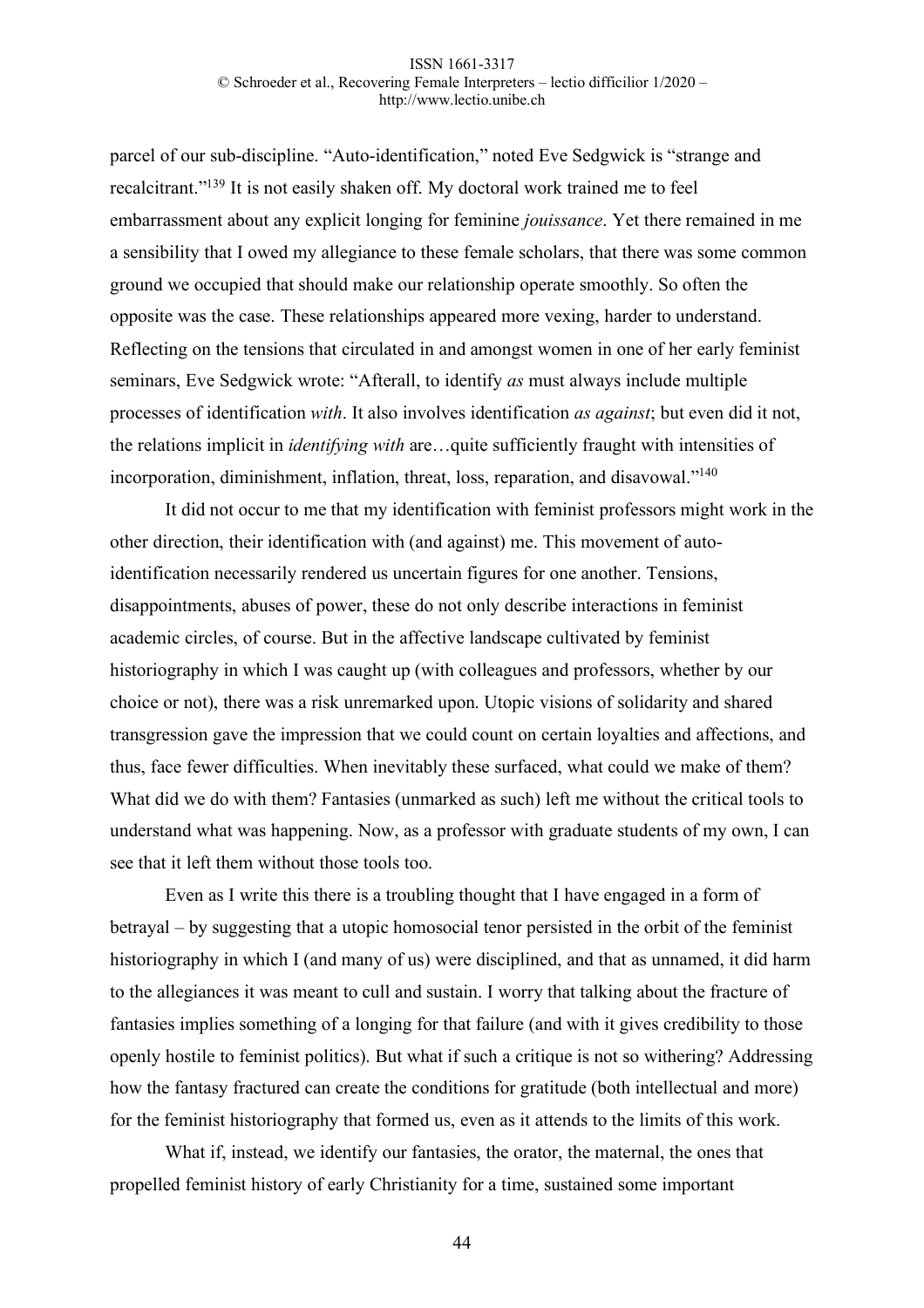affiliations, came together, but then fell apart, and necessarily so? "Feminism," writes Ahmed in the quote that opens this essay, "has its ups and downs, its comings and goings." Naming how fantasies emerged and then collapsed can allow recognizing that the affective tenor that surfaced in the feminist scholarship of the 1970s and 1980s, and was institutionalized in the 1990s, did change the social and political landscape (if disproportionately in favor of "white, middle-class, professional women").<sup>141</sup> We need not pine for its loss, or unwittingly replicate its negative effects. In light of psychoanalytic theory that supports me here, fantasy is integral to intersubjective lives and to the projects that animate all of us. It is not enough, indeed impossible in this framing, to simply be rid of it.<sup>142</sup> It is possible, however, to be more attentive to its enigmatic movements.

It is 125 years after the first woman, Ann Ely Rhoads, joined the SBL. Feminist scholarship has obtained its place in biblical and religious studies. If not always certain, secure enough to welcome appreciation for and critique of what has been done, and also consideration of where we might go. I suggest with others that what ultimately defines feminist inquiry may not be a haunted collectivity of "women," but rather a collective impulse toward the critical, and the possibility of social and political transformation.<sup>143</sup> What defines feminism, in this rendering, is a relentless, but necessarily shifting interrogation of normative knowledge, of power and exclusion, and their effects. If that is the case, to rephrase Sara Ahmed, perhaps our business is not just to advocate that feminists work *in* academic institutions, but for feminist work of this kind *on* those institutions and their cultures?<sup>144</sup>

**Carly Daniel-Hughes**, Th.D., is Associate Professor of Religions and Cultures at Concordia University in Montreal, Canada. Her research focuses on the study of sexuality, gender, and the body in early Christianity. Among her publications is *The Salvation of the Flesh in Tertullian of Carthage: Dressing for the Resurrection* (Palgrave 2011), and co-editor of *The Bloomsbury Reader in Religion, Sexuality and Gender* co-edited with Donald Boisvert (Bloomsbury 2016).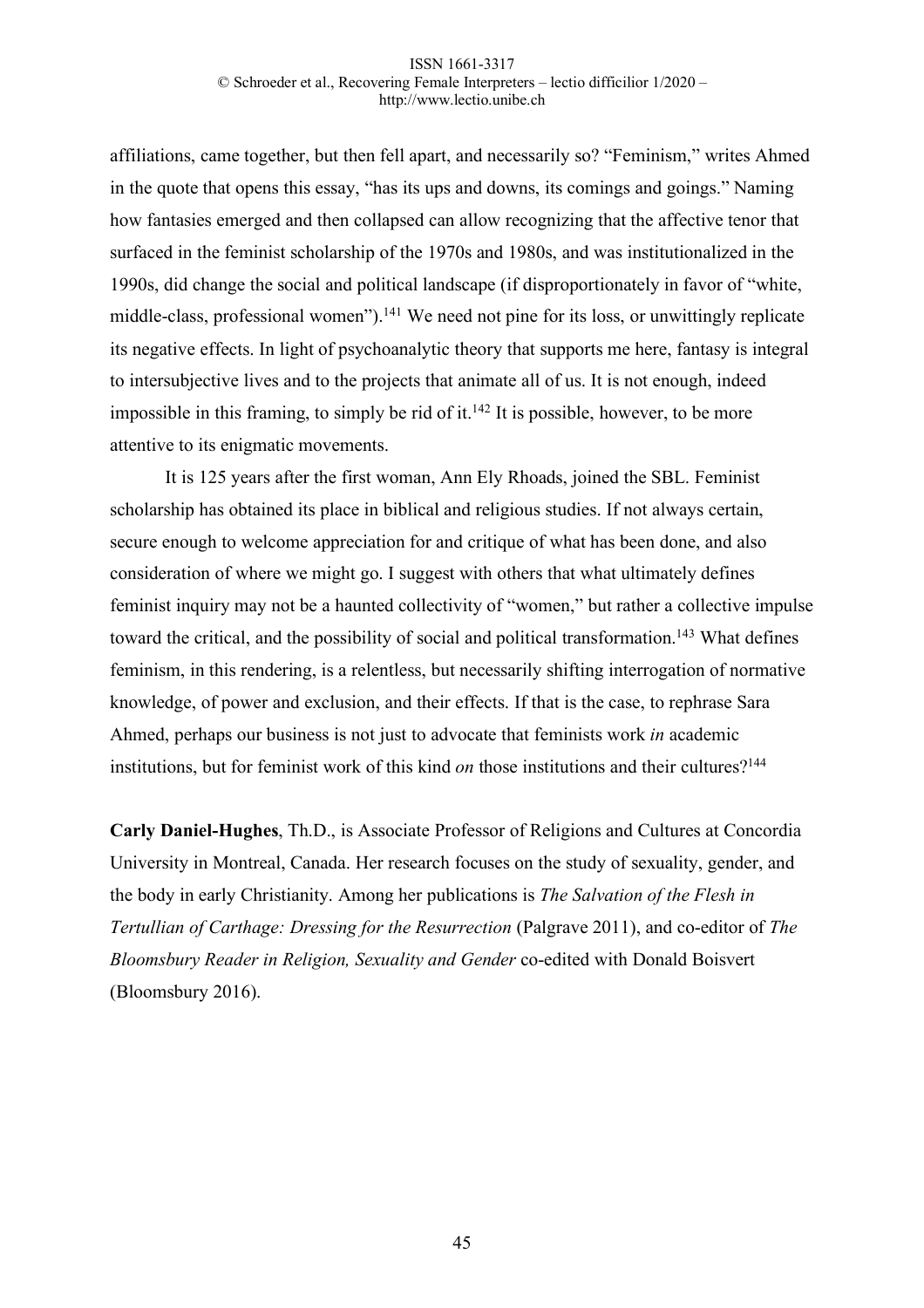# **7. Kay Higuera Smith: Response to the Panel on "Recovering Female Interpreters of the Bible"**

*"Wherever power is at work, we should be ready to ask who or what is controlling whom, and why."145*

Consistent themes emerge in the essays in this volume, all involving reflections on women's experiences in the Society of Biblical Literature. These themes offer a microcosmic history of how class status, Whiteness, proximity to male power, and affirmation of and assent to gendered social norms paved the way for women to gain access to the academic field of religious studies in general and the SBL in particular. After surveying the essays here, we can see that many of these regulatory norms are still functioning to maintain existing social power structures. Hence, a history of women in the SBL not only allows us to honor those women but also to examine the social power structures that these women encountered. It is appropriate, then, for any treatment of this topic to include both a critical disclosure of how these power structures work and also a program for change in the Society's ethical norms.

Our contributors have rightly honored the groundbreaking and pioneering work of female archaeologists, linguists, and biblical and religious scholars. The legacy of these women needs to be recounted and their contributions acknowledged. In my response, however, while I want to affirm the risks taken and price paid by these women who paved the way for others, I also want to consider the extent to which the stories of these groundbreaking women highlight the gendered, racialized social structures and institutional barriers that required those women to endure so much in the first place.

The Society of Biblical Literature is itself a legacy institution. Part of the legacy that endures, even as its members labor to overcome it, is a history of discourse which is structured upon certain social and political epistemological assumptions. These assumptions involve class, gender, ethnicity, sexuality, and ability as categories for constructing a discursive social identity that is marked and bounded. The history of women in the SBL helps us to expose and critically examine these discursive and social structures, which continue to present obstacles, especially for women and men of color, queer scholars, international scholars outside of Europe, Canada, and Australia, and differently abled scholars.

The first observation noted in the contributors' essays is that, in the eighteenth and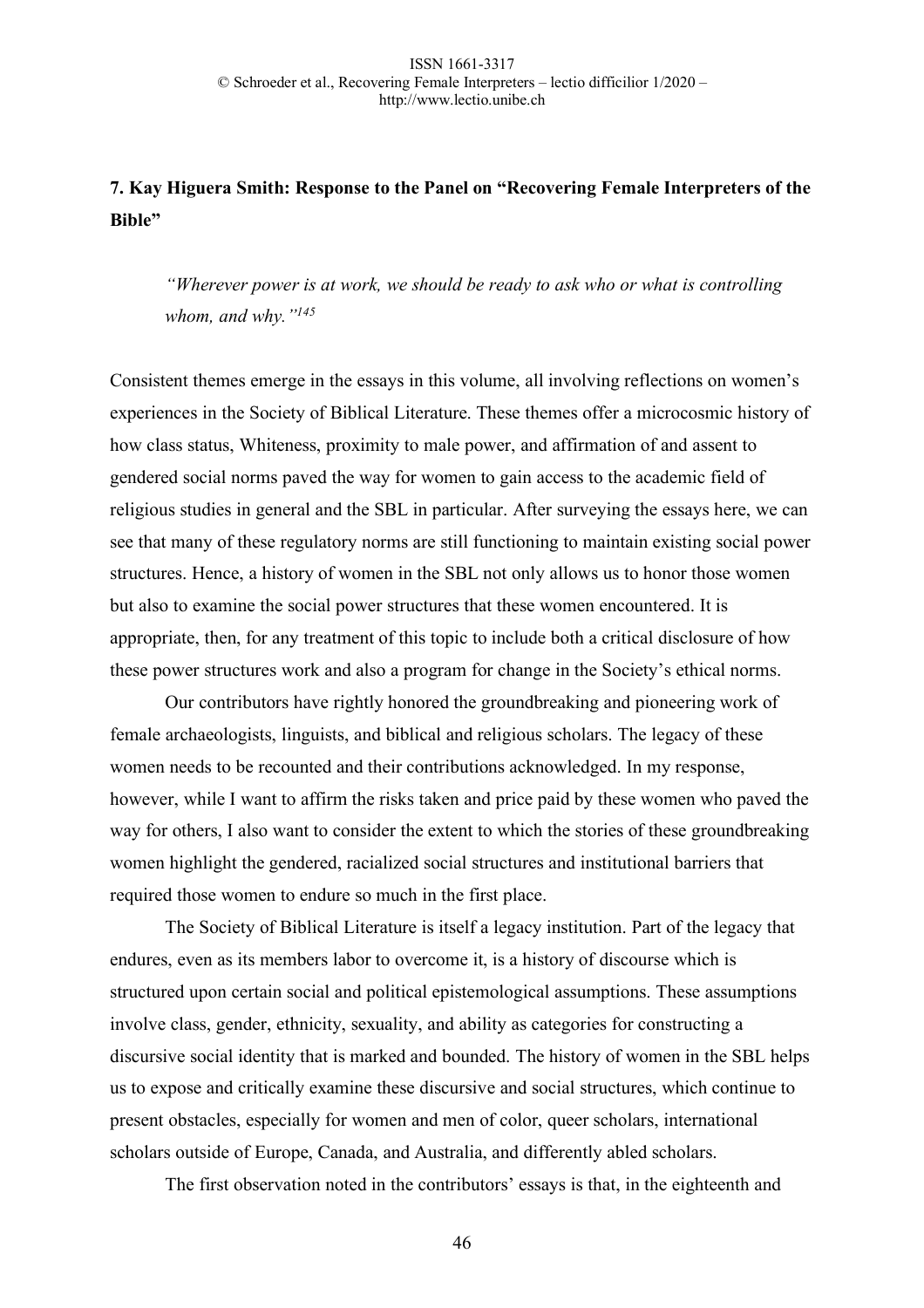nineteenth centuries, class status and Whiteness were necessary social identity markers in order for women to carve out a presence in the fields of religious studies and archaeology. The academic guild of biblical scholars, linguists, and archaeologists, as well as the women who aspired to join it during this period, was marked by its efforts to obscure the importance of these markers for establishing its own social identity. Given this, it is not surprising that women and men of color and from less privileged social classes have been invisible throughout most of the history of the Society.

The second is that male mentors were often the key players in women being able to gain access. The price of being mentored, however, was to endure indignities, humiliations, and patronizing behavior by those same mentors. Moreover, these mentors made their support conditional upon their female mentees internalizing and advancing the gendered, racialized norms that had emerged as salient in the Society's own social identity. This changed as more women entered the guild. Female scholars became committed to mentoring younger female scholars without expecting them to endure the same indignities and demands to internalize the Society's salient norms. Often it was their intervention that allowed younger scholars to flourish. But, as we will see, senior female scholars also exacted a price.

Third, many female scholars survived what Miranda Fricker has called "testimonial" or "hermeneutical injustice."<sup>146</sup> Established scholars would fail either to grant them credibility as knowing agents or to provide epistemological resources for them as female scholars entering the guild to make sense of their experiences.<sup>147</sup>

Finally, in spite of their contributions, many senior female biblical scholars also constructed new sets of regulatory social norms that silenced and denied credibility to the testimony of queer, differently abled, or other minoritized scholars. They did this while making concerted efforts to open the door for up-and-coming White female scholars. These scholars had so internalized the norms of the academic guild that they were unable to perceive their own efforts to construct new social norms. These new norms did not take into account the urgent questions of women or men of color, international, or differently abled scholars. They constructed their salient identity markers as normative for all women and thus reproduced the same kind of epistemic injustices that they had inherited, merely shifting the sites of the discursive boundaries in the process.

In all of these ways, the history of women marks a history of knowing agents being forced first to perceive, then to identify, then to choose whether to overcome or internalize social norms that had regulated and policed the boundaries of the social group identified as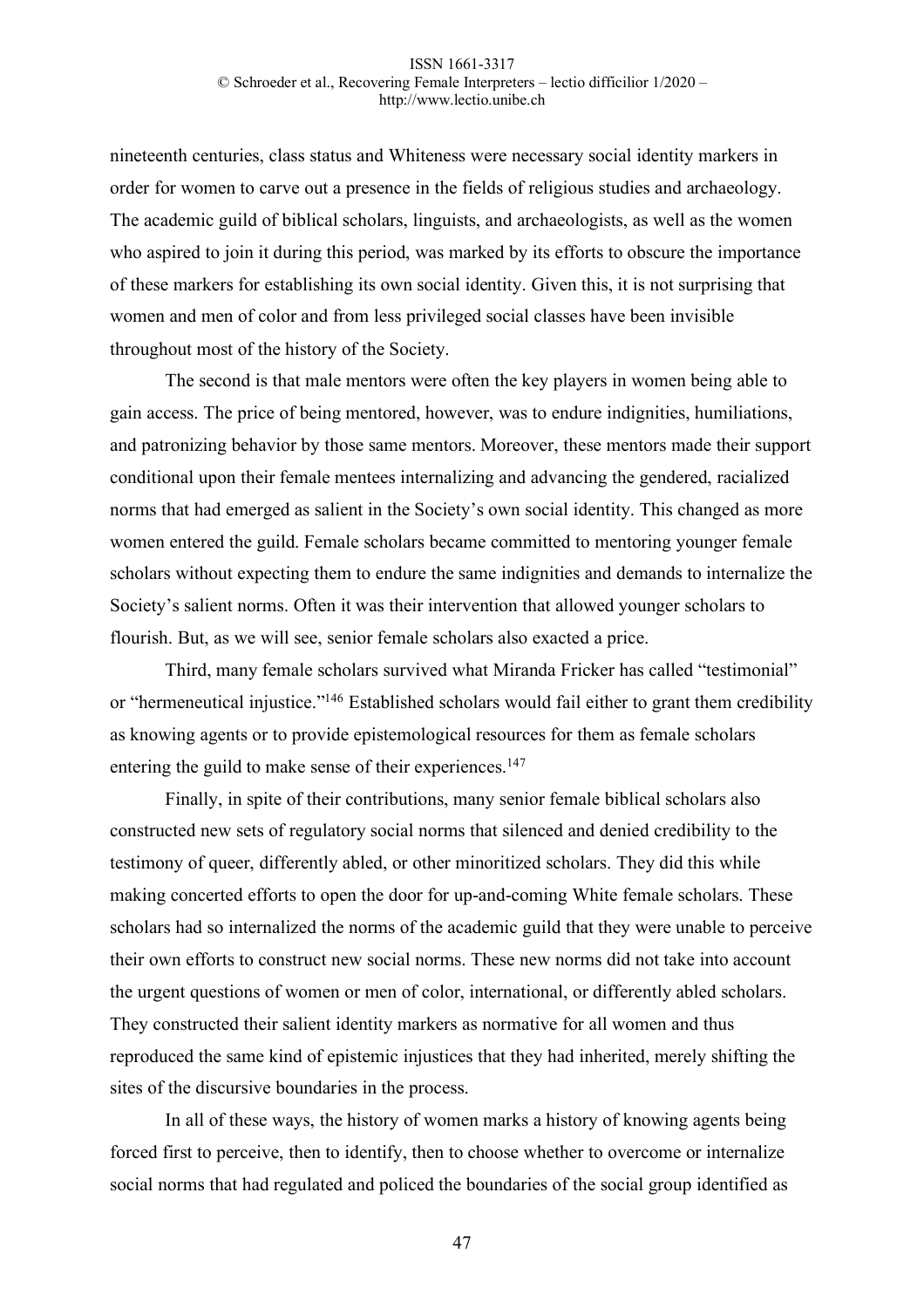biblical scholars and internalized as part of the development of the Society of Biblical Literature. Charles Mills has argued that this kind of epistemic injustice, which emerges from group norms that have been mystified and obfuscated, is to be expected rather than remarked on. "Structural social injustice," he notes, that is supposedly precluded by the society's founding principles will generate structural opacities that can be thought of as epistemic injustices on an industrial and institutional scale, since they are requisite for maintaining the existing order."<sup>148</sup> The history of women in the SBL in this sense is not unique. Nevertheless, the ideological obfuscations that it brings to the fore are worth examining.

We turn now to examples of these obfuscations from the histories recounted in these essays. Kristine Henriksen Garroway, in her treatment of Gertrude Bell and Kathleen Kenyon – both early female archaeologists – demonstrates that, to the extent that women were able to make inroads into the Society, it was because they drew on their resources of class status and Whiteness. At the same time, these women ignored or failed to acknowledge the significant role played by such status markers in giving them entrée into traditionally male social spaces. That is not to say that these pioneering women did not display commendable independence, creativity, intelligence, resourcefulness, and a willingness to reject or to overcome these gendered norms which exerted powerful pressures on women of their era (late nineteenth to mid-twentieth centuries). It is to note, though, that Bell and Kenyon implicitly understood that in order to gain access, they must assent to the obfuscation.

Bell and Kenyon were upper class, wealthy British women and were afforded access and opportunities rare to those in other social groups. While these resources do not negate the intrepid nature of these early female archaeologists, they do explain why it was these women and not others whom we remember with honor. In that sense, we must acknowledge the complex social forces that made it possible for them to excel in the ways they did. Other excellent women of that era, not blessed with those resources, have gone into obscurity. The role played by their class and gender needs to be part of the record.

Henriksen Garroway also exposes us to the obfuscation of male hierarchical assumptions crucial to the mentoring offered by prominent male academics. Liz Bloch-Smith's claim that Larry Stager "permitted" her to participate in an archaeological dig although pregnant highlights the extent to which male-defined norms of acceptable gendered behavior could only be crossed if a male "permitted it." Hence, while Bloch-Smith made important inroads as a scholar, an important factor in her success was her willingness to assent to hierarchical gender norms and her "luck" in finding a male mentor who employed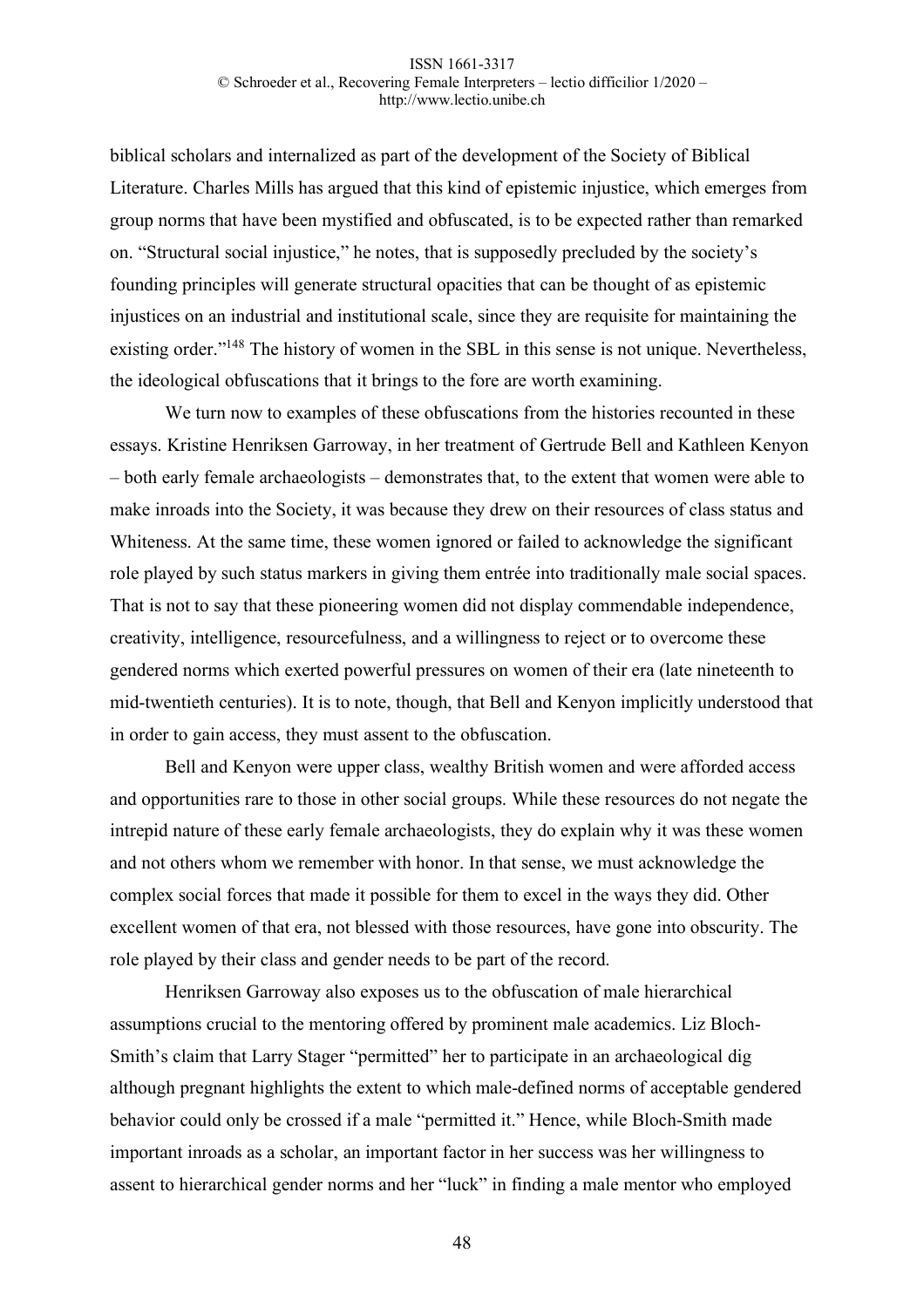them to her benefit. as well as his. Bloch-Smith also had to work twice as hard as her male colleagues given the male-defined family expectations she encountered. While women in the early and mid-twentieth century made inroads, they were expected to labor silently, without complaint, and without the kinds of support systems enjoyed by their male colleagues, maintaining the fiction that the male colleagues achieved their accomplishments on their own. All of this was due to the normalization of certain gendered, hierarchical norms that shaped and policed behavior of members of the guild of biblical and archaeological scholars.

For many of these early women scholars, the cost of having doors open for them by men was to accept and endure indignities and injustices assumed by their mentors to be normative for social interactions. That is, if they had resisted those injustices, they would have been shut out forever. The price they paid for entrance was silent assent. An example of this is Henriksen Garroway's recounting of Nancy Lapp's story. Lapp had applied for a scholarship to study at ASOR but was told that, although she was deserving of the scholarship, they had decided to turn her down and offer it to her husband instead since he was the head of the household. In this way, Nancy's commendable scholarship and presumably well-crafted application were not sufficient for her to overcome these social obstacles placed in her way. She would have known that the price to continue to maintain status within those circles was to accept the unjust verdict with grace and hope for future opportunities.

Susanne Scholz tells of the indignities that Judith McKinlay endured as late as 1990, when her nomination for a position as Chair in Old Testament Studies at Knox Theological Hall was disputed all the way to the Presbyterian Church's highest court. To be sure, McKinlay ultimately was installed; however, the appointment had to have been bittersweet given her recognition of the role that entrenched gender hierarchies played in delaying the decision. She nevertheless graciously accepted the appointment.

Happily, once women did make inroads, other women stated that their paths were smoothed for them by female mentors. Nevertheless, the reality that the earlier generation of women could not have accomplished much that they did without "permission" must be part of the record of the barriers placed in the way of women's attainment of discursive power within the academic world of religious studies. Moreover, as we have alluded, female mentorship itself constructed its own restrictive norms that merely reproduced the discursive models of power that already existed in the Society.

Miranda Fricker argues that epistemic practices of any social group – the ways of knowing and the pre-assumptions about what makes a person a credible knower – are deeply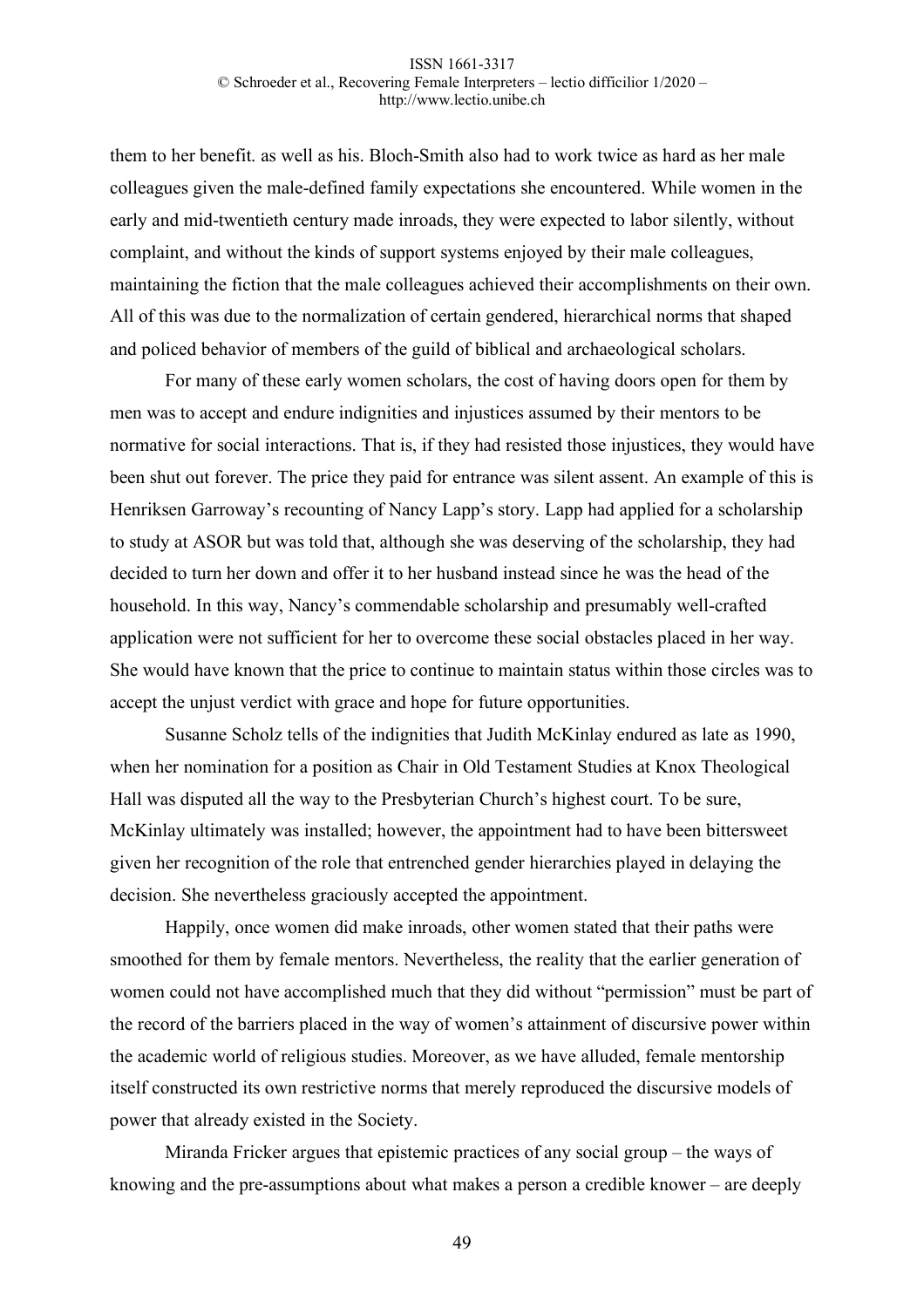political. In order to make her point, Fricker famously has coined the phrase "epistemic injustice" to identify two situations. The first is "*testimonial injustice*," which she describes as "a wrong done to someone specifically in their capacity as a knower." It occurs when hearers or entire social groups set up pre-assumptions that impair the perception of hearers within those groups with the result that they are not likely to lend credibility to a speaker because of that speaker's social situatedness. The second type of epistemic injustice that Fricker identifies is "*hermeneutical injustice,*" which she describes as resulting "when a gap in collective interpretive resources" creates an environment in which social agents cannot even come to speech or craft a theory to describe their social experiences.<sup>149</sup>

Fricker causes us to consider that social groups, in forming their identities, form epistemic norms as mechanisms to control people's behavior and actions.150 It is in the interests of the social custodians and high-status individuals at the center of social groups to obscure and mystify these mechanisms so that they are presented as self-evident and inevitable. Once members of the group have internalized these epistemic norms, this lessens the need to use overt coercive force to maintain the social power underwritten by those norms. Only those who test the norms – those on the social margins – experience the silencing and disenfranchising power of the norms as coercive. Others internalize them and assent to them as normative and just. It is the liminal figures – in the case of the guild of biblical scholars, women, scholars of color, international scholars, queer, and differently abled scholars – who experience the social violence and injustice of having their testimony deemed not credible simply based on either their social situatedness or the questions they bring to the guild.

José Medina argues that both forms of injustice – testimonial and hermeneutical – incapacitate not only the knower whose knowledge production has been deemed not credible but also the hearers who, because of the political power of the reigning epistemologies, do not have adequate resources to respond. Medina writes, "In the hermeneutical and testimonial injustices we encounter in our epistemic interactions, we find specific problems and obstacles that disadvantage subjects and limit their capacities to express concerns and demands, and they also limit their interlocutors' capacities to register, process, and respond to those concerns and demands adequately."151 Epistemic injustice, then, produces what Medina calls "bodies of ignorance." A social group normalizes certain epistemic assumptions by deeming certain "bodies of ignorance" to be as necessary as certain "bodies of knowledge."152 Charles Mills calls this phenomenon "strategic 'ignorance.'"153 These "bodies of ignorance" occur when dominant social agents in a particular social group determine that certain discursive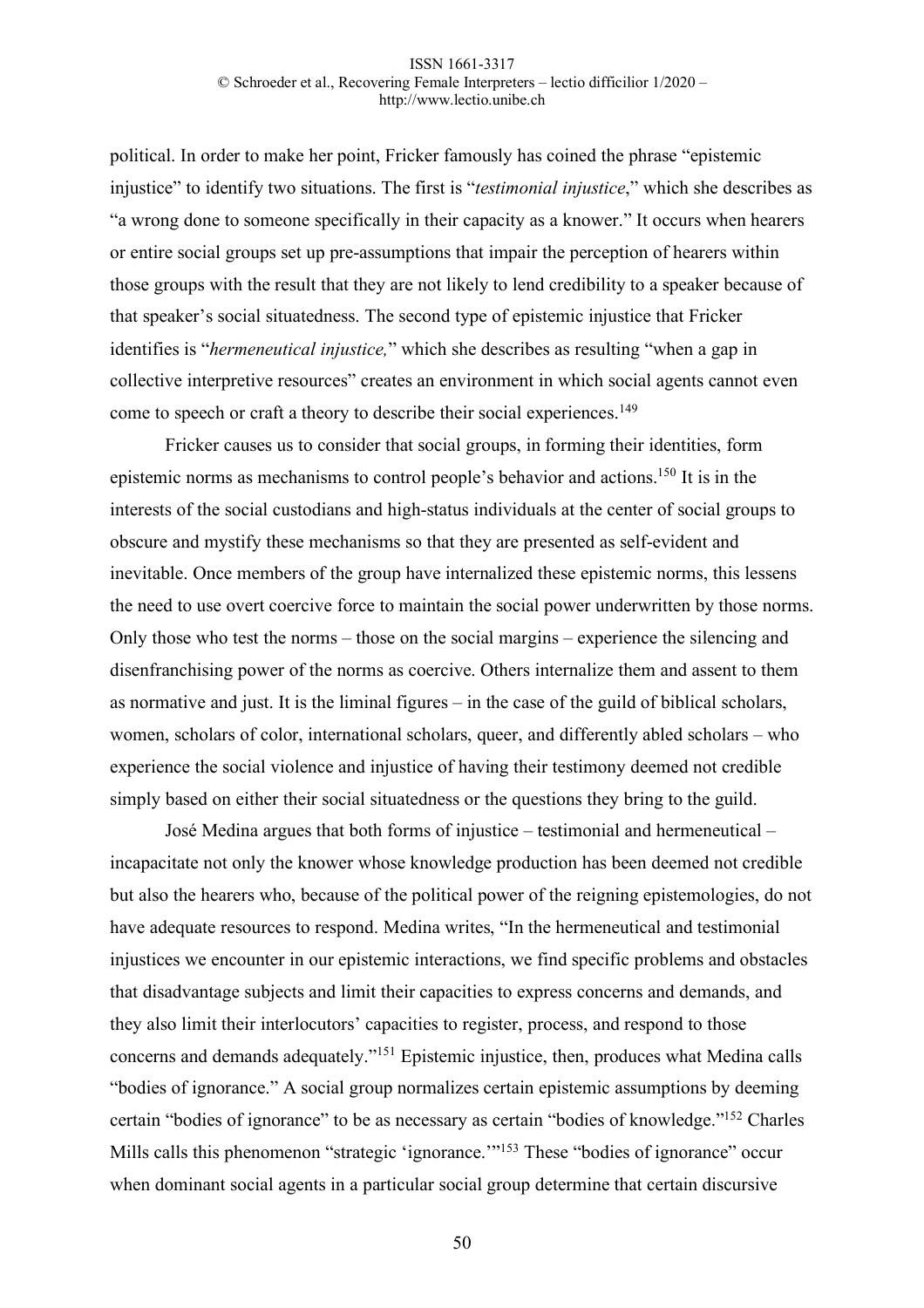realms, such as those explored by minoritized scholars, are unworthy of exploration or are illegitimate sources for scholarship.

Fricker and Medina describe the mechanisms by which discursive communities construct norms that affirm certain persons as credible knowing agents and others as noncredible and hence incapable of producing legitimate knowledge. One mechanism is to force would-be knowing agents into peripheral areas of research. Our contributors give several examples of how now-senior female biblical scholars were forced to carve out spaces, albeit liminal, in which they could participate in the discursive social group. They did so by researching topics male scholars were simply not interested in researching. Henriksen Garroway writes of Susan Ackerman describing how this process drove her own research. Susanne Scholz writes of Tikva Frymer-Kensky being told that if she explored feminist approaches in her research, her career would be ruined. The price paid by Ackerman, Frymer-Kensky, and others to gain access to the guild was to accept that their work would be marginalized and labeled as peripheral.

Social groups construct collective norms as a way of forming social identity. There arises a consensus among the custodians of the epistemic norms as to which questions are legitimate to be asked. The SBL, developing in a period in which Enlightenment era norms were salient, offered an environment in which only certain questions, based on Enlightenment assumptions, were considered worth researching. Not surprisingly, those questions arose out of the urgent issues faced by those who constructed the norms. Women thus were faced with a difficult decision, and this epistemic demand is still placed on women and minoritized scholars. On the one hand, the message we still often receive is that, in order to gain entrée into the guild, we must internalize and assent to the urgent questions produced by the ways of knowing that flow out of the historic, social, group norms. Yet, at the same time, if we do so, we often experience Fricker's testimonial injustice as we present the fruits of our research. We sometimes are not granted credibility as knowing agents. Therefore, we explore other urgent questions that flow out of our own social situatedness – questions in which traditional members of the guild simply have not been interested. This results in our marginalization and compartmentalization into sub-genres of knowing that guild members at large do not feel compelled to explore. Gender and Queer Studies and critical race theory were compartmentalized and not granted epistemic legitimacy until very recently.

On the other hand, if promising young scholars choose to explore the urgent questions that arise out of their social situatedness, like Frymer-Kensky, they are warned by their male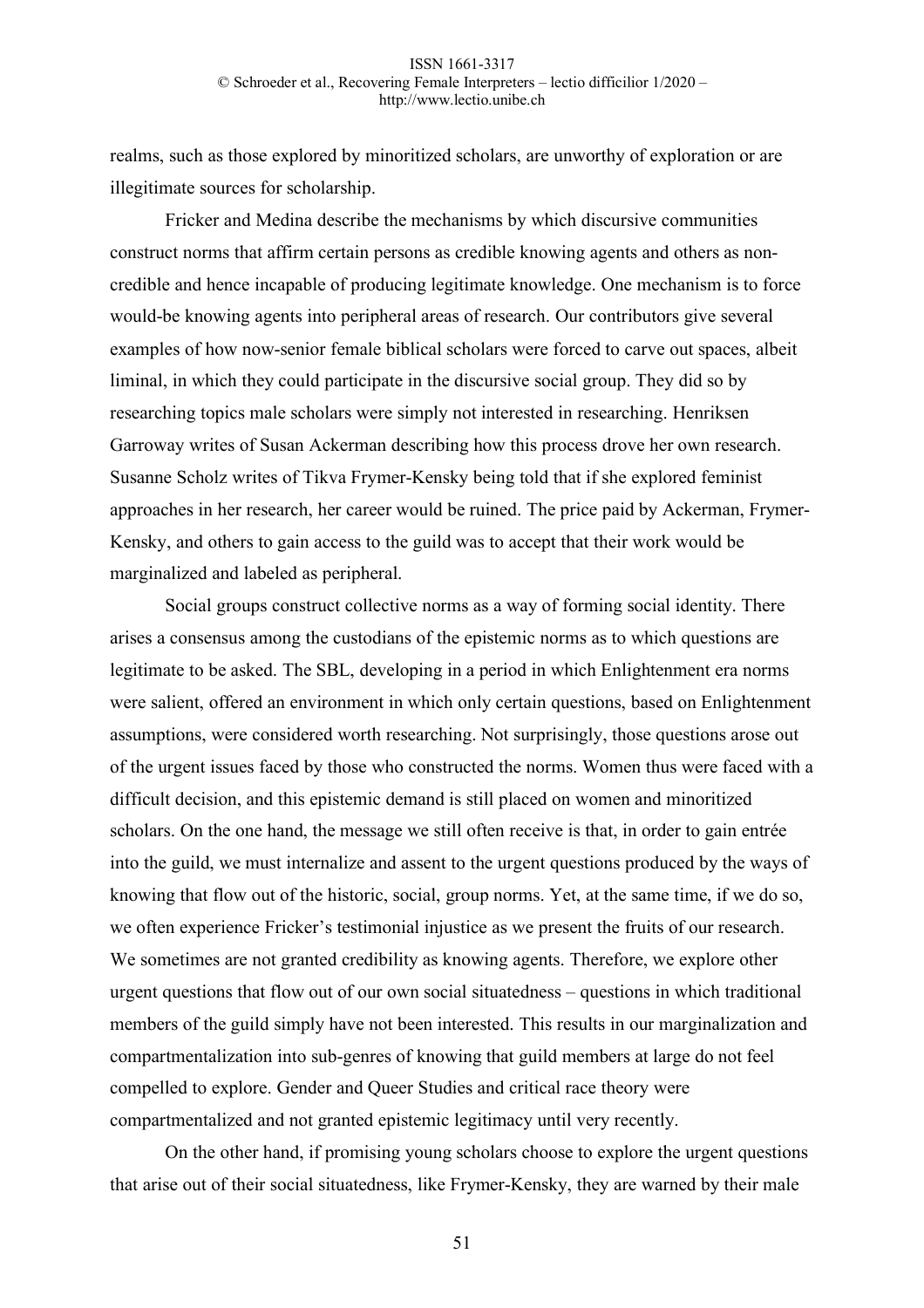mentors that they will be ruining their careers. Our contributor, Sara Parks, calls this "niche" work that is expected to be optional and a "side-gig."

The real scholarship, it is still assumed in many circles, is the work that addresses the urgent questions and accepts the pre-assumptions of those who define and assent to the discursive social center. Henriksen Garroway notes that in her interviews, the pressure to internalize Anglo-European, masculinizing and colonizing epistemic norms was a common trope among women scholars who are now in their sixties and seventies. Parks argues that this divide continues, referring to "an impermeable conceptual wall between them and what is perceived as 'regular scholarship.'" She gives several examples from Bernadette Brooten's illustrious career to demonstrate this divide, including her efforts to challenge the "unargued assumption" present among her peers that there were no female Jewish priestesses during the Second Temple period. Parks points out that Brooten studied the same inscriptions that male scholars had studied; however, the male colleagues had dismissed evidence even though it was based on a prevailing plain-sense reading of the inscriptions. Ally Kateusz, who is currently writing on women priests in early Christianity, finds the same kind of dismissal of her research, even though she has identified countless artifacts and ancient Christian iconography to support her claims.<sup>154</sup> Carly Daniel-Hughes remarks on the verbal attacks, threats of harm, and tenuous status within her university that Jane Schaberg received in response to her publication, *The Illegitimacy of Jesus: A Feminist Theological Interpretation of the Infancy Narratives.* Female and minoritized scholars, despite carrying out painstaking and thorough research, consistently have had to overcome such epistemic suspicion in challenging the pre-assumptions of the guild.

In many cases, the senior White female scholars who had carved out places in which they had gained epistemic testimonial credibility, were careful and intentional in ensuring that younger female scholars be given much more credibility. Scholz writes of Judith McKinlay, a White New Zealander, who has made explicit the claim that social location drives the questions we ask. McKinlay has openly acknowledged that she is a member of a social group that colonized and displaced Maoris. Scholz also gives a nod to Phyllis Trible, who sought to bring readerly attention not just to gender but also to race. Parks recounts that Brooten and Frymer-Kensky both acknowledged the significance of womanist readings and the key roles that race plays in meaning construction. Happily, we could recount many such examples of senior White women scholars working to shift the epistemic norms.

Nevertheless, just as often, women of color have found that White feminist senior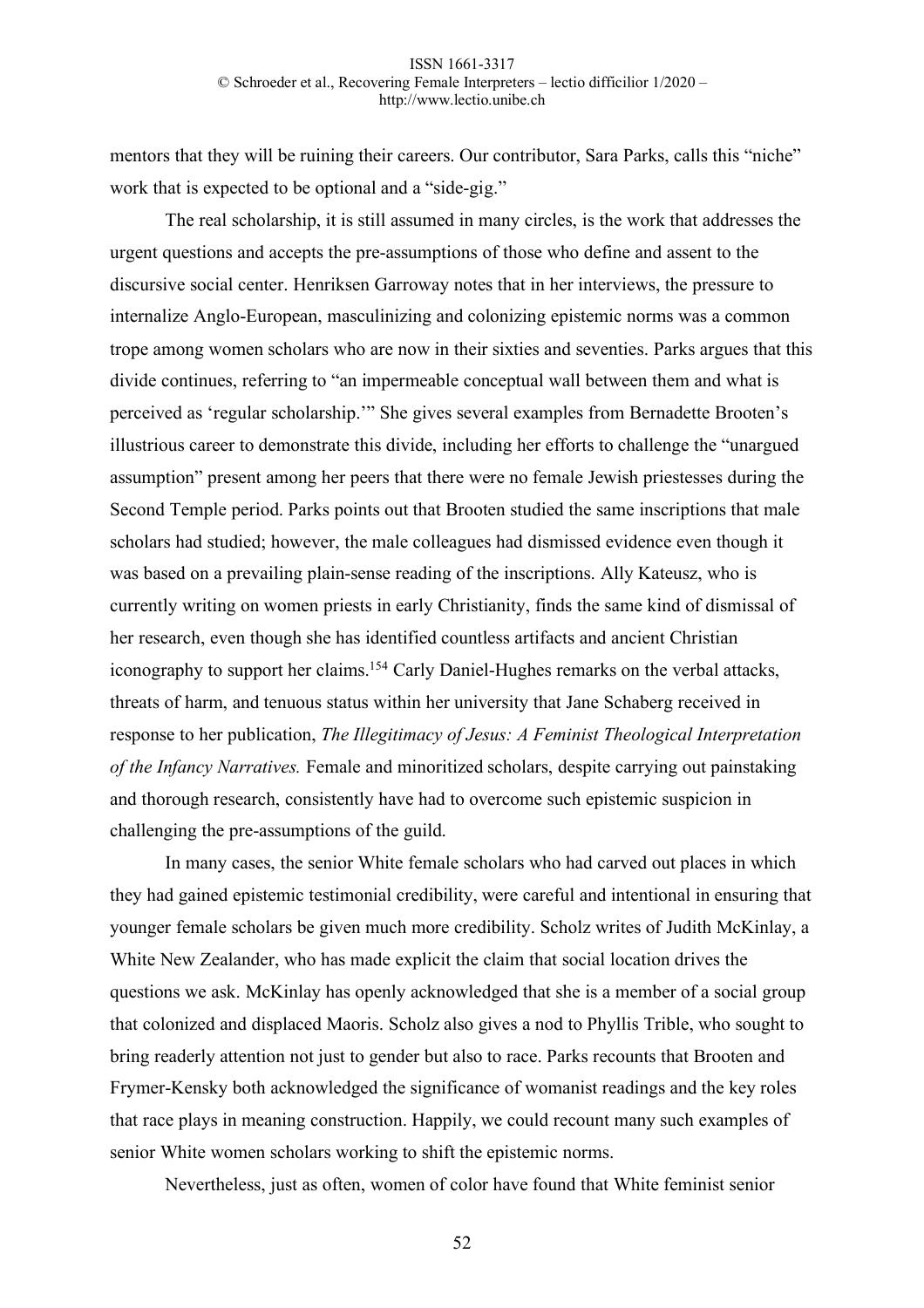scholars create environments not unlike those of the larger guild in their efforts to control the epistemic norms that they themselves had forged. Daniel-Hughes notes how black female scholars recognized quickly that the claims of female solidarity among White feminists was based on an assumption of an essentialized category called "woman," unchanged across time and geographic space. This norm, produced in scholarly feminist circles, effectively masked the key differences observed by minoritized women—young women, women of color, and queer women. This new epistemic social space changed the boundaries of the norms for testimonial credibility but not the silencing and cloaking of power that marked those norms nor the racialized nature of those discursive strategies. Daniel-Hughes notes that, while minoritized feminists have brought this testimonial injustice to the fore, the "fantasy of feminist solidarity" remains to this day. Because of these abuses of discursive power, she claims, the academy, even when female voices are granted testimonial credibility, often becomes a place of pain and self-doubt rather than a place of healing as suggested by its dominant voices.

Daniel-Hughes recommends that the most important feature of feminist-critical scholarship is its location within critical theory. She argues that, rather than defining ourselves as all being feminist, we define ourselves as all being committed to a critical hermeneutic. Her argument is that we will better be able to address testimonial injustice if our commitment is not just to some essentialized notion of "woman." Rather, it must be to a hermeneutic centered on critical evaluation of how discursive power becomes normalized and how it becomes reified into boundary-creating mechanisms that result in injustice toward those whose questions are not considered normative or whose voices are not granted legitimacy. Claiming to be feminist alone does not exempt us from the impulse to construct discursive spaces that support our interests in a way that silences and disenfranchises others.

Shively Smith offers us resources that advanced this kind of critical challenge even before Foucault and Fricker offered the terminologies of "discipline and punish" or "testimonial" and "epistemic injustice."155 Smith describes Anna Julia Cooper, writing in the late nineteenth and early twentieth century, who argued for the necessity of listening to, and attending to "those rendered most neglected, exploited, disenfranchised, invisible, and silenced by our Western-contrived societies," in Smith's words. While not employing the same semantic field, Cooper was arguing for the need in education to create space for those who had not been rendered credible because of race, gender, or class. Smith also cites Clarice Martin, who wrote openly about the constraints imposed by the White-dominated interests of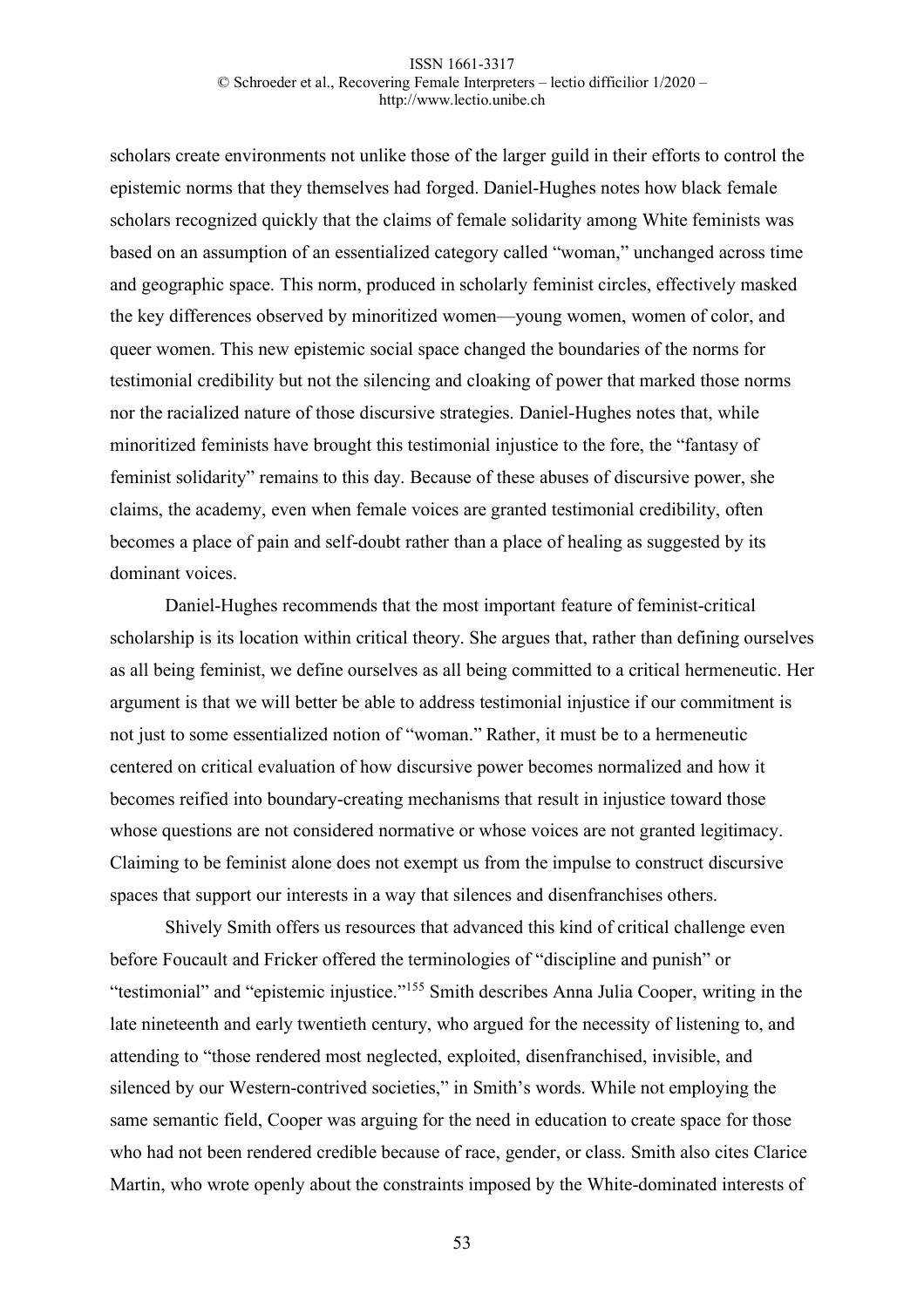the academy. While these scholars may not have been employing the same philosophical categories as Foucault and Fricker, they recognized the social violence that occurred when questions that arise from spaces situated outside of the academic social center get marked as not credible or, worse, not even worthy of coming to speech or expression to describe them.

Shively Smith, like Carly Daniel-Hughes, also argues for an ongoing commitment to a critical gaze. She adds the importance of engaging in this critical work together. She draws on Martin and the late Toni Morrison to call us to imagine otherwise. Smith calls us to engage critically the unspoken yet oppressive epistemic injustices that we women – especially we White women – are just as capable of fostering as our male colleagues. It is as important to turn this critical gaze on ourselves as it is to turn it on others. Like Daniel-Hughes, Shively Smith calls on us to designate this critical gaze as central to our task as scholars and educators.

José Medina shares these concerns. He suggests that we engage in "epistemic resistance," "resistant imaginations," taking into account our "sensibilities" as well as our practices, and actively seeking out dissenting viewpoints, as ways to maintain critical social stances and practices.<sup>156</sup> We have a long way to go. Shively Smith, as an African American female scholar, asks, "Do people who look like me successfully pursue and earn doctoral degrees in biblical studies?" Too often, the answer is no. This concern is even more urgent among Latina scholars, who make up an even more miniscule fraction of biblical scholars in the U.S. While we celebrate, honor, and treasure our female innovators who carved out the epistemic space to see ourselves as contributors, we nevertheless recognize that the task of critically evaluating discursive power moves must be consistently at the center of our academic endeavors.

**Kay Higuera Smith**, Ph.D., is Professor of Biblical and Religious Studies and Program Director of the Religious Studies Minor program at Azusa Pacific University. She writes about social justice issues as they relate to Critical Gender Theory, and Postcoloniality. In her most recent publication, she was Editor-in-Chief of *Postcolonial Evangelical Conversations: Global Awakenings in Theology and Praxis* (Downers Grove: InterVarsity Press, 2014). She currently has two books under contract, one on the historical figure of Mary of Nazareth, and another on Latinx Biblical Hermeneutics.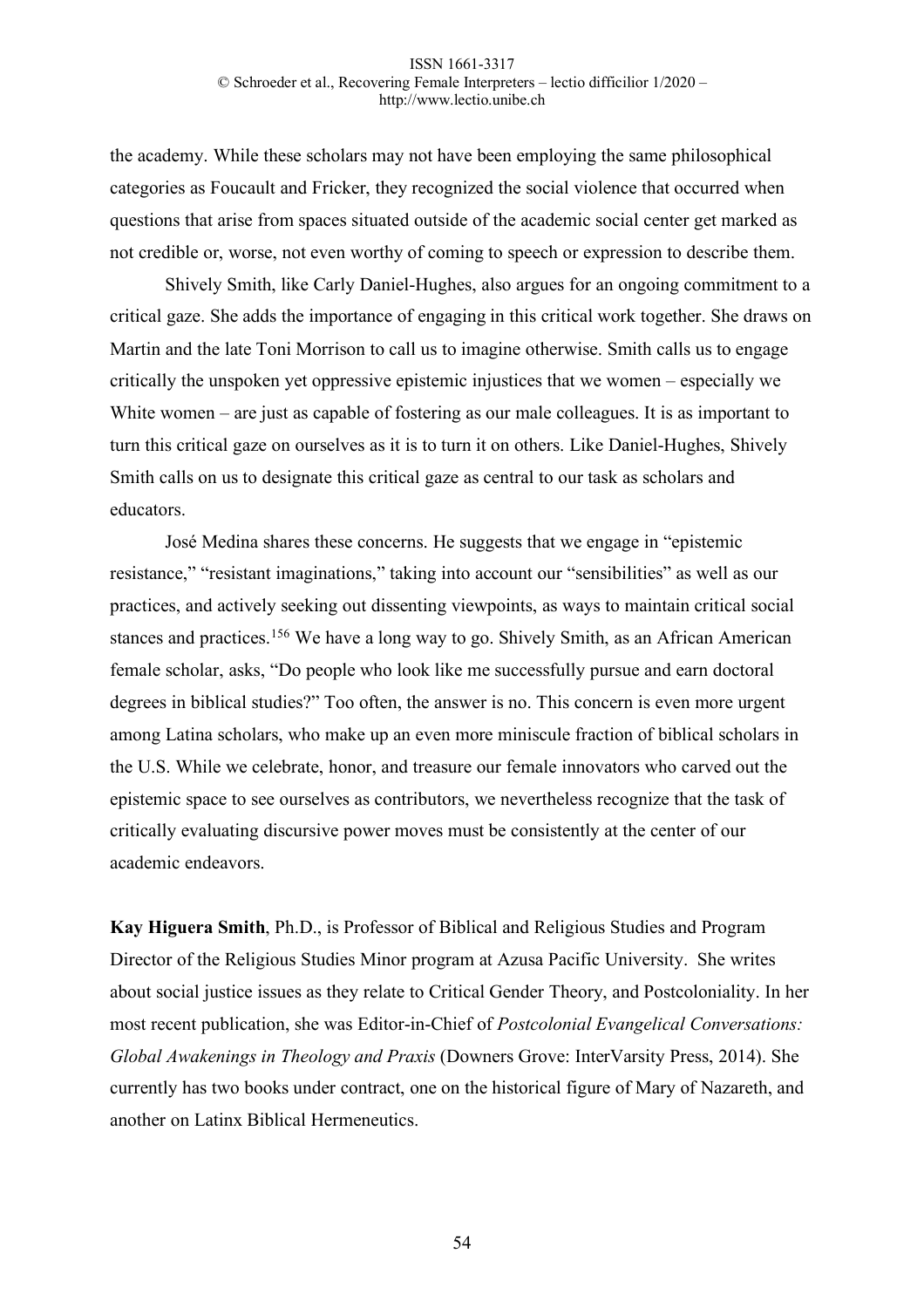<sup>1</sup> Marion Ann Taylor, "Celebrating 125 Years of Women in the Society of Biblical Literature (1894–2019)," in *Women and the Society of Biblical Literature,* ed. Nicole L. Tilford, Biblical

Scholarship in North America 29 (Atlanta: SBL Press, 2019), 1.

<sup>2</sup> Ibid., 9.

<sup>3</sup> Elisabeth Schüssler Fiorenza, *Rhetoric and Ethic: The Politics of Biblical Studies* 

(Minneapolis: Fortress, 1999), 19–20.

<sup>4</sup> Tilford, *Women and the Society of Biblical Literature,* xi–xiv*.*

<sup>5</sup> The quote is attributed to Agatha Christie.

https://quoteinvestigator.com/2016/07/12/husband/

<sup>6</sup> Georgina Howell, *Gertrude Bell: Queen of the Dessert, Shaper of Nations* (New York, NY: Farrar, Straus and Giroux, 2008).

<sup>7</sup> Miriam C. Davis, *Dame Kathleen Kenyon, Digging Up the Holy Land* (Walnut Creek, CA: Left Coast Press, 2008), 12.

<sup>8</sup> Davis, *Dame Kathleen Kenyon*, 12.

<sup>9</sup> *Inter alia,* Kathleen Kenyon, *Digging Up Jericho* (London: E. Benn, 1957); *Digging Up Jerusalem* (London: Book Club Associates, 1975); *Excavations at Jericho* vols. 1–5 (London: British School of Archaeology in Jerusalem, 1960–1983).

<sup>10</sup> While both Bell and Kenyon enjoyed tremendous success in field archaeology it is notable that neither woman married. In light of the stories to come, one wonders if this life-choice had something to do with their engagement and success in the field.

<sup>11</sup> https://www.youtube.com/watch?v=xMQHmUPrU5g

<sup>12</sup> *Inter alia,* Nancy Lapp, "A Comparative Study of a Hellenistic Pottery Group from Bethzur," *Bulletin of the American Schools of Oriental Research* 151 (1958): 16–27; Ovid R. Sellars, Robert W. Funk, John L. McKenzie, Paul Lapp, and Nancy Lapp, *The 1957 Excavation at Beth-zur* (Cambridge, MA: American Schools of Oriental Research, 1968); Nancy Lapp and Paul Lapp, *Discoveries in the Wadi ed-Daliyeh* (Cambridge, MA: American Schools of Oriental Research, 1974); Nancy Lapp and John Allen Graham, *The Third Campaign at Tell el-Ful: the excavations of 1964* (Cambridge, MA: American Schools of Oriental Research, 1981); Nancy Lapp and R. Brown, *The Excavations at Araq el-Emir*, Ann Arbor, MI: American Schools of Oriental Research, 1983 (with Brown, R.); Nancy Lapp, "Cylinder Seals and Impressions of the Third Millennium B.C. from the Dead Sea Plain," Bulletin of the American Schools of Oriental Research 273 (1989): 1–15; Nancy Lapp and T.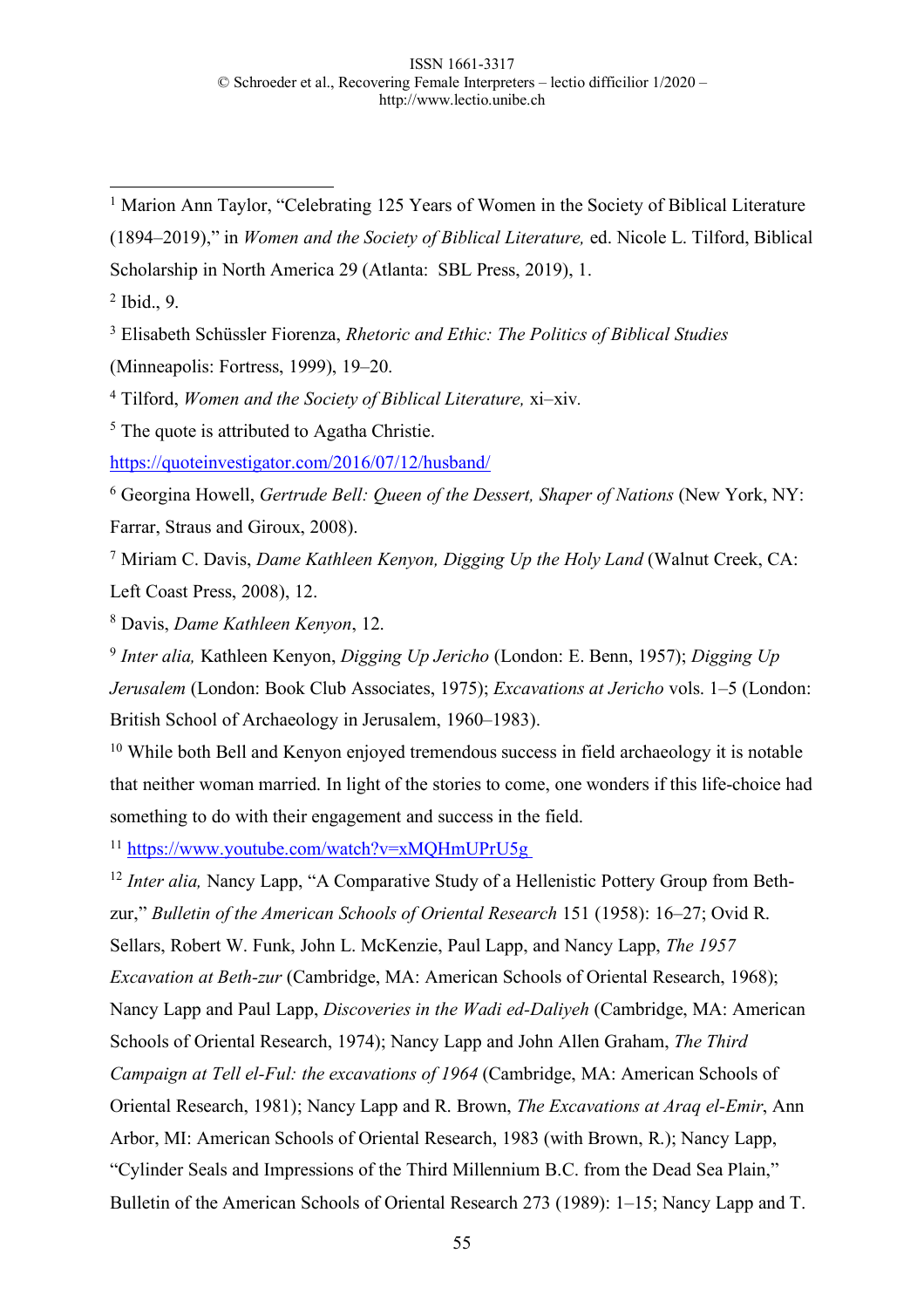1 J. Barako, *Tell er-Rumeith: The Excavations of Paul Lapp, 1962 and 1967* (Boston, MA: American Schools of Oriental Research, 2014).

<sup>13</sup> September 14, 1981. https://people.com/archive/eric-and-carol-meyers-didnt-dig-the-ark-inraiders-they-found-the-real-thing-vol-16-no-11/

<sup>14</sup> Carol Meyers, "Accidental Biblical Scholar," in *Women in the Society of Biblical Literature*, ed. Nicole Tilford (Atlanta: SBL Press, 2019), 81.

<sup>15</sup> Meyers, "Accidental Biblical Scholar," 83.

<sup>16</sup> Meyers, "Accidental Biblical Scholar," 83.

<sup>17</sup> Carol Meyers, *Discovering Eve: Ancient Israelite Women in Context* (New York: Oxford

University Press, 1991); *Rediscovering Eve: Ancient Israelite Women in Context* (New York: Oxford University Press, 2013).

<sup>18</sup> Meyers, "Accidental Biblical Scholar," 86.

<sup>19</sup> Jodi Magness, *Debating Qumran: Collected Essays on its Archaeology* (Leuven: Peters,

2005); *Stone and Dung, Oil and Spit: Jewish Daily Life in late Second Temple Palestine* 

(Grand Rapids, MI: Eerdmans, 2011); *The Archaeology of the Holy Land: From the* 

*Destruction of Solomon's Temple to the Muslim Conquest* (Cambridge: Cambridge University

Press, 2012); *Masada: From Jewish Revolt to Modern Myth* (Princeton, NJ: Princeton University Press, 2019).

<sup>20</sup> Magness has been recognized for her work at various sites and appears in many different documentaries (https://www.imdb.com/name/nm2669542/).

<sup>21</sup> Personal email correspondence.

<sup>22</sup> Personal email correspondence.

<sup>23</sup> Susan Ackerman, *Under Every Green Tree: Popular Religion in Sixth Century Judah* (Atlanta: Scholars Press, 1992).

<sup>24</sup> From interview with the *Oberlin Review*, 2015.

<sup>25</sup> Interview with *Dartmouth News* 2017 upon being awarded the *Elizabeth Howland Hand-Otis Norton Pierce Award for a Faculty Member Who Is an Outstanding Teacher of Undergraduates.*

<sup>26</sup> Other works by Ackerman include: *Warrior, Dancer, Seductress, Queen: Women in Judges and Biblical Israel* (New Haven, CT: Yale University, 2009); *When Heroes Love: The Ambiguity of Eros in the Stories of Gilgamesh and David* (New York, NY: Columbia University, 2012).

<sup>27</sup> Kristine Henriksen Garroway, *Children in the Ancient Near Eastern Household*, EANEC 3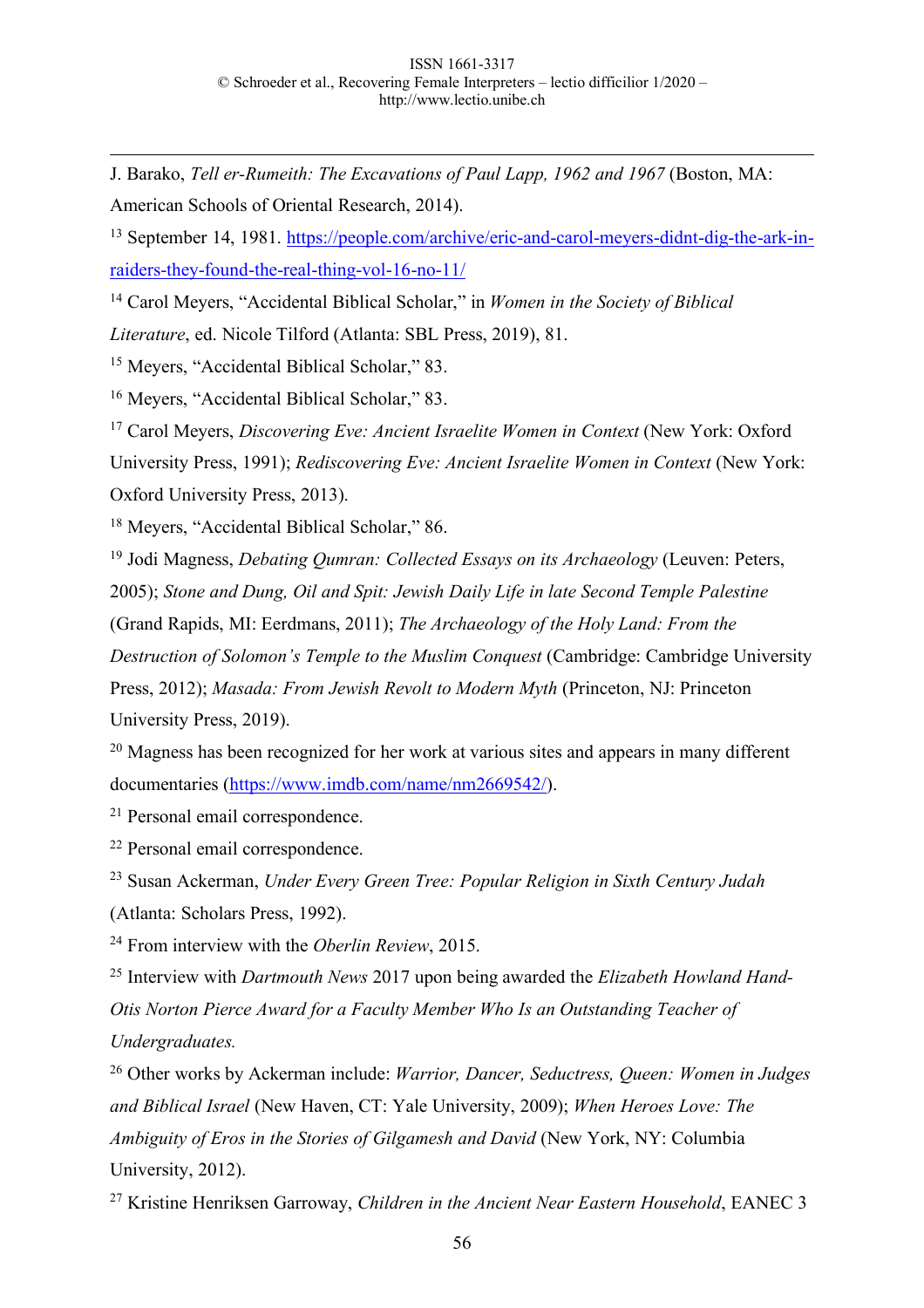1 (Winona Lake, IN: Eisenbrauns, 2014); *Growing Up in Ancient Israel: Children in Material Culture and Biblical Texts*, ABS 23 (Atlanta: Society of Biblical Literature, 2018). <sup>28</sup> Elizabeth Bloch-Smith, *Judahite Burial Practice and Beliefs about the Dead* (Sheffield: JSOT Press, 1992); "Life in Judah From the Perspective of the Dead," *Near Eastern Archaeology* 65.2 (2002): 120–130; "Resurrecting the Iron I Dead," *Israel Exploration Journal* 54.1 (2004): 77–91.

<sup>29</sup> Personal email correspondence.

<sup>30</sup> Beth Alpert Nakahi, "Archaeology/History," in *Women in the Society of Biblical Literature*, ed. Nicole Tilford (Atlanta: SBL Press, 2019), 117.

<sup>31</sup> Beth Alpert Nakhai, *Archaeology and the Religions of Canaan and Israel* (Atlanta: American Schools of Oriental Research, 2001); ed. *The Near East in the Southwest: Essays in Honor of William Dever*, Annual of the American Schools of Oriental Research 58 (Atlanta: American Schools of Oriental Research, 2003); "Female Infanticide in Iron II Israel and Judah," in *Sacred History, Sacred Literature Essays on Ancient Israel, the Bible and Religion in Honor of R. E. Friedman on His Sixtieth Birthday*, ed. Shawna Dolansky (Winona Lake, IN: Eisenbrauns, 2008), 245–60; "When Considering Infants and Jar Burials in the Middle Bronze Age Southern Levant," in *Tell It in Gath: Studies in the History and Archaeology of Israel. Essays in Honor of A. M. Maier on the Occasion of His Sixtieth Birthday,* ÄGYPTEN UND ALTES TESTAMENT 90, eds. Itzhaq Shai, Jeffrey R. Chadwick, Louise Hitchcock, Amit Dagan, Chris McKinny and Joe Uziel (Weisbaden, Ugarit-Verlag 2018), 100–28. <sup>32</sup> From the 1991 movie "What About Bob."

<sup>33</sup> Alpert Nakhai, "Archaeology/History," 124.

<sup>34</sup> Alpert Nakhai, "Archaeology/History," 123.

<sup>35</sup> Whereas Alpert Nakhai was not able to return to the field, others, like Shafer Elliot, may be able to do fieldwork because their children are older, or their husbands can be the primary care giver during the summer. The stories here demonstrate the diverse family situations of the women in the field and the different choices that each family makes based on their own family needs.

<sup>36</sup> Personal email correspondence.

<sup>37</sup> Deborah O'Daniel Cantrell, *The Horsemen of Israel: Horses and Chariotry in Monarchic Israel (Ninth–Eighth Centuries B.C.E.)*, HACL 1 (Winona Lake, IN: Eisenbrauns, 2011). <sup>38</sup> Erin Darby, *Interpreting Judean Pillar Figurines: Gender and Empire in Judean Apotropaic Ritual* FAT 2 (Tübingen: Mohr Siebeck, 2014).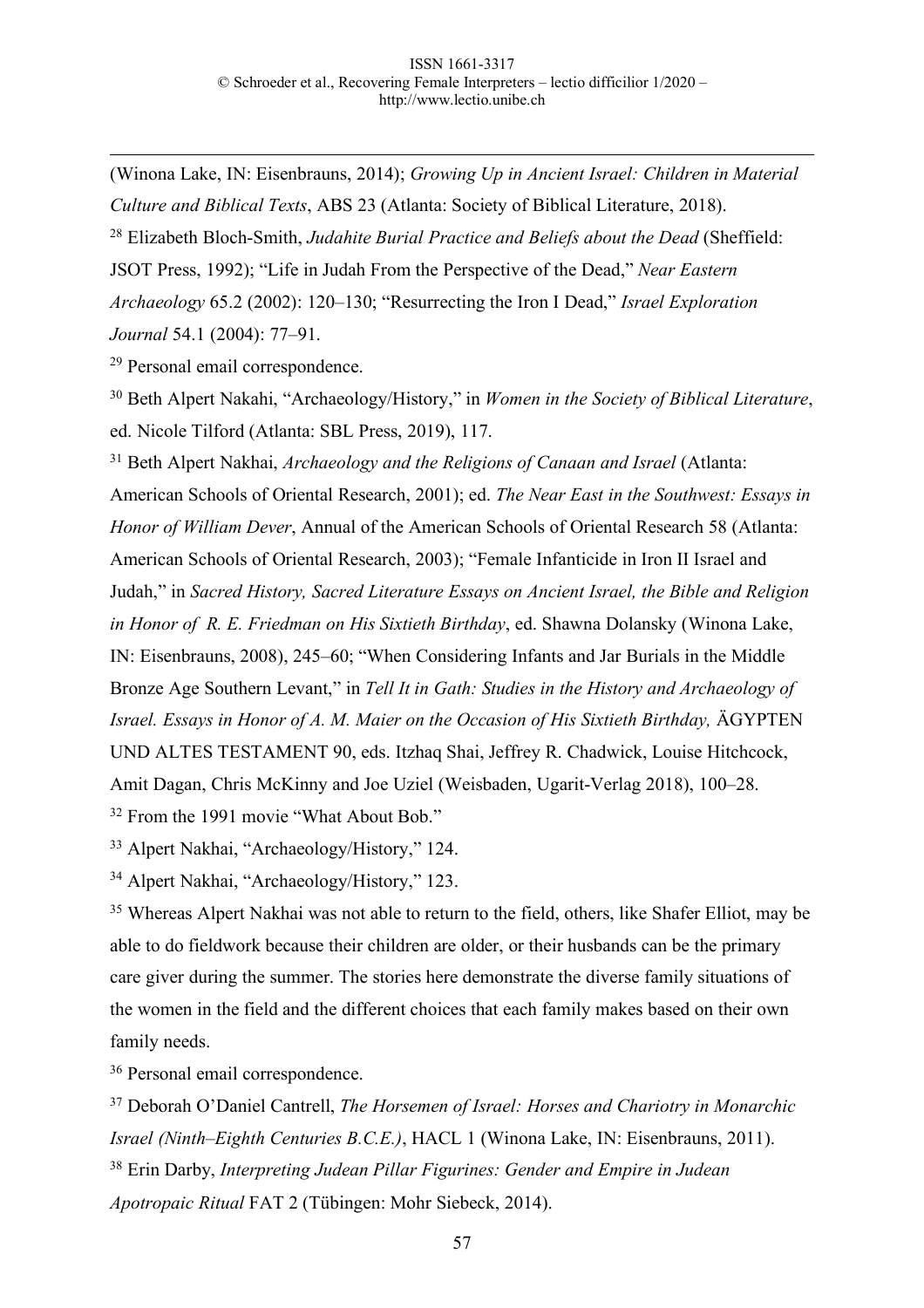39 Ulrike Bail, Frank Crüsemann, et al. (eds.), *Bibel in gerechter Sprache* (Gütersloh:

Gütersloher Verlagshaus, 2005); Luise Schottroff and Marie-Theres Wacker (eds.), *Kompendium Feministische Bibelauslegung* (Gütersloh: Chr. Kaiser/Gütersloher Verlagshaus 1998).

<sup>40</sup> Judith McKinlay, "Biblical Border Slippage and Feminist Postcolonial Criticism," in *The Oxford Handbook of Feminist Approaches to the Hebrew Bible*, ed. Susanne Scholz (New

York, NY: Oxford University Press, in press).

<sup>41</sup> Phyllis Trible, "Take Back the Bible," *Review and Expositor* 97 (Fall 200): 428.

<sup>42</sup> Fortress Press published both volumes.

<sup>43</sup> Phyllis Trible, "Depatriarchalizing in Biblical Literature," *Journal of the American Academy of Religion* 41 (March 1973).

<sup>44</sup> Phyllis Trible, "Five Loaves and Two Fishes: Feminist Hermeneutics and Biblical Theology," *Theological Studies* 50.2 (1989): 295.

<sup>45</sup> Trible, Take Back the Bible," 431.

 $46$  Ibid.

<sup>47</sup> Susanne Scholz, *Rape Plots: A Feminist-Cultural Study of Genesis 34* (New York: Peter Lang, 2000).

<sup>48</sup> Tikva Frymer-Kensky, "Introduction: A Retrospective," in *Studies in Bible and Feminist Criticism* (Philadelphia, PA: The Jewish Publication Society, 2006), xi–xii.

 $49$  Ibid., xiii.

 $50$  Ibid.

 $51$  Ibid.

- $52$  Ibid.
- $53$  Ibid.

<sup>54</sup> Ibid., xiv.

 $55$  Ibid., xv.

<sup>56</sup> Ibid., xvi.

<sup>57</sup> Ibid., xvii.

<sup>58</sup> Tikva Frymer-Kensky, "The Bible and Women's Studies," in *Feminist Perspectives on Jewish Studies*, ed., Lynn Davidman and Shelly Tenenbaum (New Haven, CT: Yale University Press, 1994), 16.

 $59$  Ibid.

<sup>60</sup> Ibid., 18.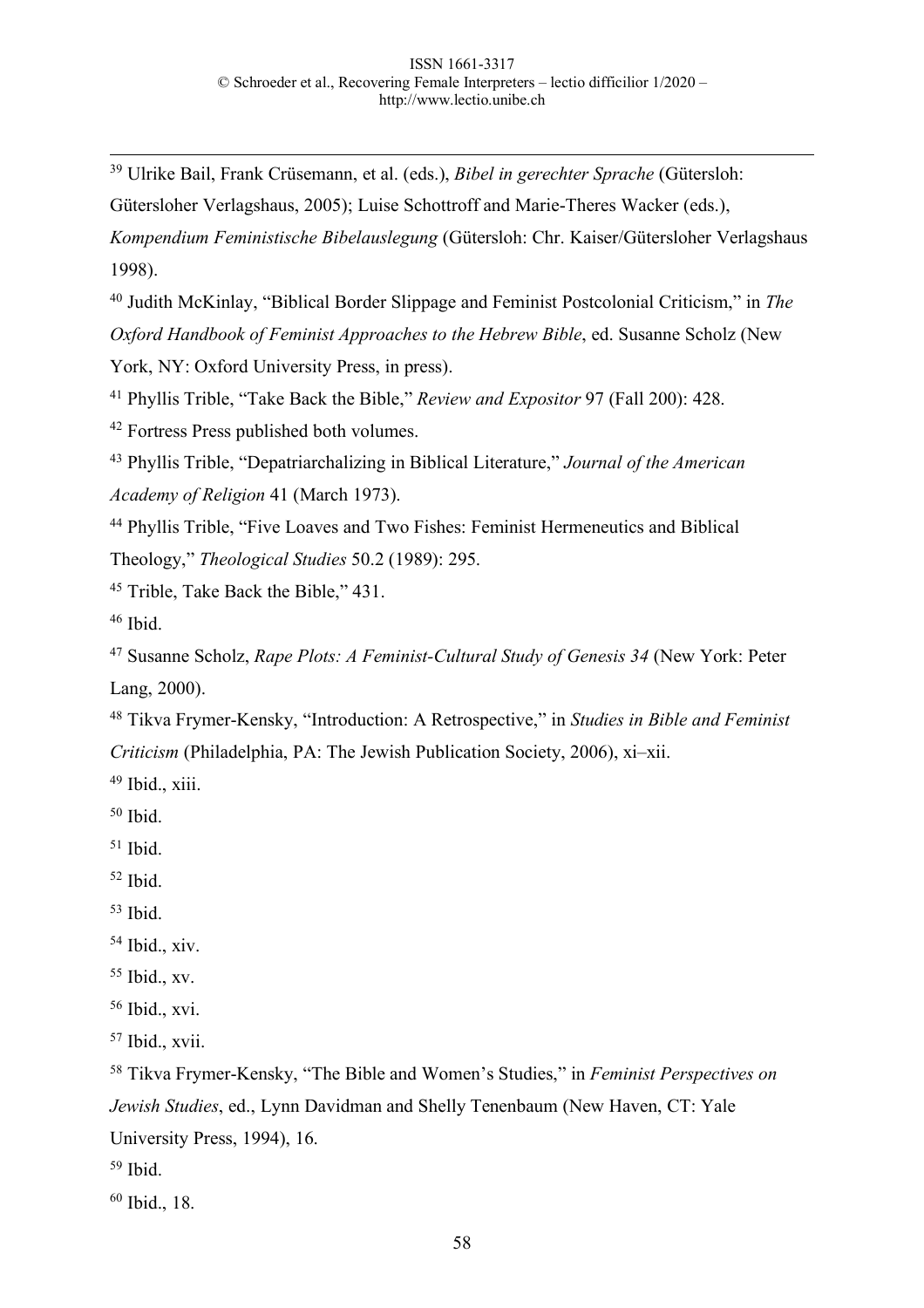$61$  Ibid.

<sup>62</sup> Ibid., 23.

 $63$  Ibid.

<sup>64</sup> Ibid., 23–24.

<sup>65</sup> Frymer-Kensky, "Introduction," xviii.

<sup>66</sup> Frymer-Kensky, "The Bible and Women's Studies," 24.

<sup>67</sup> Frymer-Kensky, "Introduction," xxi.

<sup>68</sup> Tom McKinlay, "A life well spend in search of knowledge," (May 11, 2019):

https://www.pressreader.com/new-zealand/otago-daily-times/20190511/283171494970543.

<sup>69</sup> Judith E. McKinlay, "Biblical Border slippage and Feminist Postcolonial Criticism," in *The Oxford Handbook on Feminist Approaches to the Hebrew Bible*, ed. Susanne Scholz (New

York, NY: Oxford University Press, in press).

<sup>70</sup> McKinlay, "A life well spend in search of knowledge."

<sup>71</sup> Judith E. McKinlay, "Jezebel and the Feminine Divine in Feminist Postcolonial Focus," in *Feminist Frameworks and the Bible: Power, Ambiguity, and Intersectionality*, ed. L. Juliana Claassens and Carolyn J. Sharp (Library of Hebrew Bible/Old Testament Studies 630;

London: Bloomsbury T&T Clark, 2017), 60.

<sup>72</sup> Judith E. McKinlay, "A Matter of Difference," chap. in *Reframing Her: Biblical Women in Postcolonial Focus* (Sheffield: Sheffield Phoenix Press, 2004), 16–17.

<sup>73</sup> McKinlay, "Jezebel and the Feminine Divine," 60.

<sup>74</sup> McKinlay, "A life well spend in search of knowledge."

<sup>75</sup> Johanna Stiebert, "A Response and Tribute to Judith McKinlay," *The Bible & Critical* 

*Theory* 15.1 (2019): https://www.bibleandcriticaltheory.com/issues/vol15-no1-2019/vol-15-

no-1-2019-a-response-and-tribute-to-judith-mckinlay/.

<sup>76</sup> www.brandeis.edu/projects/fse/

<sup>77</sup> Bernadette Brooten, *Love Between Women: Early Christian Responses to Female* 

*Homoeroticism* (Chicago: University of Chicago Press, 1996).

<sup>78</sup> Bernadette Brooten, *Women Leaders in the Ancient Synagogue: Inscriptional Evidence and Background Issues* (Chico: Scholars, 1982).

<sup>79</sup> Bernadette Brooten, "'Junia...Outstanding among the Apostles' (Romans 16:7)," *Women Priests: A Catholic Commentary on the Vatican Declaration (ed. Leonard Swidler and Arlene* Swidler; NY: Paulist, 1977), 141–144; German translation in *Frauenbefreiung. Biblische und theologische Argumente* (ed. Elisabeth Moltmann-Wendel; Munich: Kaiser, 1978), 148–151.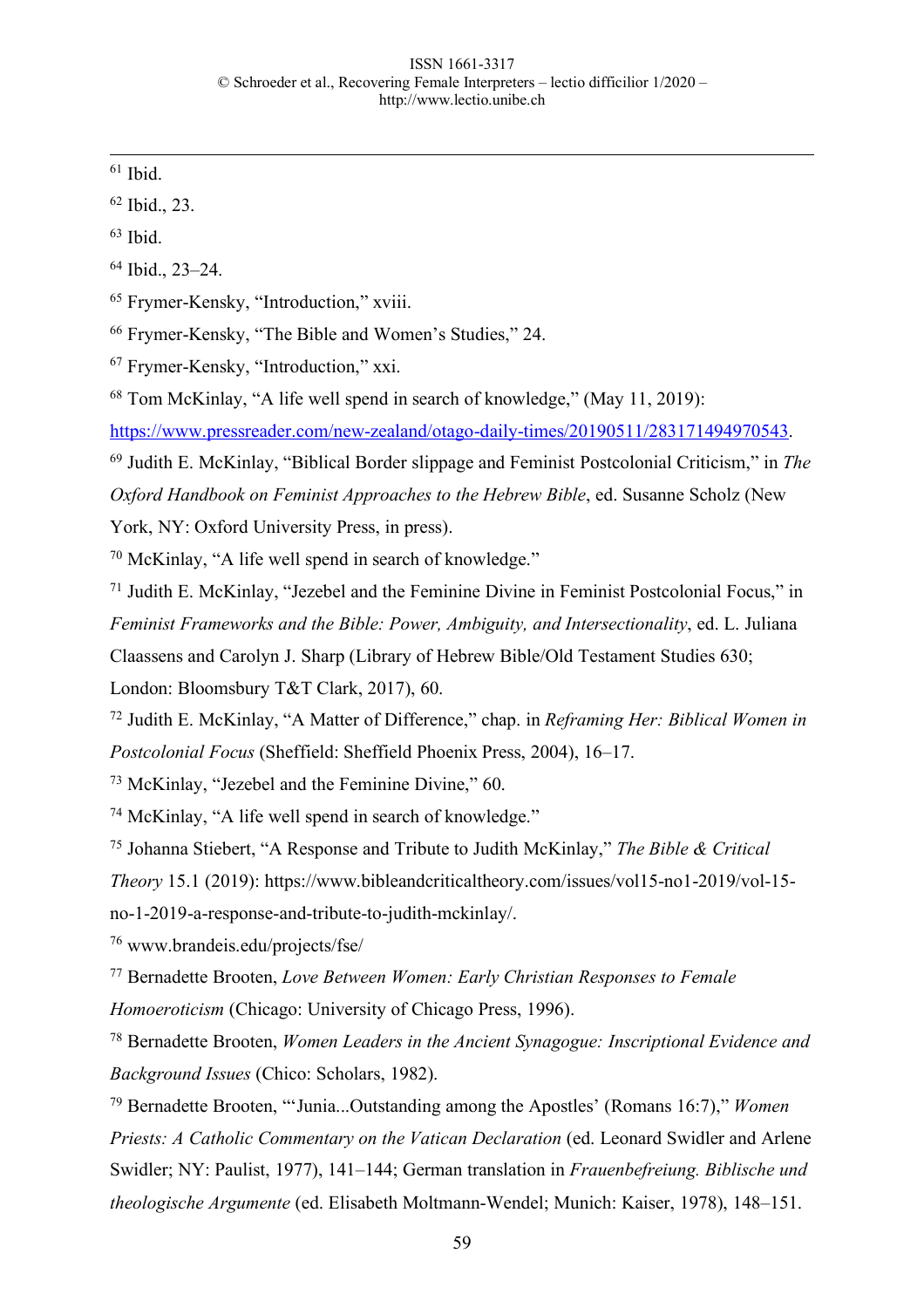80 Bernadette Brooten, "Jüdinnen zur Zeit Jesu. Ein Plädoyer für Differenzierung."

*Theologische Quartalschrift* 161 (1981): 281–285; also appeared in *Frauen in der Männerkirche?* (ed. Bernadette Brooten and Norbert Greinacher; Mainz: Grünewald; Munich: Kaiser, 1982), 141–148.

<sup>81</sup> Brooten, *Love Between Women.*

<sup>82</sup> Sara Parks, "'The Brooten Phenomenon': Moving Women from the Margins in Second-Temple and New Testament Scholarship." *The Bible & Critical Theory* 14/2 (2018): 46–64. <sup>83</sup> Section six is dependent on material that first appeared in Parks, "The Brooten Phenomenon': 46–64, and is used by permission of *The Bible & Critical Theory* journal. <sup>84</sup> Sharon L. James and Sheila Dillon, eds., *A Companion to Women in the Ancient World* (Chichester: Wiley Blackwell, 2012).

<sup>85</sup> Susan Grossman and Rivka Haut, eds., *Daughters of the King: Women and the Synagogue* (Lincoln: University of Nebraska Press, 1992).

<sup>86</sup> Lee Levine, *The Ancient Synagogue: The First Thousand Years* (New Haven: Yale, 2000).

<sup>87</sup> Ross S. Kraemer, "A New Inscription from Malta and the Question of Women Elders in the Diaspora Jewish Communities," *Harvard Theological Review* 78/3–4 (1985): 431–38.

<sup>88</sup> Italics font is my own. Anna J. Cooper, Charles C. Lemert, and Esme Bhan, *The Voice of Anna Julia Cooper: Including A Voice from the South and Other Important Essays, Papers, and Letters*. Legacies of Social Thought (Lanham, Md.: Rowman & Littlefield, 1998), 250. Cooper uses the language of head, heart, and hand elsewhere in an 1886 essay titled,

"Womanhood: A Vital Element in the Regeneration and Progress of a Race" saying: "Will not the aid of the Church be given to prepare our girls in head, heart, and hand for the duties and responsibilities that await the intelligent [woman] wife…" See Anna Julia Cooper and Janet Neary. *A Voice from the South*. Dover Thrift Editions (New York: Dover Publications, 2016), 18; Cooper, Lemert, Bhan, *The Voice of Anna Julia Cooper*, 70.

<sup>89</sup> This essay is a lightly revised version of the original paper presentation offered at the 2019 Society of Biblical Literature (SBL) Annual Meeting in San Diego, California called,

"Recovering Female Interpreters of the Bible." The purpose of the session was to honor the 125th Anniversary of the first woman invited to become a member of SBL, Anna Ely Rhoads. The panel was charged to offer personal stories and reflections on women scholars and mentors in the field that have impacted the invited panelists and extended the legacy of Rhoads in SBL. This essay upholds the spirit of that task in its storytelling and narration of Drs. Anna Julia Cooper and Clarice J. Martin.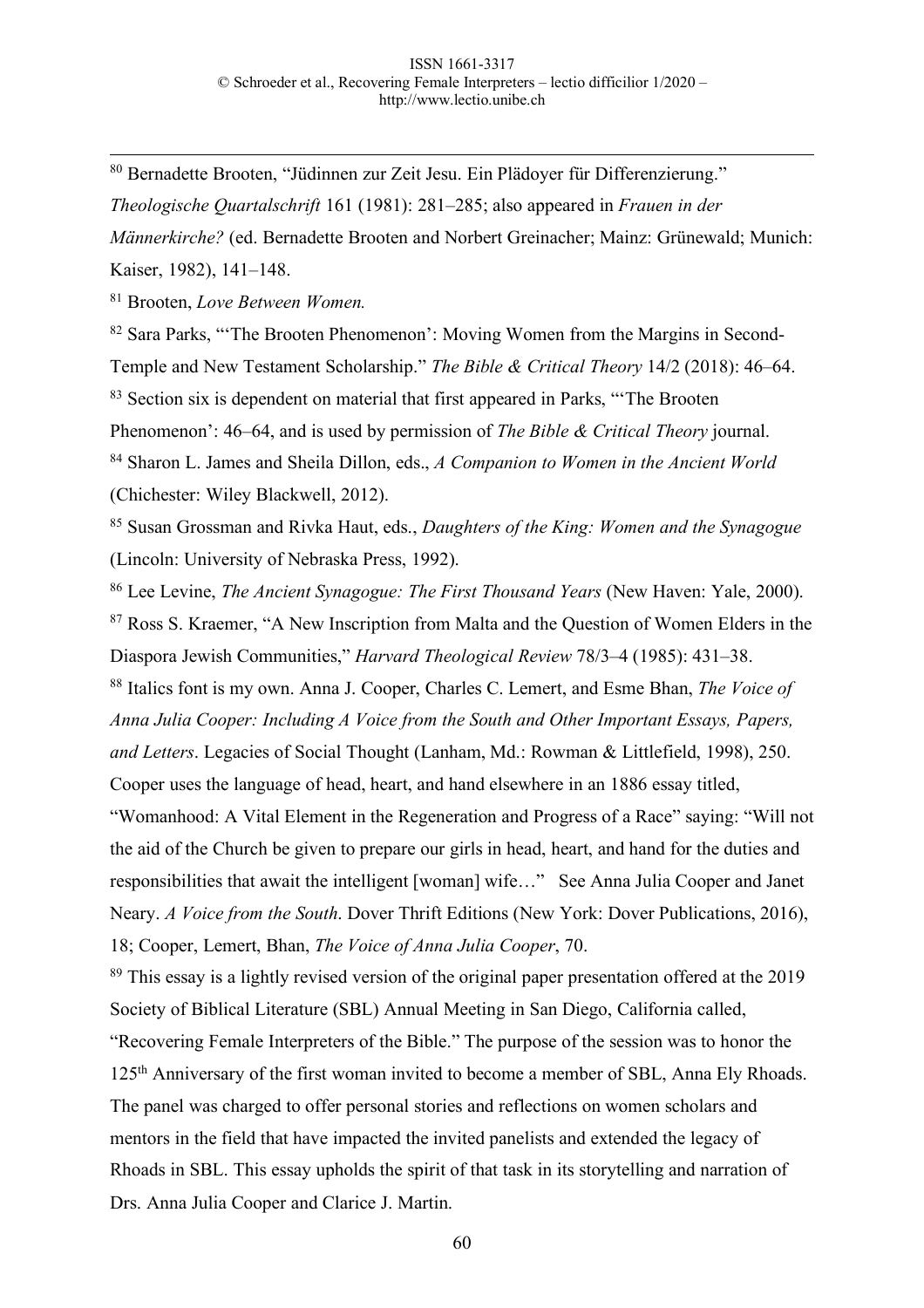90 "However, it must be noted that the first volume of *Searching the Scriptures* (Schüssler Fiorenza 1993) is not dedicated to Stanton but to the memory of Anna Julia Cooper, an African American foremother of feminist biblical studies. The contributors to the volume were not primarily Society of Biblical Literature members but feminist contributors located in different areas of religious studies. The second commentary volume of *Searching the Scriptures*  (Schüssler Fiorenza 1994) sought to honor *The Woman's Bible* project of Stanton but did not adopt its title because of the problematic confessional and racist underpinnings of this historic work." Quoted in, Marion Ann Taylor, *Celebrating 125 Years of Women in the Society of Biblical Literature (1894-2019)* (Atlanta: SBLPress, 2019), 51. Also see, Elisabeth Schüssler Fiorenza, *Searching the Scriptures*: A *Feminist Introduction*, vol. 1 (New York: Crossroad, 1993); *Searching the Scriptures*: A *Feminist Commentary*, vol. 2 (New York: Crossroad, 1994).

<sup>91</sup> Hollis Robbins and Henry Louis, Gates, Jr., eds., *The Portable Nineteenth-Century African American Women Writers* (New York: Penguin, 2017), 414.

 $92$  A similar claim is echoed centuries later in the famous 1949 monograph by Howard Thurman called, *Jesus and the Disinherited* (Boston, MA: Beacon Press, 1996 [1949]).

<sup>93</sup> Henry Louis Gates, Jr., *Stony the Road: Reconstruction, White Supremacy, and the Rise of Jim Crow* (New York, NY: Penguin Press, 2019), 6.

<sup>94</sup> Mia Bay, *To Tell the Truth Freely: The Life of Ida B. Wells* (New York: Hill and Wang, 2009), 15-16. Bay narrates the brief period of Reconstruction in the United States as the historical context for another African American woman literary writer and contemporary of Cooper, Ida B. Wells.

<sup>95</sup> Cooper, Lemert, Bhan, *The Voice of Anna Julia Cooper*, 69.

<sup>96</sup> Vivian M. May, "Thinking from the Margins, Acting at the Intersections: Anna Julia Cooper's A Voice from the South." *Hypatia* 19, no. 2 (2004): 87.

<sup>97</sup> Cooper, Lemer, and Bhan, *The Voice of Anna Julia Cooper*, 250.

<sup>98</sup> Clarice J. Martin, "The *Haustafeln* (Household Codes) in African American Biblical Interpretation: 'Free Slaves' and 'Subordinate Women," in *Stony the Road We Trod: African American Biblical Interpretation*, edited by Cain Hope Felder (Minneapolis: Fortress Press, 1991), 206–231.

<sup>99</sup> Some of the quotations from Clarice J. Martin are taken from an email correspondence and interview that occurred in preparation for this panel and paper reflections. Clarice J. Martin, interviewed by Shively T. J. Smith, San Diego, CA, November 21, 2019.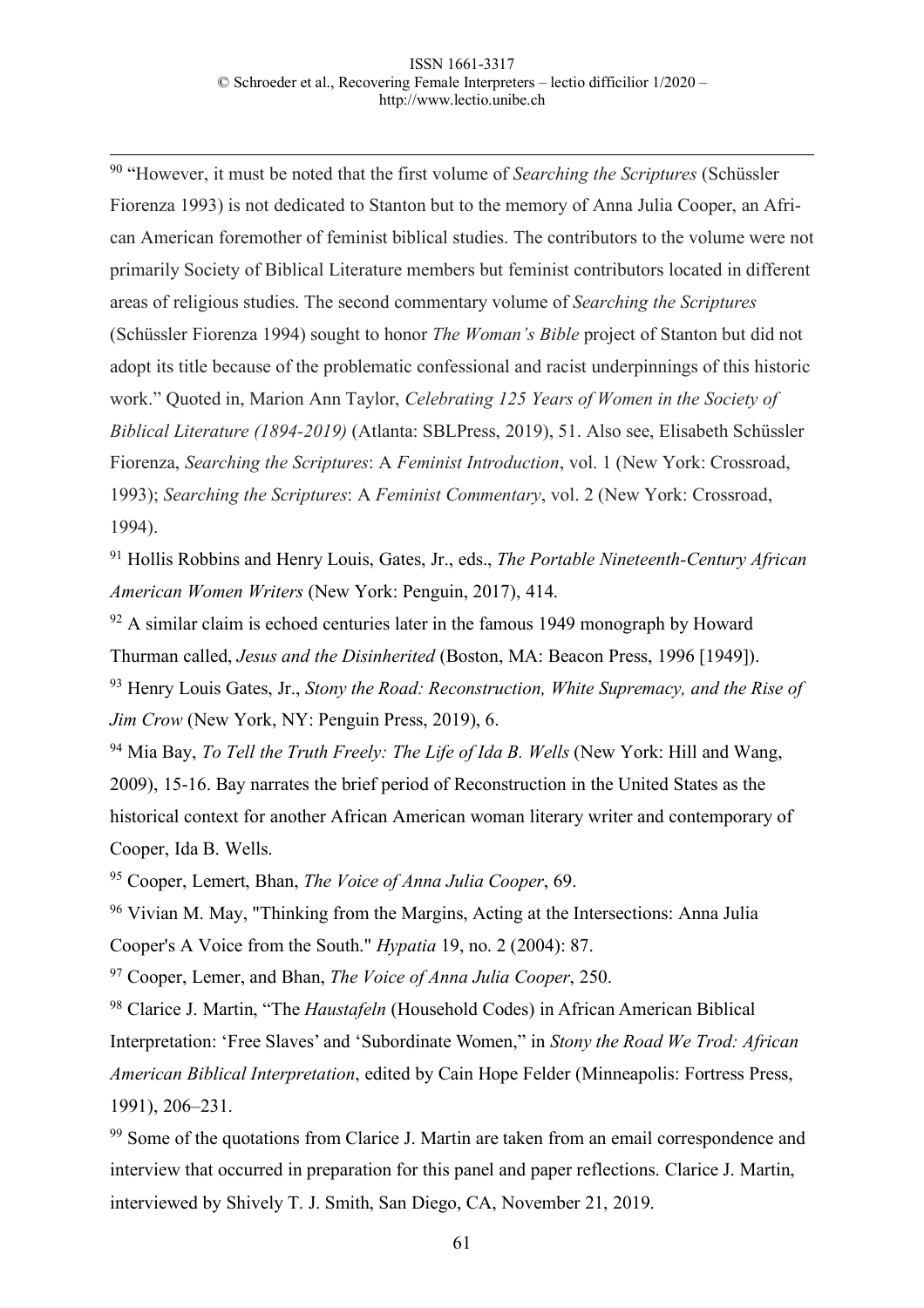100 Martin, "The *Haustafeln*," 222.

<sup>101</sup> The concept of "intersectionality" was originally deployed and defined by legal scholar, Kimberlé Crenshaw in a 1989 essay titled, "Demarginalizing the Intersection of Race and Sex," to characterize the multidimensionality of African American women's lived experience. Kimberlé Crenshaw, "Demarginalizing the Intersection of Race and Sex: A Black Feminist Critique of Antidiscrimination Doctrine," *University of Chicago Legal Forum* (1989): 139–168; "Mapping the Margins: Intersectionality, Identity, and Violence Against Women of Color," *Stanford Law Review* 43.6 (1991): 1245–46; Patricia Hill Collins and Sirma Bilge, *Intersectionality*. Key Concepts (Cambridge, UK; Malden, MA: Polity Press, 2016), 7. In biblical studies, the concept has been deployed in recent conversations about biblical approaches in new textbooks and was the framing interpretive lens for the Gale Yee's 2019 SBL Presidential Address in San Diego, California at the SBL Annual Meeting called, "Thinking Intersectionally: Gender, Race, Class, and the etceteras of the Discipline." At the time of this paper revision, the address was not yet published in the guild's peer-reviewed journal called, Journal for Biblical Literature. Also see, Mitzi J. Smith and Yung Suk Kim, *Toward Decentering the New Testament: A Reintroduction (Eugene, OR: Cascade Books, 2018),* 52-53.

<sup>102</sup> Clarice J. Martin, "Womanist Interpretations of the New Testament: The Quest for Holistic and Inclusive Translation and Interpretation," *Journal of Feminist Studies in Religion* 6, no. 2 (1990): 41-61. The essay was reprinted in Mitzi J. Smith, *I Found God in Me: A Womanist Biblical Hermeneutics Reader* (Eugene, Oregon: Cascade Books, an Imprint of Wipf and Stock Publishers, 2015), 19–41.

<sup>103</sup> Clarice J. Martin, "'Somebody Done Hoodoo'd the Hoodoo Man': Language, Power, Resistance, and the Effective History of Pauline Texts in American Slavery," *Semeia*, no. 83/84 (1998): 203. This article engages the complicated reception history of Pauline texts and American's history of slavocracy. It is also exceptionally generative for classroom conversation about the intersections and differences between the world of the Paul and the world of American social and geopolitical histories.

 $104$  This work informs my current emerging work on  $19<sup>th</sup>$  century African American women literary writers and their bibles. Walter E. Fluker, *The Stones That the Builders Rejected: The Development of Ethical Leadership from the Black Church Tradition* (Harrisburg, Pa.: Trinity Press, 1998), 47–72.

<sup>105</sup> Brian K. Blount, Cain Hope Felder, Clarice J. Martin, and Emerson B. Powery, *True to*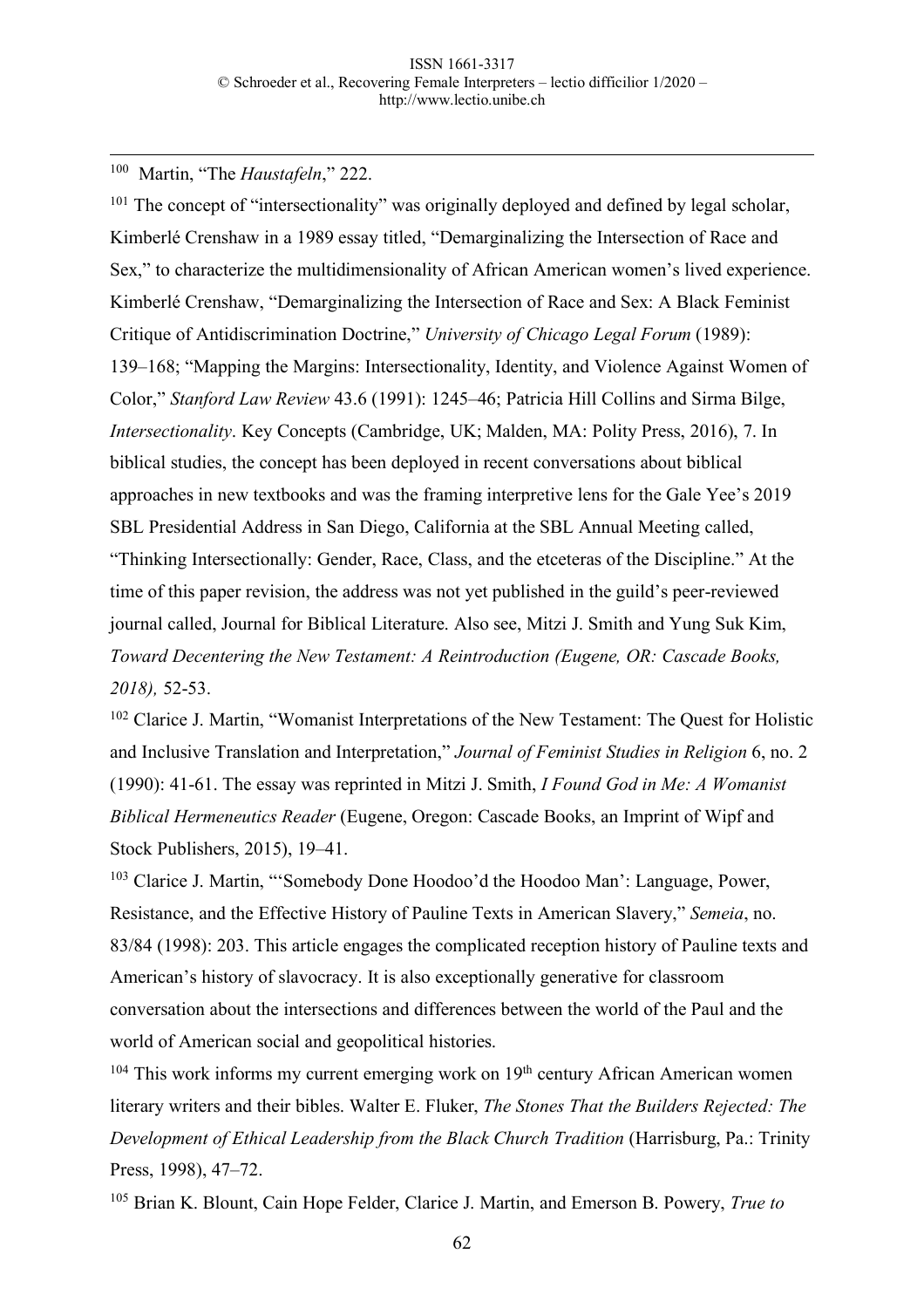*Our Native Land: An African American New Testament Commentary* (Minneapolis: Fortress Press, 2007).

1

<sup>106</sup> James H. Cone, *Black Theology and Black Power*, An Original Seabury Paperback (SP 59; New York: Seabury Press, 1969); James H. Cone and G. S. Wilmore, *Black Theology: A Documentary History*, 2 volumes (Maryknoll, N.Y.: Orbis Books, 1979/1993); Jacquelyn Grant, *White Women's Christ and Black Women's Jesus: Feminist Christology and Womanist Response* (American Academy of Religion Academy Series No. 64; Atlanta, Ga.: Scholars Press, 1989); J. Deotis Roberts, *Black Theology Today: Liberation and Contextualization* (Toronto Studies in Theology, v. 12; New York: E. Mellen Press, 1983); Delores S. Williams, *Sisters in the Wilderness: The Challenge of Womanist God-talk* (Maryknoll, N.Y.: Orbis Books, 1993).

<sup>107</sup> Clarice J. Martin, "Womanist Biblical Interpretation," in *Dictionary of Biblical Interpretation*, John H. Hayes, gen. ed., vol. 2 (Nashville: Abingdon, 1999), 655–658. <sup>108</sup> Martin, "Womanist Biblical Interpretation," 2:657.

 $109$  Excerpt from written interview with Clarice J. Martin. See note 10.

<sup>110</sup> Ann Holmes Redding, "Together, Not Equal: The Rhetoric of Unity and Headship in the Letter to Ephesians." Order No. 9930857, Union Theological Seminary, 1999.

<sup>111</sup> Ann Holmes Redding, "The Christian Family and the Household Codes," *The Living Pulpit* 8.3 (1999): 36–37.

<sup>1</sup> This paper is drawn from a chapter entitled "Mary Magdalene in the Fantasy Echo: Reflections on the Feminist Historiography of Early Christianity," Pages 135–158 in *Re-Making the World: Categories and Early Christianity. Essays in Honor of Karen L. King.*  Taylor Petrey, Carly Daniel-Hughes, Benjamin Dunning, Laura Nasrallah, and AnneMarie Luijendijk, eds. Tübingen: Mohr Siebeck, 2019. This longer chapter weaves the discussion here with a consideration of Karen L. King's contribution to the field of early Christian studies. King is currently the Hollis Professor of Divinity at Harvard University and author of titles including *Gospel of Mary of Magdala: Jesus and the First Woman Apostle* (Santa Rosa, CA: Polebridge, 2003) and *What is Gnosticism?* (Cambridge, MA: Harvard University Press, 2006).

<sup>113</sup> Ahmed, *Living a Feminist Life* (Durham, NC: Duke University Press, 2017), 4.

<sup>114</sup> She is Kraft-Hiatt Professor of Christian Studies at Brandeis University (Waltham).

<sup>115</sup> She taught at Episcopal Divinity School (Cambridge) for thirty years and served as its Dean as well.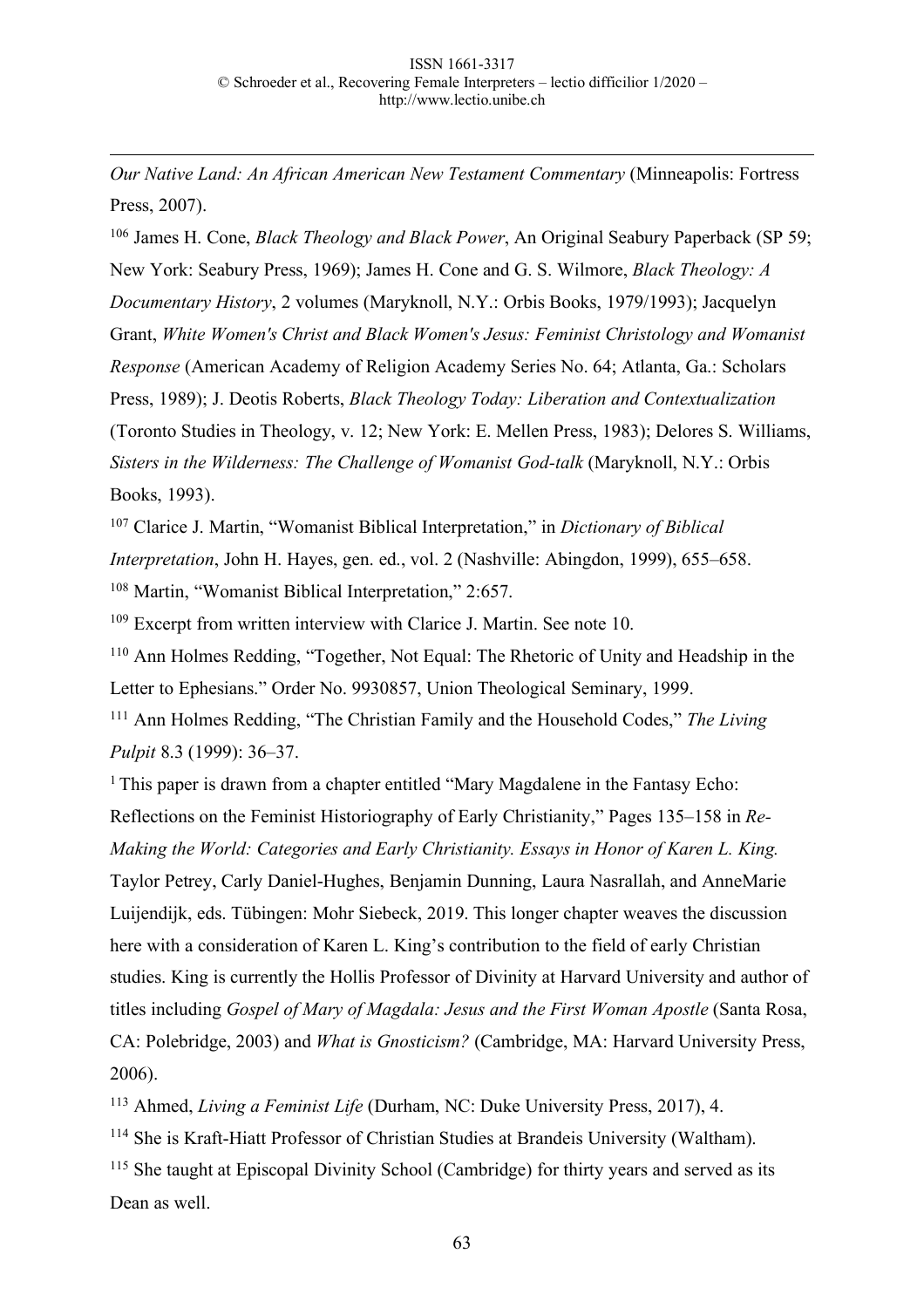116 She joined the faculty of Episcopal Divinity School in 1998.

<sup>117</sup> She taught at Brown University (Providence) where she was hired as Professor of Religious Studies in 2000.

<sup>118</sup> Outside of biblical studies, there was a rich repository of feminist scholars working in theology and the history of Christianity, for instance, Sara Coakley, Clarissa Atkinson, Ann Braude, and Amy Hollywood. In Boston, students also had access to scholars working in other institutions, such as Carter Heyward, Kwok Pui-Lan, and Mary Daly.

<sup>119</sup> See Scott, *The Fantasy of Feminist History* Durham, NC: Duke University Press, 2011). 8-11.

<sup>9</sup> It is critical to stress that scholars of color have been working in the field of biblical studies for many decades, as the essay by Shively T.J. Smith on Clarice Martin importantly notes. Yet such work remains still "at the margins" of our field.

<sup>121</sup> Scott, *Fantasy of Feminist History*, 53.

122Scott, *Fantasy of Feminist History*, 57.

<sup>123</sup> Scott, *Fantasy of Feminist History*, 53.

 $124$  Rediscovered in the late nineteenth and early twentieth century, the Gospel of Mary has been preserved in Coptic the Berlin codex and two papyrus fragments. Likely originally wrttien in the second century, it contains a post-resurrection dialogue in which Mary relates a vision shown to her by Jesus regarding the soul's ascent.

<sup>125</sup> See King, *Gospel of Mary of Magdala: Jesus and the First Woman Apostle* (Santa Rosa, CA: Polebridge, 2003) and Jane Schaberg, *The Resurrection of Mary Magdalene: Legends, Apocrypha, and the Christian Testament* (New York: Continuum, 2006); other studies include Ann Graham Brock, *Mary Magdalene: The First Apostle. The Struggle for Authority*  (Cambridge, MA: Harvard Divinity School Press, 2003).

<sup>126</sup> Translation from King, *Gospel of Mary* 10*,* pgs. 17–18.

<sup>127</sup> Scott, *Fantasy of Feminist History*, 20. A well-known example from the field of feminist biblical studies would be the work of Jane Schaberg on the gospel infancy narratives. In her 1987 monograph, Schaberg argued that behind Matthew and Luke's birth stories lay not a tradition of virgin birth, but rather of Mary's illegitimate conception of Jesus as the result of rape. Jane Schaberg endured intense animosity, including verbal attacks, threats of harm and tenuous status within her university in response to its publication; see *The Illegitimacy of Jesus: A Feminist Theological Interpretation of the Infancy Narratives.* Twentieth Anniversary Edition (Sheffield, UK: Sheffield University Press, 2006), 3–10.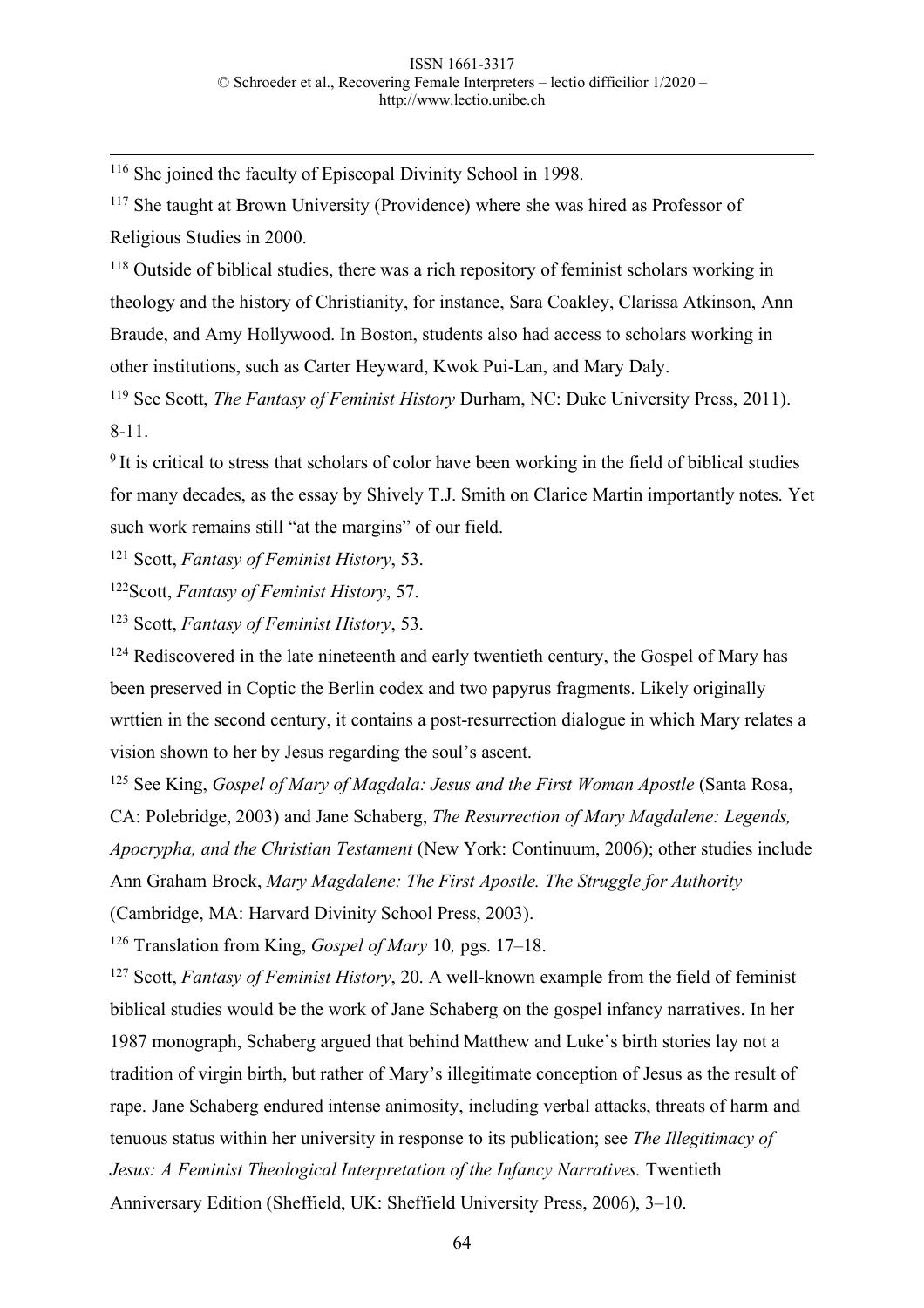128 See for instance, Cullen Murphy, *The Word According to Eve: Women and the Bible in Ancient Times and Our Own* (Boston: Houghton Mifflin, 1998) and Barbara Kantrowitz and Anne Underwood, "The Bible's Lost Stories," *Newsweek Magazine* December 8, 2003, 49- 59. Both of these titles are discussed in the longer chapter from which this essay is drawn.

<sup>129</sup> Scott, *Fantasy of Feminist History*, 65.

<sup>130</sup> Scott, *Fantasy of Feminist History*, 65.

<sup>131</sup> The Women's Bible refers to the commentary and translation project undertaken by Elisabeth Cady Stanton and a committee of women. This effort is evoked in the work of Elisabeth Schüssler Fiorenza, and the terms "discipleship of equals" and "wo/men church" are also hers (taken up by other feminist scholars as well), see, *In Memory of Her*, 7–14, 140–155, and in the "New Introduction," xxx–xxxv. The other expressions here appear in book titles, namely Bernadette Brooten, *Love Between Women: Early Christian Responses to Female Homoeroticism* (Chicago: University of Chicago Press, 1996); Nicola Denzey, *The Bone Gatherers: The Lost Worlds of Early Christian Women (Boston: Beacon Press, 2007); more* recently, Kate Cooper, *Band of Angels: The Forgotten World of Early Christian Women* (New York: Overlook Press, 2013). It is particularly interesting to read Cooper's forward in this monograph in light of the maternal fantasy (it details the story-telling of her mother and grandmother); her reading is somewhat of a surprise given that her earlier work challenged the notion that the Acts of Thecla was a gynocentric text, see Ross Shepard Kraemer, *Unreliable Witnesses: Religion, Gender, and History in the Greco-Roman Mediterranean*  (New York: Oxford University Press, 2011), 127–33.

<sup>132</sup> For feminist scholarship on this text, see Kraemer, *Unreliable Witnesses*, 120–36. For a discussion of early work on it, Shelly Matthews, "Thinking of Thecla: Issues in Feminist Historiography," *JFRS* 17:2 (2001), 39–55.

<sup>133</sup> For example, Gail P. Streete, *Redeemed Bodies: Women Martyrs in Early Christianity*  (Louisville, KY: Westminster John Knox, 2009).

<sup>134</sup> Two important articles appeared in the same year: Elizabeth A. Clark, "Holy Women, Holy Words: Early Christian Women, Social History and the Linguistic Turn," *JECS* 6:3 (1998): 413–30 and "The Lady Vanishes: Dilemmas of a Feminist Historian after the Linguistic Turn," *CH* 67:1 (1998): 1–31. Feminist scholars, of course, are now thinking through the implications of the material turn, a corrective to post-structuralist approaches that seemed to grant language too much epistemological priority and eschewed attention to materiality.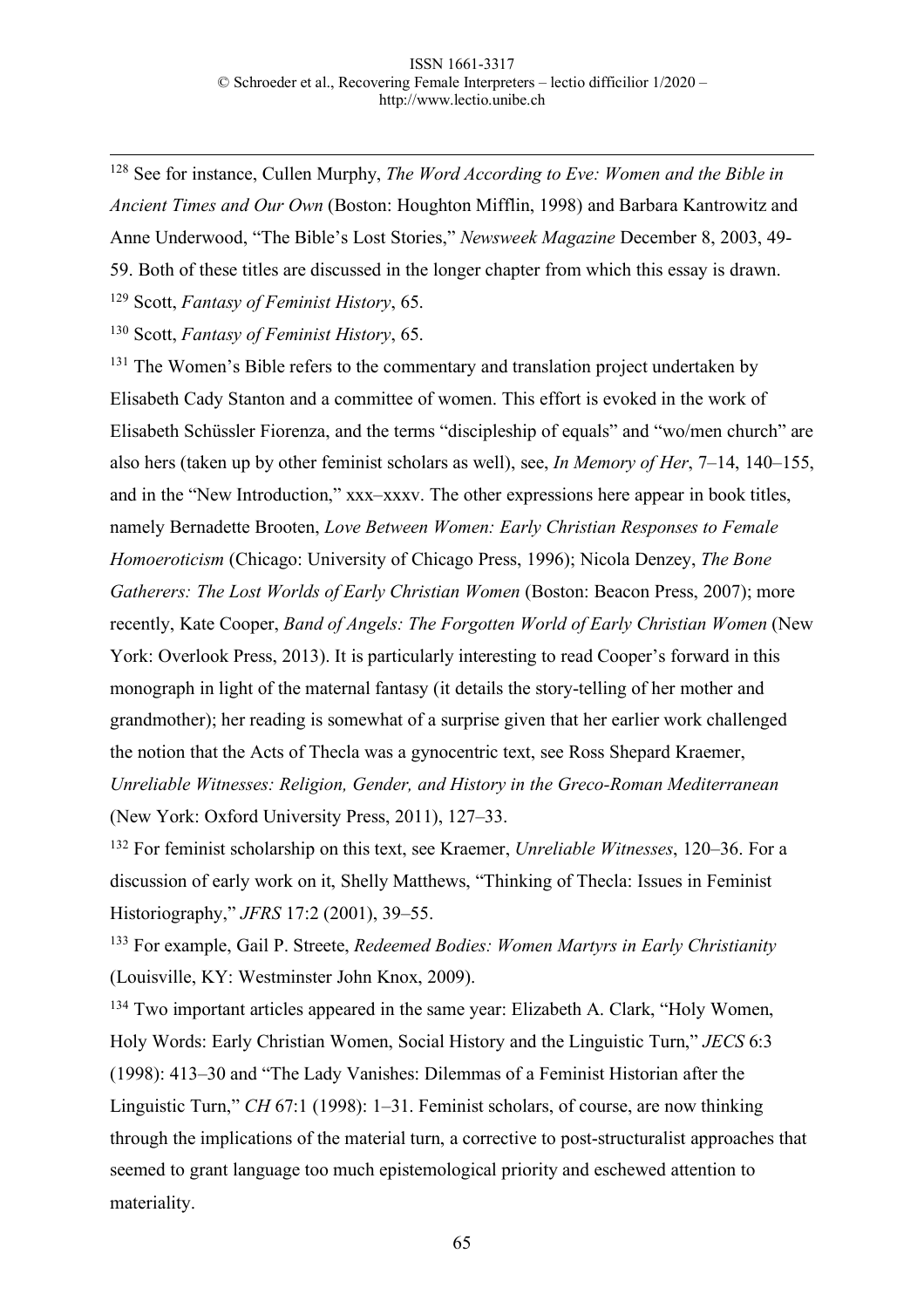<sup>135</sup> Clark, "The Lady Vanishes," 5.

<sup>136</sup> See Kraemer, *Unreliable Witnesses*, especially 1–11.

<sup>137</sup> References here could be manifold: the work of bell hooks, Angela Davis, Cherrie Moraga, Gloria Anzadúla, Audre Lord, and Gayatri Spivak. In the field of biblical studies, as well, the work of Kwok Pui-Lan, Clarice Martin, Renita Weems, Dolores Williams and Elsa Tamez to name but a few powerful and critical voices.

<sup>138</sup> Ahmed, *Living a Feminist Life*, 6.

<sup>139</sup> Sedgwick, *Epistemology of the Closet* (Berkeley: University of California Press, 1990), 59. <sup>140</sup> Sedgwick, *Epistemology of the Closet*, 61.

<sup>141</sup> Scott, *Fantasy of Feminist History*, 37.

<sup>142</sup> For a complementary set of reflections that also deploys fantasy but to look at pedagogy and notions of "mastery," see Maia Kostrosits' chapter "Darkening the Discipline: Fantasies of Efficacy and the Art of Redescription," in *The Lives of Objects*: *Material Culture, Experience, and the Real in the History of Early Christianity.* Chicago: University of Chicago

Press, forthcoming 2020.

<sup>143</sup> A notion in sympathy with Wallach Scott's introductory chapter "Flyers into the Unknown," *The Fantasy of Feminist History*, 1–22 and the essay by Judith Butler "The Question of Social Transformation" in *Undoing Gender* (New York, NY: Routledge Press, 2004), 204–231.

<sup>144</sup> This framing is part of her new work on "complaint"; see https://www.saranahmed.com/.

<sup>145</sup> Miranda Fricker, *Epistemic Injustice: Power and the Ethics of Knowing* (New York,

Oxford University Press, 2007), 14.

<sup>146</sup> In responses to Fricker, these two categories have been developed in much more complex ways; however, for our purposes, they suffice as is.

<sup>147</sup> Fricker, *Epistemic Injustice*, 1.

<sup>148</sup> Charles W. Mills, "Through a Glass Whitely: Ideal Theory as Epistemic Injustice," *Proceedings and Addresses of the American Philosophical Association* 92 (2018): 58–59.

<sup>149</sup> Fricker, *Epistemic Injustice*, 1.

<sup>150</sup> Fricker, *Epistemic Injustice*, 4.

<sup>151</sup> José Medina, *The Epistemology of Resistance: Gender and Racial Oppression, Epistemic Injustice, and Resistant Imaginations*, Studies in Feminist Philosophy Series (New York: Oxford University Press, 2013), 10.

<sup>152</sup> José Medina, *Epistemology,* 14.